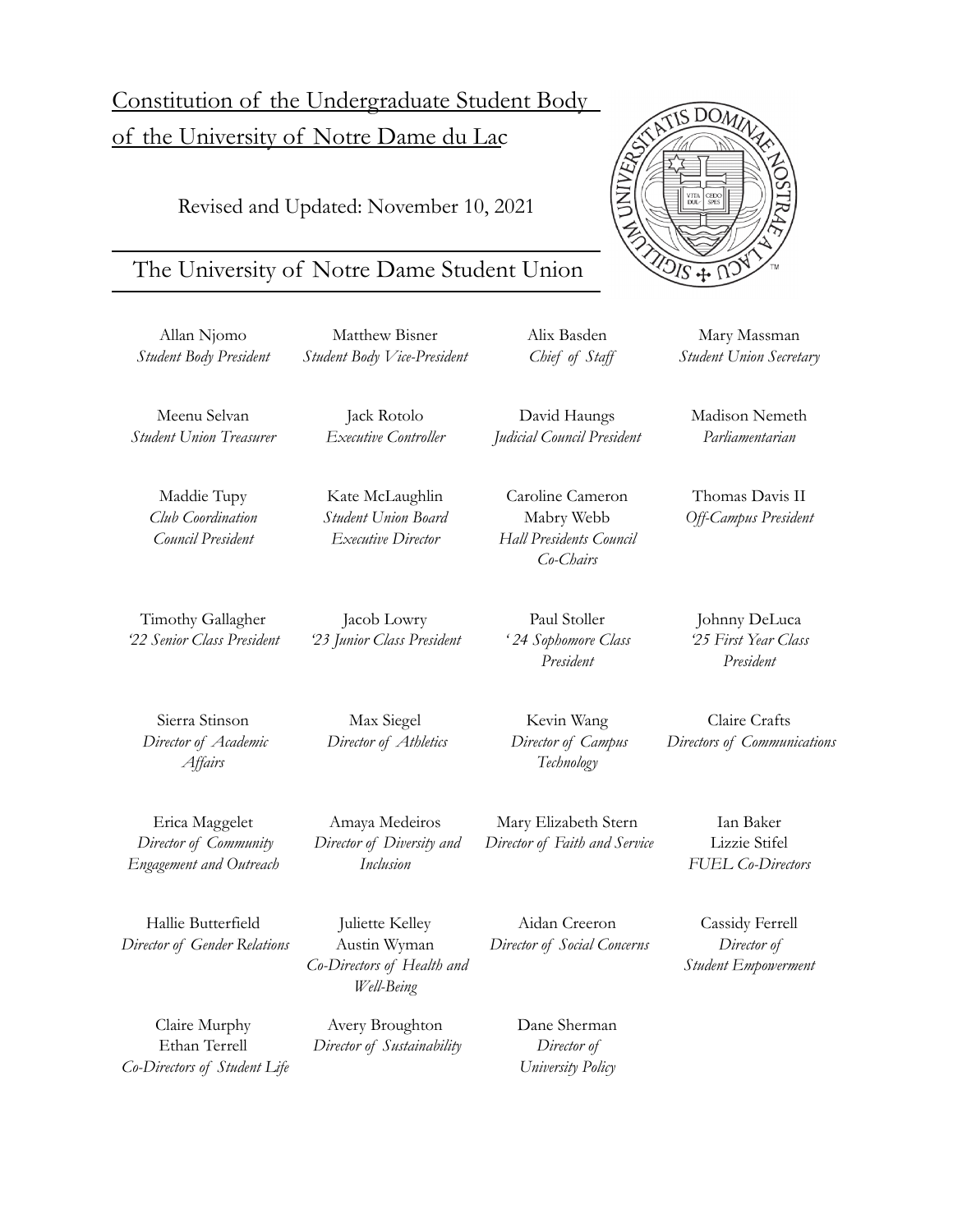| <b>Table of Contents</b>                      |    |
|-----------------------------------------------|----|
| <b>PREAMBLE</b>                               | 4  |
| <b>ARTICLE I</b>                              | 4  |
| <b>GENERAL PROVISIONS</b>                     | 4  |
| Section 1. Name.                              | 4  |
| Section 2. Authority.                         | 4  |
| Section 3. Eligibility for Office.            | 4  |
| Section 4. Amendment.                         | 5  |
| Section 5. Transition and Internal<br>Review. | 5  |
| Section 6. Non-Discrimination Clause.         | 5  |
| <b>ARTICLE II</b>                             | 6  |
| <b>EXECUTIVE OFFICERS</b>                     | 6  |
| Section 1. Student Body President.            | 6  |
| Section 2. Student Body Vice-President.       | 7  |
| Section 3. Chief of Staff.                    | 7  |
| Section 4. Student Union Secretary.           | 8  |
| <b>Section 5. Executive Controller.</b>       | 8  |
| <b>ARTICLE III</b>                            | 9  |
| <b>SENATE</b>                                 | 9  |
| Section 1. Purpose.                           | 9  |
| Section 2. Composition.                       | 9  |
| Section 3. Powers and Duties.                 | 9  |
| Section 4. Transition.                        | 11 |
| <b>Section 5. Election Appeals</b>            | 12 |
| <b>ARTICLE IV</b>                             | 12 |
| <b>EXECUTIVE CABINET</b>                      | 12 |
| Section 1. Purpose.                           | 12 |
| Section 2. Composition.                       | 13 |
| <b>Section 3. Executive Cabinet</b>           |    |
| Departments.                                  | 13 |
| <b>ARTICLE V</b>                              | 15 |
| STUDENT UNION BOARD                           | 15 |

| Section 1. Purpose.                   | 15 |
|---------------------------------------|----|
| Section 2. Composition.               | 15 |
| Section 3. Powers and Duties.         | 15 |
| <b>ARTICLE VI</b>                     | 16 |
| HALL PRESIDENTS COUNCIL               | 16 |
| Section 1. Purpose.                   | 16 |
| Section 2. Composition.               | 17 |
| Section 3. Powers and Duties.         | 17 |
| <b>ARTICLE VII</b>                    | 17 |
| CLUB COORDINATION COUNCIL             | 17 |
| Section 1. Purpose.                   | 17 |
| Section 2. Composition.               | 17 |
| Section 3. Powers and Duties.         | 18 |
| <b>ARTICLE VIII</b>                   | 18 |
| <b>CLASS COUNCILS</b>                 | 18 |
| Section 1. Purpose.                   | 18 |
| Section 2. Composition.               | 18 |
| Section 3. Powers and Duties.         | 18 |
| Section 4. Transition.                | 19 |
| <b>ARTICLE IX</b>                     | 19 |
| OFF-CAMPUS COUNCIL                    | 19 |
| Section 1. Purpose.                   | 19 |
| Section 2. Composition.               | 19 |
| Section 3. Powers and Duties.         | 20 |
| <b>ARTICLE X</b>                      | 20 |
| FINANCIAL MANAGEMENT BOARD            | 20 |
| Section 1. Purpose.                   | 20 |
| Section 2. Composition.               | 20 |
| Section 3. Powers and Duties.         | 21 |
| Section 4. Meetings and Procedures.   | 22 |
| <b>Section 5. Student Businesses.</b> | 23 |
| Section 6. The Shirt Project.         | 23 |
| Section 7. Collaboration Fund.        | 24 |
| <b>ARTICLE XI</b>                     | 25 |

2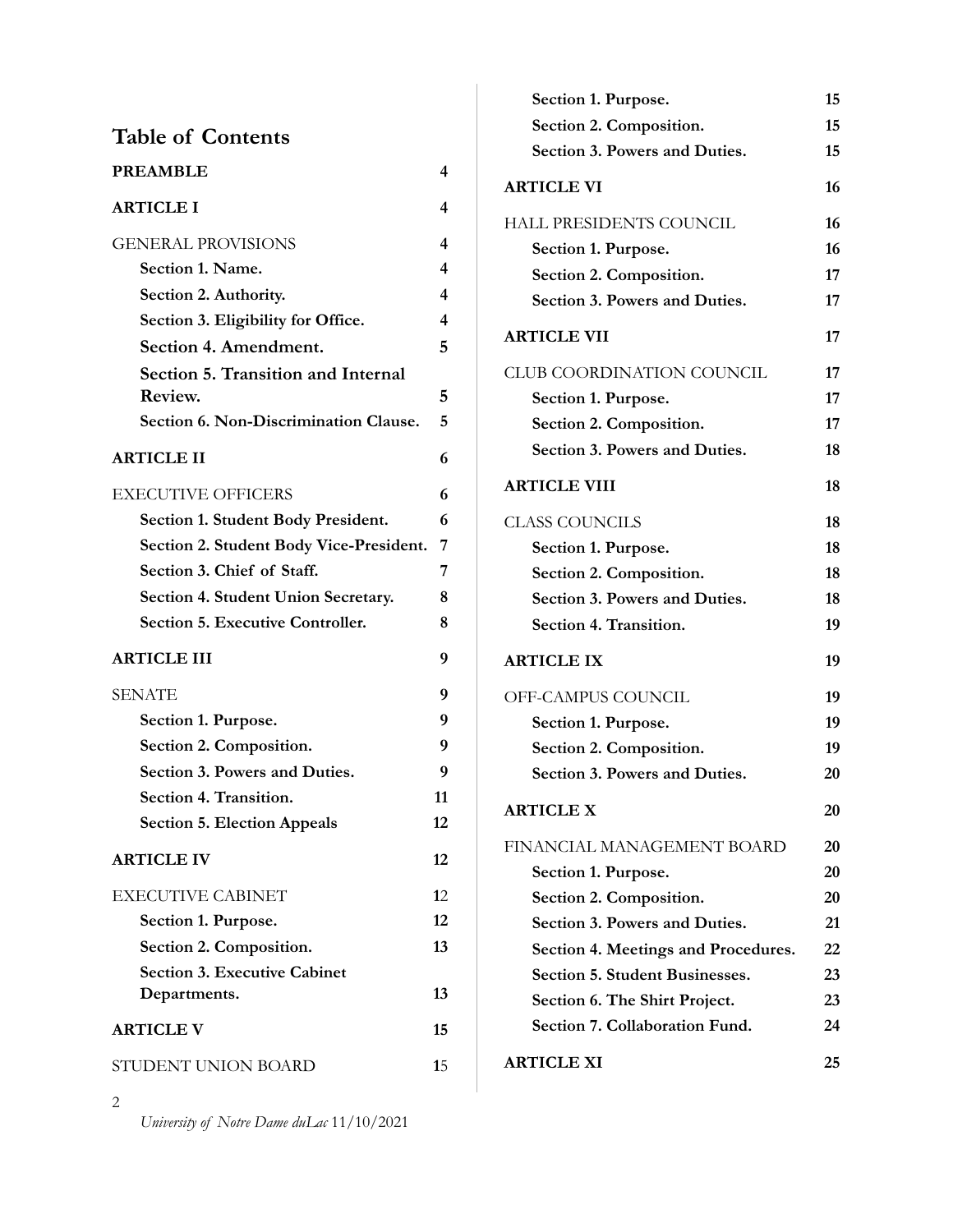| SPECIAL-INTEREST STUDENT                        |    |  |  |
|-------------------------------------------------|----|--|--|
| <b>ORGANIZATIONS</b>                            | 25 |  |  |
| Section 1. Definitions and Organizations.<br>25 |    |  |  |
| Section 2. Powers.                              | 25 |  |  |
| Section 3. Funding.                             | 25 |  |  |
| <b>ARTICLE XII</b>                              | 26 |  |  |
| <b>JUDICIAL COUNCIL</b>                         | 26 |  |  |
| Section 1. Purpose.                             | 26 |  |  |
| Section 2. Composition.                         | 26 |  |  |
| Section 3. Powers and Duties.                   | 26 |  |  |
| Section 4. Hearings.                            | 28 |  |  |
| Section 5. Debates.                             | 29 |  |  |
| <b>Section 6. Student Union Ethics</b>          |    |  |  |
| Commission.                                     | 29 |  |  |
| <b>ARTICLE XIII</b>                             | 30 |  |  |
| REMOVALS, RECALLS, AND VACANCIES                | 30 |  |  |
| Section 1. Impeachment and Removal.             | 30 |  |  |
| Section 2. Recall of Elected Officials.         | 31 |  |  |
| Section 3. Vacancies.                           | 31 |  |  |
| <b>ARTICLE XIV</b>                              | 32 |  |  |
| PETITION, INITIATIVE, AND                       |    |  |  |
| <b>REFERENDUM</b>                               | 32 |  |  |
| Section 1. Petition.                            | 32 |  |  |
| Section 2. Initiative.                          | 32 |  |  |
| Section 3. Referendum.                          | 33 |  |  |
| <b>ARTICLE XV</b>                               | 33 |  |  |
| <b>ELECTIONS</b>                                | 34 |  |  |
| <b>Section 1. General Provisions.</b>           | 34 |  |  |
| Section 2. Student Body President,              |    |  |  |
| Vice-President, and Class Councils.             | 35 |  |  |
| Section 3. Hall Elections.                      | 36 |  |  |
| Section 4. Off-Campus Elections.                | 36 |  |  |
| Section 5. Election Results.                    | 37 |  |  |
| <b>ARTICLE XVI</b>                              | 38 |  |  |
| STUDENT UNION FISCAL POLICY                     | 38 |  |  |

| Section 1. Preamble.                            | 38 |
|-------------------------------------------------|----|
| Section 2. General Guidelines.                  | 38 |
| Section 3. Method of Allocation.                | 38 |
| Section 4. Special Limitations.                 | 39 |
| <b>Section 5. Political Activities.</b>         | 39 |
| <b>Section 6. Financial Management Board</b>    |    |
| Approvals.                                      | 40 |
| <b>Section 7. Student Business Financial</b>    |    |
| Guidelines.                                     | 40 |
| <b>Section 8. Club Coordination Council</b>     |    |
| Guidelines.                                     | 41 |
| <b>Section 9. Carry-Forward Account</b>         |    |
| Guidelines.                                     | 41 |
| Section 10. Student Union Endowment. 41         |    |
| Section 11. The Shirt Charity Endowment.<br>41  |    |
| <b>Section 12. The Shirt Student Enrichment</b> |    |
| Endowment.                                      | 42 |
| <b>ARTICLE XVII</b>                             | 42 |
| <b>ANNUAL AWARDS</b>                            | 42 |
| Section 1. The Irish Clover Award.              | 42 |
| Section 2. The Michael J. Palumbo Award.<br>44  |    |
| Section 3. The Frank O'Malley                   |    |
| <b>Undergraduate Teaching Award.</b>            | 43 |
|                                                 |    |
|                                                 |    |
|                                                 |    |

3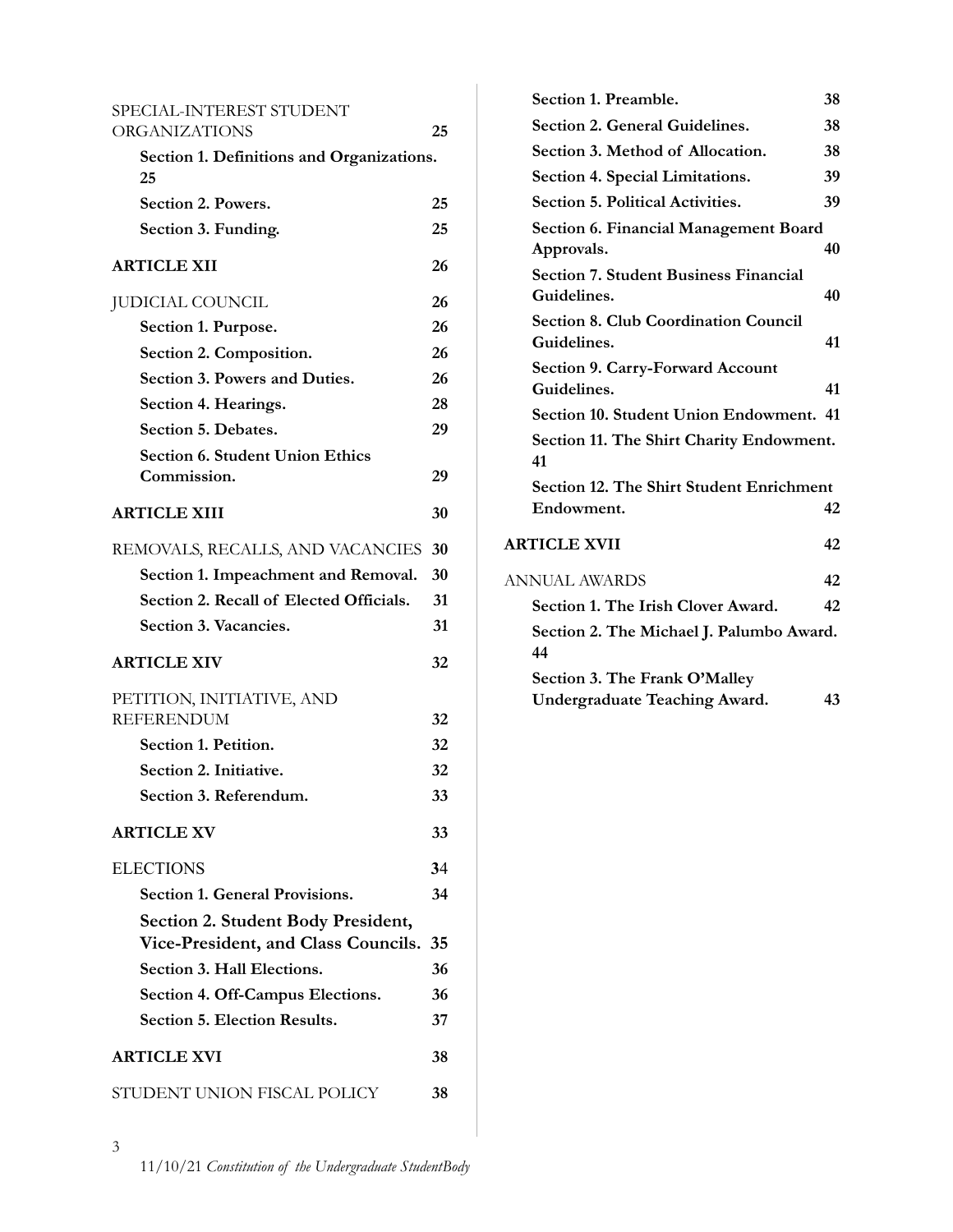#### **PREAMBLE**

<span id="page-3-0"></span>**W***E, THE UNDERGRADUATE STUDENTS of the University of Notre Dame du Lac, recognize the uncommon value of the vision of Our Lady's University and our essential role in its ongoing realizations. In order to achieve the greatest possible contribution to our community, we endeavor to make efficient and effective use of the resources available, to communicate student convictions clearly and willfully to faculty, administrators, and trustees, and to achieve consensus within the University community on the formulation and execution of policy. We labor with the entire Notre Dame family to ensure that each student reaches his or her full academic, social, and spiritual potential and resolve to sustain the evolving spirit of Notre Dame by entrusting its care to the student. Therefore, we do hereby ordain and establish this Constitution of the Undergraduate Student Body of the University of Notre Dame and form the Notre Dame Student Union.*

#### **ARTICLE I**

#### <span id="page-3-1"></span>GENERAL PROVISIONS

#### <span id="page-3-3"></span><span id="page-3-2"></span>**Section 1. Name.**

(a) The name of the organization which shall carry out the goals of the preamble shall be the 'Notre Dame Student Union,' henceforth referred to as 'Student Union.'

#### <span id="page-3-4"></span>**Section 2. Authority.**

- (a) The authority of this Constitution is the basis for all business of the Student Union. The Student Union or any members thereof shall not act in any way that is contrary to this Constitution.
- (b) Each Student Union organization shall develop written bylaws by May  $1<sup>st</sup>$  to establish the operational procedures (including attendance) necessary for the organization to carry out its constitutional duties. These bylaws must be approved by the organization's Student Activities advisor and presented to the Student Union Ethics Commission. Nothing in the

bylaws shall come into conflict with this Constitution. Amendments to an organization's bylaws may only be written by the organization to which the bylaws pertain and must be approved by two-thirds of the voting members within that organization. The Student Activities advisor to the organization must approve any bylaw amendments. The Student Union shall be composed of the following Student Union organizations:

- (1) Senate.
- (2) Executive Cabinet.
- (3) Student Union Board.
- (4) Hall Presidents Council.
- (5) Club Coordination Council.
- (6) Class Councils.
- (7) Off-Campus Council.
- (8) Financial Management Board.
- (9) Judicial Council.
- (c) This Constitution shall mandate the following:
	- (1) All voting shall require a simple majority unless otherwise specified in this Constitution. When not specified by this Constitution, *The Standard Code of Parliamentary Procedure* shall take effect.
	- (2) A quorum exists when two-thirds of the voting members of a body are present.
	- (3) Where either a majority vote or a two-thirds of votes cast is required, an abstention vote shall have no effect on the outcome of the vote unless specified otherwise.
	- (4) To all members of the Senate, must a current version of the Constitution may be made directly available.

#### <span id="page-3-5"></span>**Section 3. Eligibility for Office.**

- (a) Any undergraduate student enrolled at the University of Notre Dame who is of good academic standing, as determined by the Office of the Registrar or the First Year of Studies Program, and of good disciplinary standing, as determined by the Office of Community Standards and Housing, shall be eligible to hold an office in the Notre Dame Student Union.
- (b) All elected officials (including those within the Hall Presidents Council, Student Union Board, Senate, and Class Councils) as well as all

4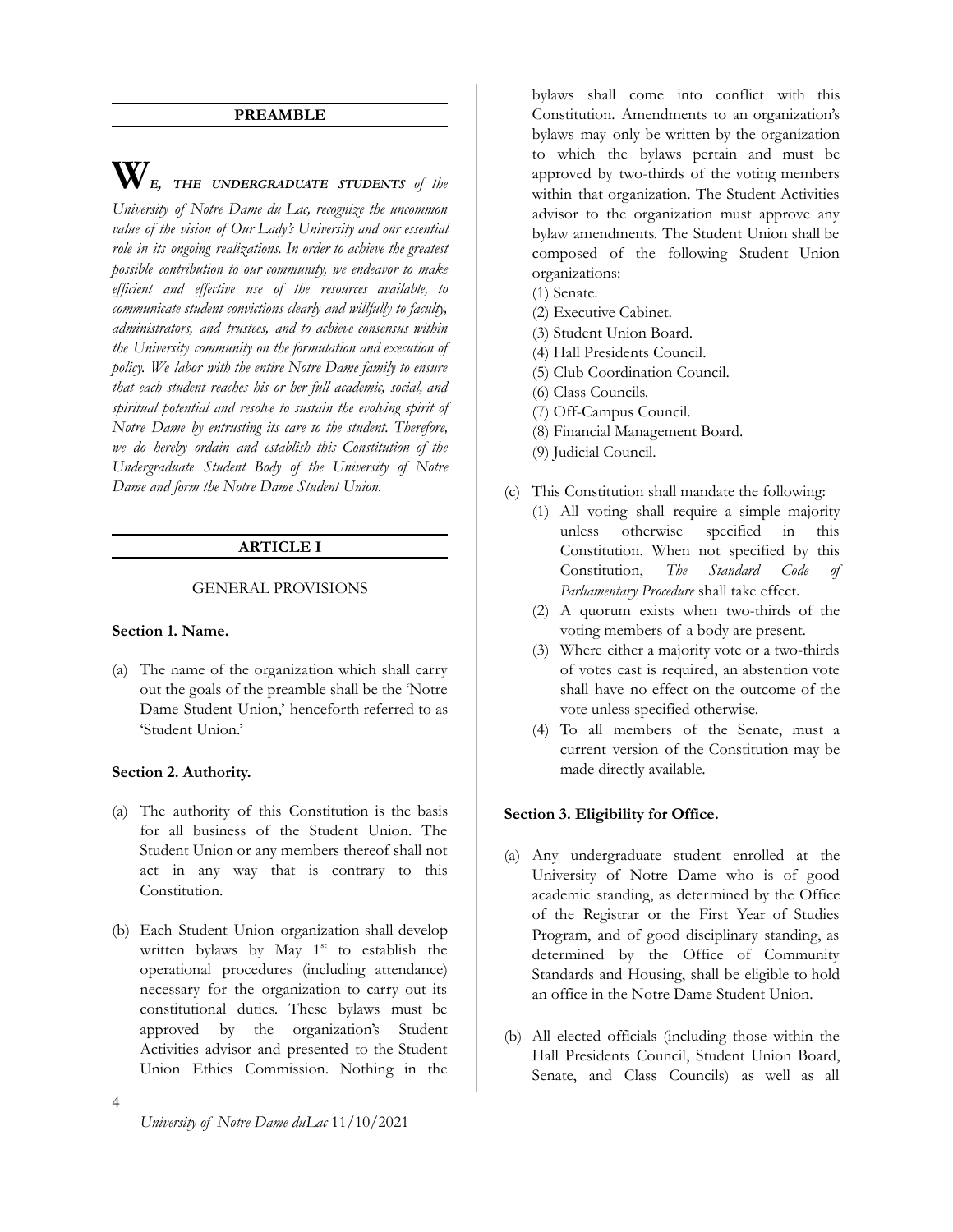Executive Officers enumerated in Article II must be present for their entire term.

- (1) These individuals must have completed a violence prevention training course as recommended by the University's Gender Relations Center by January 1st of the next calendar year after the start of the individual's term or two months following the assumption of office, whichever is later.
	- (A) If an individual if found to be not compliant, the Parliamentarian shall report the individual to the Student Union Ethics Commission.
- (c) No person may simultaneously hold more than one office enumerated in this Constitution.

# <span id="page-4-0"></span>**Section 4. Amendment.**

- (a) An amendment to this Constitution may be presented to the Senate by any member of Senate or through a petition.
	- (1) Before a member of the Senate presents an amendment to the Senate, he or she shall consult with the Judicial Council President and the Parliamentarian on the consistency of the proposed amendment within this Constitution.
- (b) A presented amendment to this Constitution shall be adopted with the following actions:
	- (1) A two-thirds vote of all present and voting members of the Senate and the signature of the Student Body President.
	- (2) If the Student Body President does not sign an amendment passed by a two-thirds vote of all present and voting members of the Senate, he or she shall return it to the Senate, stating his or her objections, within two weeks, at which time the amendment may be adopted with a five-sixths vote of all voting members of Senate.
	- (3) The approval of the Student Activities Office.
- (c) In the event that a new Constitution is drafted and proposed:
	- (1) The Parliamentarian (or Student Union member proposing the change) shall meet with the chair of every Student Union organization to discuss the changes made to relevant sections of the Constitution.
- (2) The Student Senate must ratify the new Constitution with a three-fourths vote. A quorum of two-thirds must be present.
	- (A) The Parliamentarian (or Student Union member proposing the change) shall draft a document listing and explaining all changes from the old Constitution and distribute it to all members of Senate.
- (3) The new Constitution must be approved by the Student Activities Office in order to replace the old Constitution.

# <span id="page-4-1"></span>**Section 5. Transition and Internal Review.**

- (a) Each Student Union organization shall develop and implement written procedures, methods, and policies to maintain continuity and ensure a smooth transition process between administrations and submit a report to the Committee on the Constitution detailing their respective future transition processes prior to March 1st of each year.
- (b) The Committee on the Constitution shall review and approve all plans of transition. In the event that a plan is not initially approved by the Committee, the organization shall modify and resubmit a report to the Committee within two academic weeks.
- (c) Student Union organizations shall review sections of this Constitution enumerating their respective purpose, duties, powers, and procedures each year.
- (d) Each organization, chairperson, or coordinator shall submit suggestions pertinent to the internal review of the organization to the Senate prior to March 1st of each year. Suggestions shall be presented as amendments when appropriate.

# <span id="page-4-2"></span>**Section 6. Non-Discrimination Clause.**

(a) This Constitution recognizes the God-granted dignity of all persons and their right to respect, justice, and a welcoming environment, regardless of race, color, ethnicity, nationality, age, sex, gender, sexual orientation, gender identity, ability or disability, religion, veteran status, socioeconomic status, and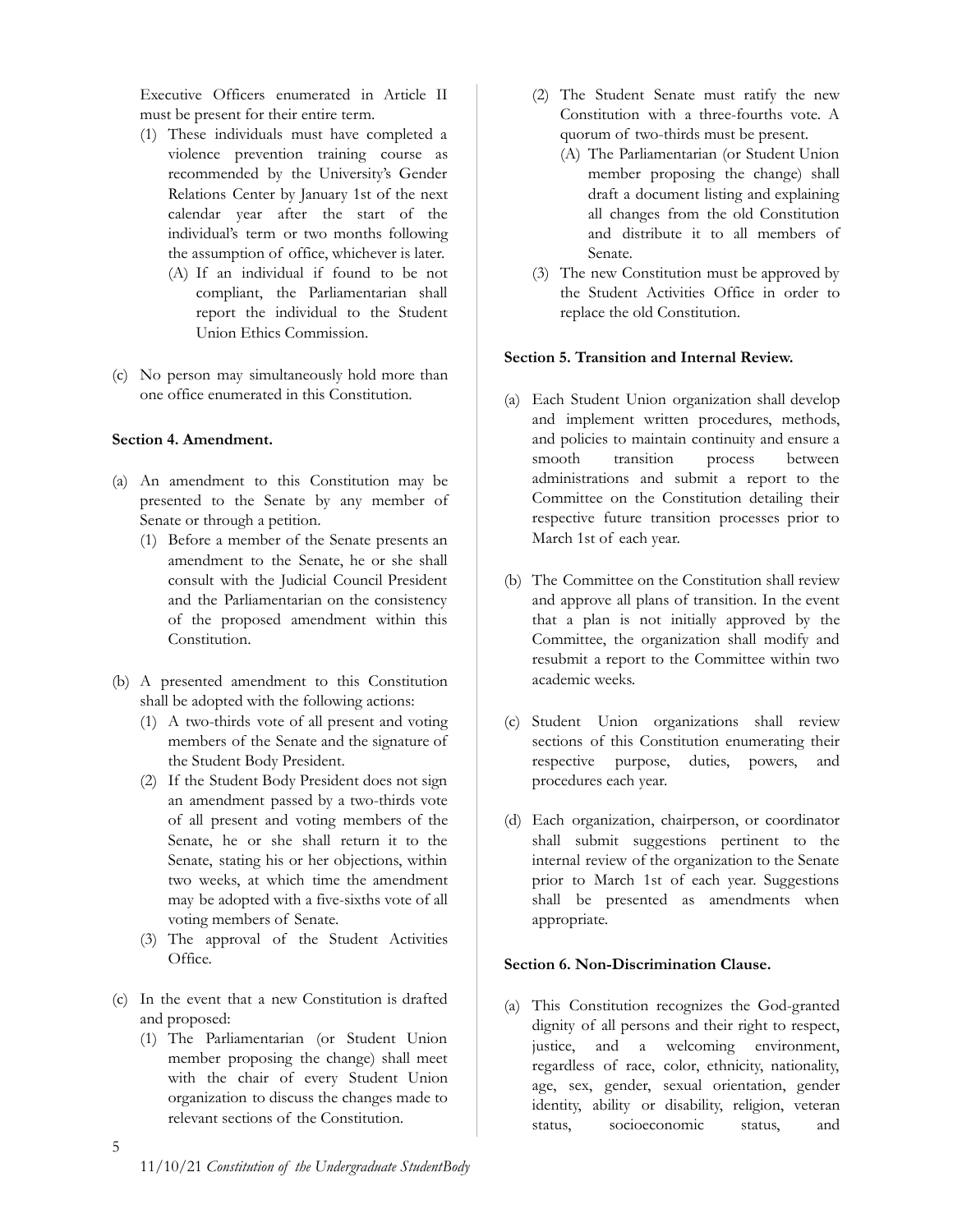documentation status. This Constitution forbids any acts of harmful and unjust discrimination and disrespect within the Student Union.

<span id="page-5-0"></span>(b) Allegations of discriminatory activity shall be brought before the Student Union Ethics Commission as misconduct under Subsection 13.6.a of this Constitution.

# **ARTICLE II**

#### EXECUTIVE OFFICERS

#### <span id="page-5-2"></span><span id="page-5-1"></span>**Section 1. Student Body President.**

- (a) The Student Body President shall serve a one-year term beginning on April 1<sup>st</sup> of the year elected.
- (b) The Student Body President shall ensure the efficient and effective operation of the Student Union.
- (c) The Student Body President shall represent undergraduate student interests and maintain regular communication with the undergraduate student body and be responsive to undergraduate student opinion.
- (d) The Student Body President shall address the Senate at least once each semester in his or her State of the Student Union Address, but may address the Senate at any time with regards to an important issue or topic. Each shall be delivered orally and submitted to the Student Union Secretary for online publication. State of the Student Union Addresses shall occur by the following schedule:
	- (1) Upon the Student Body President's election by the last Senate meeting of the semester.
	- (2) By the last Senate meeting of November.
	- (3) By the last Senate meeting of his or her term.
- (e) The Student Body President shall serve as the chairperson of the Campus Life Council in the capacity outlined in the Bylaws of the Campus Life Council.
	- (1) The student voting members of the Campus Life Council shall be as follows:
- (A) Student Body President
- (B) One Men's Hall Senator
- (C) One Women's Hall Senator
- (D) One representative of the Hall Presidents Council
- (E) One representative of the Class Councils
- (F) One representative of the Off-Campus Council
- (G) One representative of the Diversity Council
- (H) One representative of PrismND
- (I) One appointee of the Student Body President

(2) The student non-voting members of the Campus Life Council, with speaking privileges, shall be as follows:

- (A) Student Union Board Executive **Director**
- (B) Judicial Council President
- (C) Chief of Staff
- (f) The Student Body President shall represent the undergraduate student body as an *ex officio* member of the Student Affairs Committee of the Board of Trustees.
- (g) The Student Body President shall appoint a Student Union Secretary, a Chief of Staff, and an Executive Controller as outlined in Article I. The Student Body President shall also appoint Executive Cabinet Department Directors. All enumerated appointments shall be approved by the Senate.
- (h) The Student Body President shall attend all Senate meetings.
- (i) The Student Body President shall attend and chair all Executive Cabinet meetings.
- (j) The Student Body President shall create ad hoc Executive Cabinet departments as needed.
- (k) The Student Body President shall schedule and chair meetings between university leaders and local law enforcement leaders including, but not limited to, the Chief of the South Bend Police Department, Sheriff of St. Joseph County, District 1 Commander of the Indiana Excise Police, Chief of the Notre Dame Police

6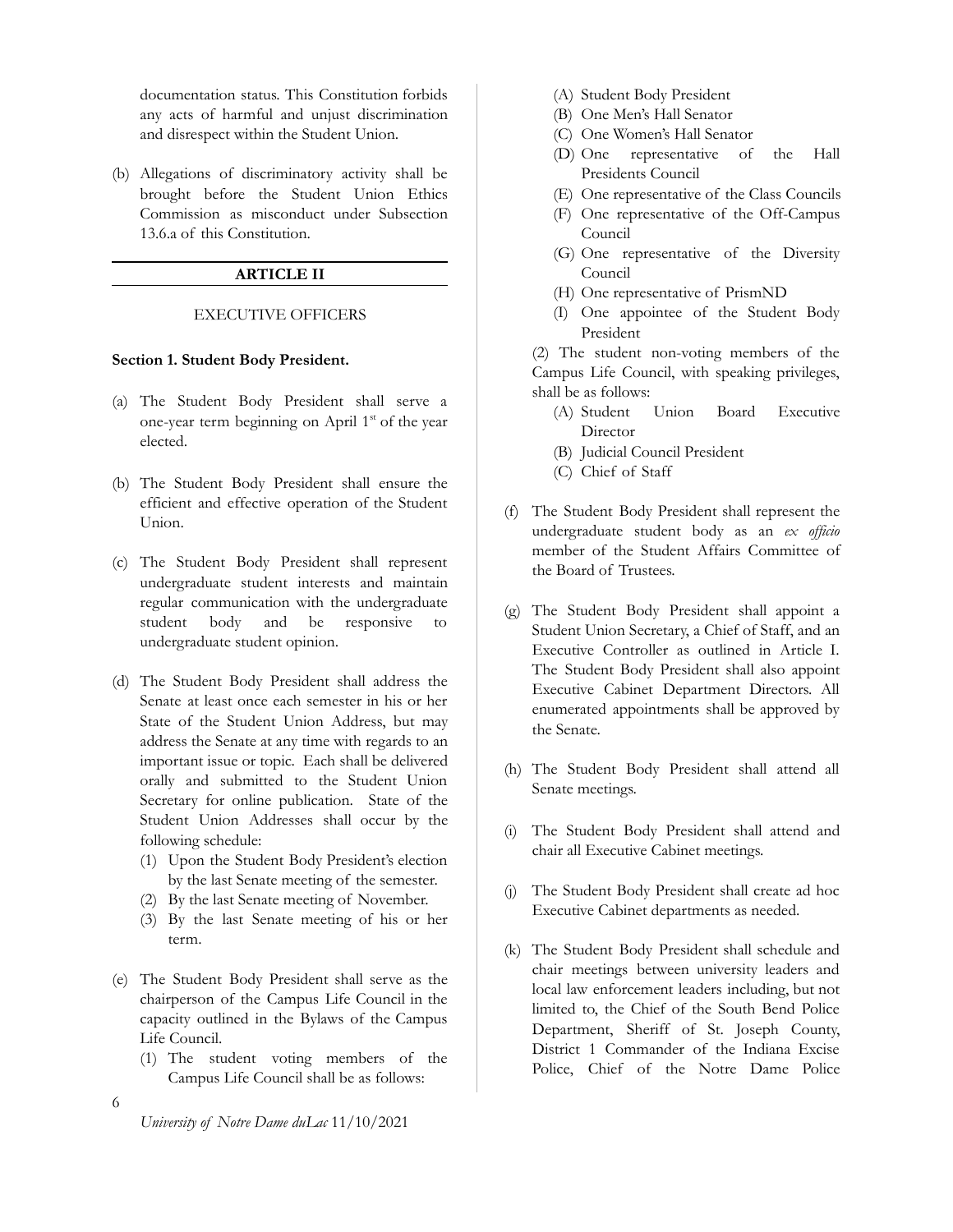Department, and a representative from the University of Notre Dame administration. The meetings shall take place at the following times during the President's term:

- (1) Once during the month of August.
- (2) Once during the month of January.
- (3) Once during the month of April.
	- (A) The previous Student Body President shall also be present at the meeting held in the month of April.
- (l) The Student Body President or any qualified designee acting on behalf thereof shall attend all meetings of the Community/Campus Advisory Coalition (CCAC) as the representative of the student body of the University of Notre Dame. The Student Body President or the designee thereof shall brief the Student Senate regarding the affairs of the CCAC at its first regular meeting after any meeting of the CCAC.
- (m) The Student Body President shall develop, submit, and present a budget proposal for the Senate to the Financial Management Board for the annual allocation meeting with the assistance of the Student Body Vice-President and Executive Controller.
- (n) The Student Body President shall develop, submit, and present a budget proposal for the Office of the Student Body President for the purposes of limited, policy-based programming to the Financial Management Board for the annual allocation meeting with the assistance of the Student Body Vice-President and the Executive Controller.
- (o) The Director of Student Activities shall designate an advisor to the Student Body President.

# <span id="page-6-0"></span>**Section 2. Student Body Vice-President.**

- (a) The Student Body Vice-President shall assist the Student Body President in the performance of presidential duties.
- (b) The Student Body Vice-President shall serve a one-year term beginning on April 1st of the year elected.
- (c) The Student Body Vice-President shall serve as the Chairperson of the Senate and ensure its efficient and effective operation.
- (d) The Student Body Vice-President shall attend Executive Cabinet meetings.
- (e) The Student Body Vice-President shall assist the Student Body President and the Executive Controller in the development, submission, and presentation of the budget proposal for the Senate to the Financial Management Board for the annual allocation meeting.
- (f) The Student Body Vice-President shall assist the Student Body President in the development, submission, and presentation of the budget proposal for the Office of the Student Body President.

# <span id="page-6-1"></span>**Section 3. Chief of Staff.**

- (a) The Chief of Staff shall assist the Student Body President in the daily duties and tasks of the President.
- (b) The Chief of Staff shall assist the Student Body Vice-President in the coordination of the efforts of any standing or ad hoc departments as needed.
	- (1) As necessary, the Chief of Staff shall convene and chair departmental meetings, as outlined in clause IV.3.s, in the absence of any given Department Director.
- (c) The Chief of Staff shall attend all Executive Cabinet meetings.
- (d) The Chief of Staff shall also attend as a non-voting member all Student Union meetings the Student Body President attends as enumerated below:
	- (1) Senate.
	- (2) Campus Life Council.
- (e) The Chief of Staff shall be responsible, working with the Press Secretary, for all Senate press releases.
- (f) The Chief of Staff shall be responsible, working with the Press Secretary, for publicity for the Senate.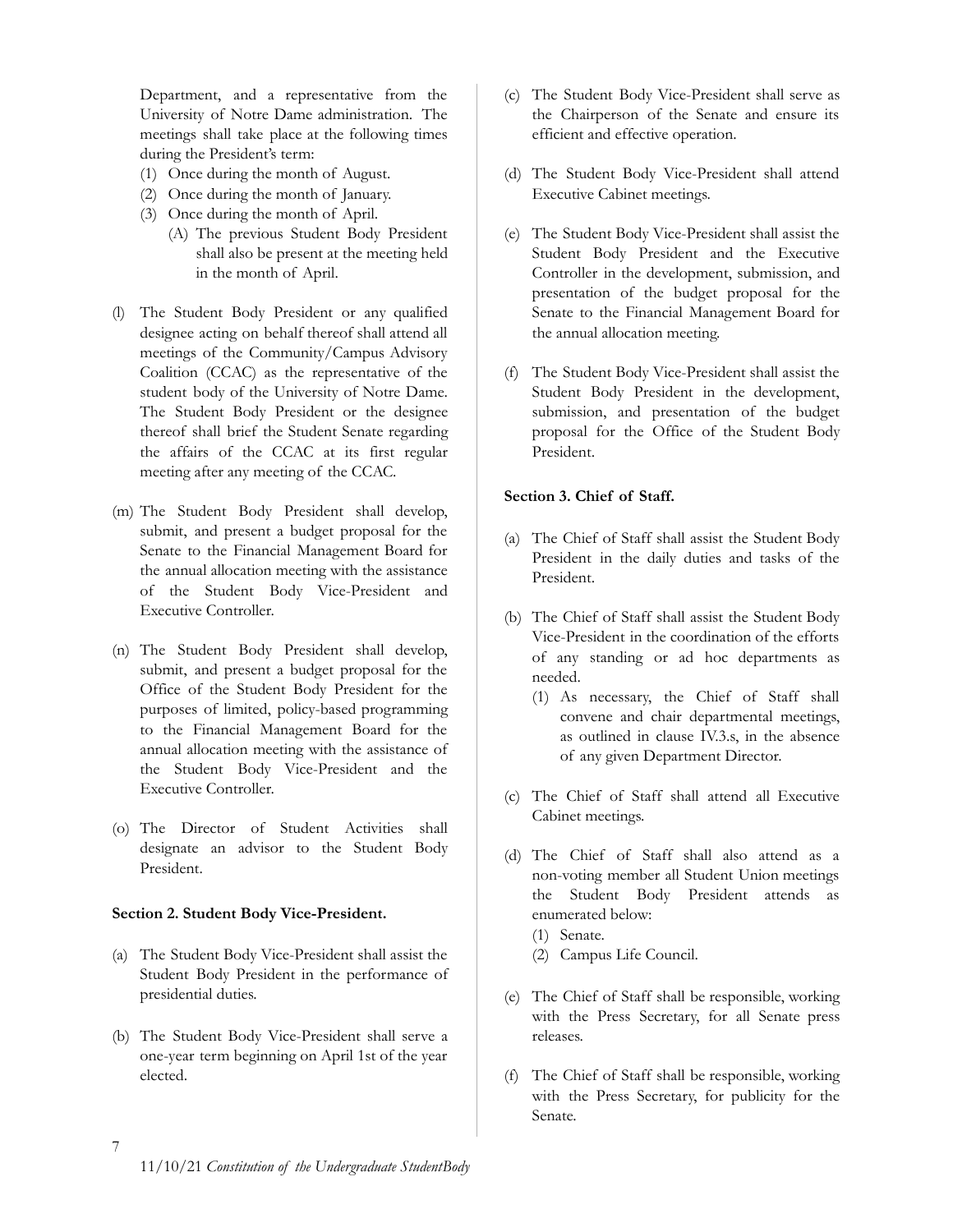- (g) The Chief of Staff shall be appointed by the Student Body President and approved by the Senate.
- (h) Executive Committee
	- (1) The Executive Committee shall serve as a forum for various Student Union branches to communicate and collaborate on event coordination, Student Union programming, and other issues relevant to the Student Body and Student Union.
	- (2) The Chief of Staff shall serve as chair of the Executive Committee, ensuring its proper operation. The Chief of Staff shall be responsible for distributing relevant information to all members of the Executive Committee and coordinating all meetings thereof.
	- (3) Each member of the Executive Committee shall hold a seat on the Committee *ex officio* for the duration of their respective term and shall possess the right of agenda.
	- (4) The following shall serve as members of the Executive Committee:
		- (A) Chief of Staff
		- (B) Student Body President
		- (C) Student Body Vice President
		- (D) Student Union Treasurer
		- (E) Judicial Council President
		- (F) Club Coordination Council President
		- (G) Four Class Presidents
		- (H) Student Union Board Executive Director
		- (I) Hall Presidents Council Co-Chairs
		- (J) Off-Campus President

# <span id="page-7-0"></span>**Section 4. Student Union Secretary.**

- (a) The Student Body President shall nominate the Student Union Secretary at the first Senate meeting of the term. The Senate shall review and approve this nomination.
- (b) The Student Union Secretary shall facilitate the distribution of information among all branches of the Student Union. This shall include distribution of information among the following groups:
	- (1) Senate.
	- (2) Executive Cabinet.
- 8
- (3) Executive Committee.
- (4) Campus Life Council.
- (c) The Student Union Secretary shall be responsible for the maintenance of the Student Union's public records, which shall include (but are not limited to) the minutes and agendas of the aforementioned Student Union meetings. The Student Union Secretary shall also serve as the archivist of the Student Union Archives and ensure their effective and efficient organization and operation.
- (d) The Student Union Secretary shall make all public records of the Student Union easily accessible to all students, faculty, and staff of the University.
- (e) The Student Union Secretary shall be responsible for the preparation of minutes of the aforementioned Student Union meetings and distribute the minutes to the members of the Senate as well as students, faculty, and staff through the Senate website.
- (f) The Student Union Secretary must compile a document containing all agendas, dockets, and minutes for the given aforementioned Student Union groups' terms.

# <span id="page-7-1"></span>**Section 5. Executive Controller.**

- (a) The Executive Controller shall maintain an accurate and timely record of all income and expenses of the Senate and Executive Cabinet.
- (b) The Executive Controller shall approve all transactions of the Senate and Executive Cabinet and submit requests to the Office of the Student Union Treasurer.
- (c) The Executive Controller shall be appointed by the Student Body President and be approved by the Student Senate.
- (d) The Executive Controller shall assist the Student Body President in the development, submission, and presentation of the budget proposal for the Senate and Executive Cabinet to the Financial

*University of Notre Dame duLac* 11/10/2021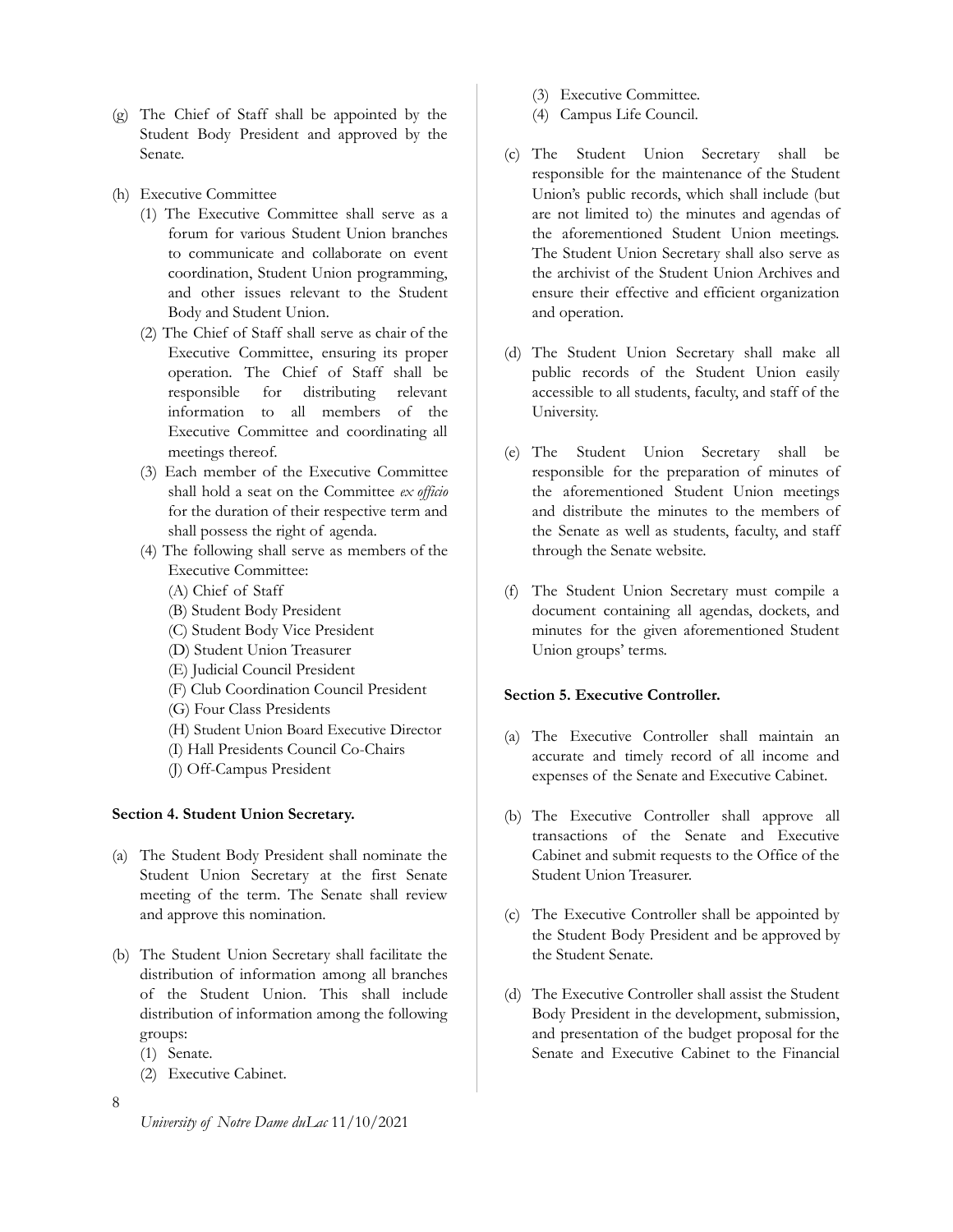Management Board for the annual allocation meeting.

- (e) The Executive Controller shall attend all Executive Cabinet meetings.
- <span id="page-8-0"></span>(f) The Executive Controller shall be a voting member of the Financial Management Board.

# **ARTICLE III**

#### SENATE

#### <span id="page-8-2"></span><span id="page-8-1"></span>**Section 1. Purpose.**

(a) The Student Senate is the legislative body of the Student Union that shall formulate and advance the position of the undergraduate student body on all issues concerning campus life.

#### <span id="page-8-3"></span>**Section 2. Composition.**

- (a) The voting membership of the Senate shall be composed of the following:
	- (1) One elected Senator per undergraduate residence hall.
	- (2) One elected off-campus undergraduate Senator.
	- (3) Four Class Presidents.
	- (4) Club Coordination Council President, or a Designated Representative.
	- (5) Off-Campus President.
- (b) Each residence hall Senator shall be elected by the undergraduate residents of his or her hall each year. Students who currently reside off-campus or will during the fall semester shall elect one undergraduate student to serve as the Off-Campus Senator each year.
- (c) Each Senate member must be present for the entire term.
- (d) Each Senate member shall serve a one-year term beginning on April 1<sup>st</sup> of the year elected.
- (e) Each Senate member shall have one vote.
- (f) The Student Body Vice President shall serve as the Chairperson of the Senate and ensure is

efficient and effective operation. The Chairperson shall only cast a vote in the event of a tie.

- (g) The following shall serve as non-voting members of the Senate, while retaining speaking privileges:
	- (1) Student Body President.
		- (A) The Student Body President shall verbally communicate points of inquiry raised by the Senate to the Office of Student Affairs within one academic week.
	- (2) Parliamentarian.
	- (3) Student Union Secretary.
	- (4) Executive Cabinet Department Directors.
		- (A) Executive Cabinet Department Directors shall be nominated by the Student Body President. This nomination shall be approved by the Senate.
	- (5) Executive Controller.
	- (6) Chief of Staff.
	- (7) Student Union Treasurer.
		- (A) The Student Union Treasurer shall submit all necessary financial information to members of the Senate by November  $30<sup>th</sup>$  and as requested by the Senate.
	- (8) Student Union Board Executive Director.
	- (9) Hall Presidents Council Co-Chairs.
	- (10) Judicial Council President.
	- (11) Diversity Council Chair.
	- (12) The Director of Student Activities shall serve as or designate an advisor to the Senate.

#### <span id="page-8-4"></span>**Section 3. Powers and Duties.**

- (a) Resolutions constitute a call for action and must be passed by a majority vote of the Senate. A resolution cannot be adopted until it has been signed by the Student Body President. Any resolution not signed by the Student Body President within one academic week may be adopted by a two-thirds vote of all the voting members of the Senate.
- (b) Orders constitute the execution of explicitly stated powers of the Senate. Orders must be passed by a two-thirds vote unless otherwise stated.

9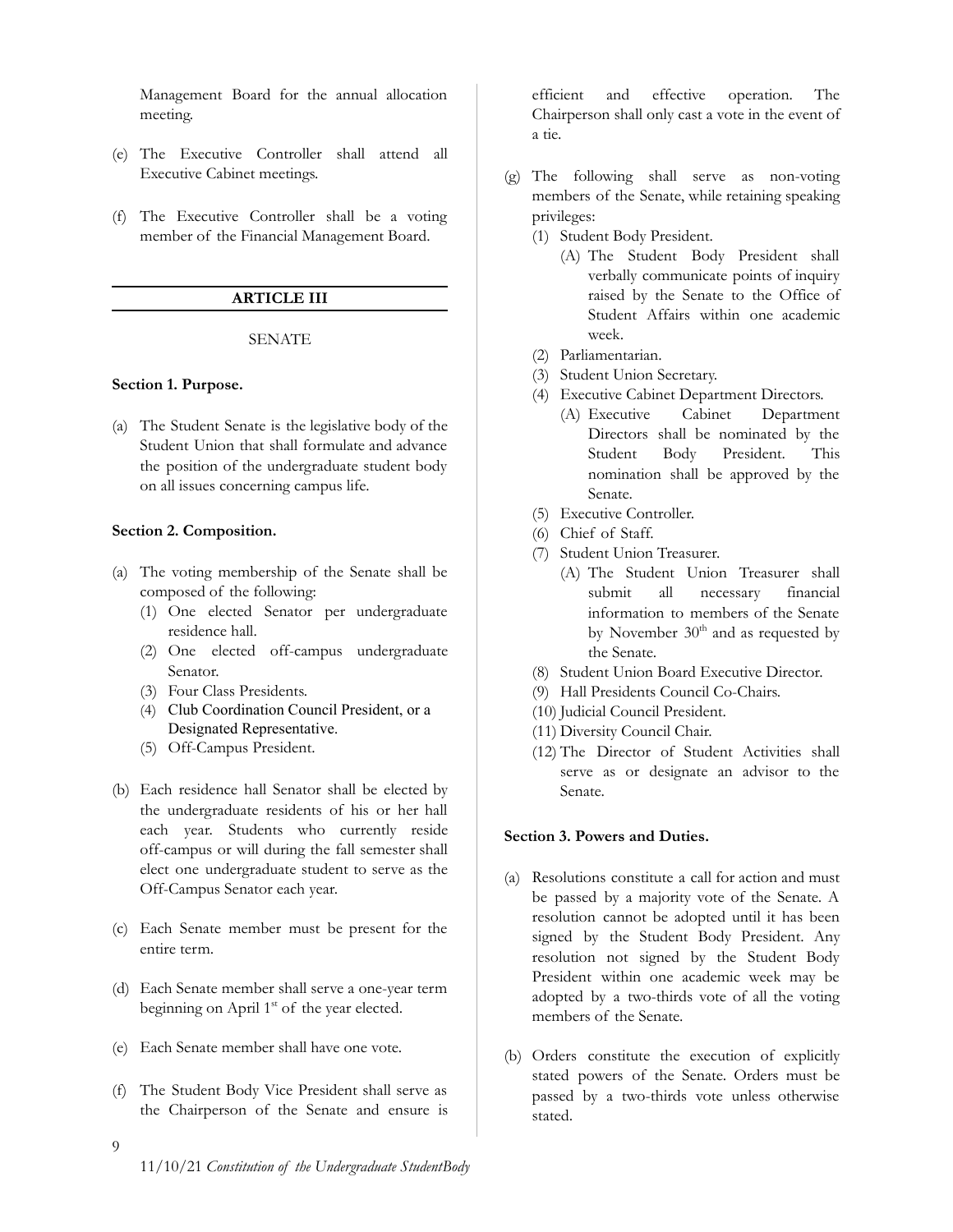- (1) Amendments to this Constitution shall be considered Senatorial orders.
- (c) A letter shall constitute an inquiry or point of information. Points of inquiry to the Office of Student Affairs shall be communicated verbally by the Student Body President within one academic week.
- (d) The Senate shall establish the fiscal policies of the Student Union and supervise the proper implementation of these policies.
- (e) The Senate shall review and address any allegation of misuse of undergraduate student organization funds or misconduct of undergraduate student organizations and their members through the Student Union Ethics Commission.
- (f) The Senate shall use the Campus Life Council as a forum where students may discuss matters affecting student affairs with faculty and administrative personnel in order to build campus-wide consensus and make appropriate recommendations to the Vice President for Student Affairs. Resolutions passed in the Senate addressing the Office of Student Affairs shall be submitted directly to the Campus Life Council.
- (g) The Senate shall elect two Senators as voting members to serve on the Campus Life Council. One Senator shall be elected from a men's dorm and one Senator shall be elected from a women's dorm.
- (h) The Senate shall elect at least three Senators to serve on the Committee on the Constitution as outlined in clause III.4.r of this Constitution.
- (i) For all meetings of the Board of Trustees Student Affairs Committee, at which the agenda of the undergraduate student presentation is determined by the Student Body President and Vice President, the Student Body President and Vice President shall present to the Senate, no later than one week prior to the presentation to the Board of Trustees Student Affairs Committee, a summary of the issues covered in

the presentation. The Senate may make informal recommendations regarding the content of the report to the Student Body President and Vice President for their consideration.

- (j) The Senate shall review and approve any nominations made to it pursuant to the relevant provisions of this Constitution.
- (k) The Senate shall establish regulations for all elections under this Constitution.
- (l) The Senate shall make Senate documents available to undergraduate students through the Senate website.
- (m) Each Senator shall attend his or her respective Hall Council meetings to disseminate information and survey undergraduate student opinion on Senate agenda items.
- (n) All positions enumerated in this Constitution shall perform other duties as the Senate may determine by a two-thirds vote of all Senate members.
- (o) The Senate shall adopt the most recent edition of *The Standard Code of Parliamentary Procedure* as the official rules of procedure governing the operation of the Senate. The Parliamentarian shall deliver a presentation on the most updated version of *The Standard Code of Parliamentary Procedure* which all members of the Senate must attend. This Constitution and Senate bylaws shall take precedence when this Constitution or Senate bylaws and *The Standard Code of Parliamentary Procedure* conflict. Any rule in *The Standard Code of Parliamentary Procedure* may be temporarily suspended by a two-thirds vote of the Senate.
- (p) A majority vote shall be required for the passage of any action unless otherwise specified in this Constitution, Senate bylaws, or *The Standard Code of Parliamentary Procedure*.
- (q) In the event of extenuating circumstances that dramatically affect the current state of affairs of the student body, the Senate may temporarily suspend any rule of this Constitution by a 5/6

10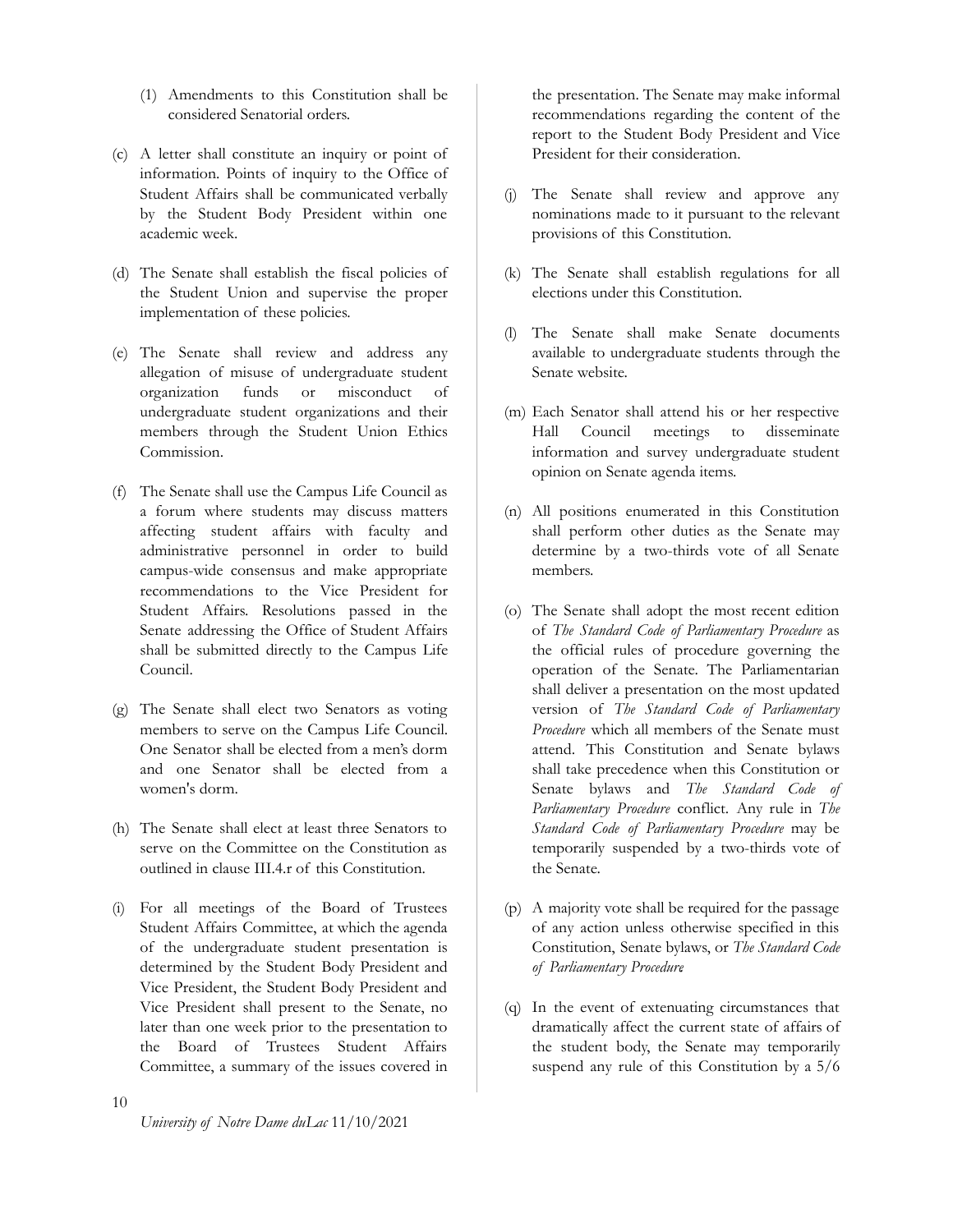vote and with the approval of the advisor to the Senate.

# <span id="page-10-0"></span>**Section 4. Transition.**

- (a) The Senate shall hold an informational meeting for those seeking office in the Student Senate as his or her dorm's elected representative at least two weeks prior to the Election Day established by the Judicial Council.
	- (1) The meeting shall seek to inform prospective Senators about:
		- (A) The role and importance of the Student Senate.
		- (B) The commitments, time and otherwise, which Senators are expected to make.
		- (C) Election regulations.
	- (2) This meeting shall be coordinated by the Parliamentarian and the Judicial Council President.
- (b) Incoming Senators, following their election, but prior to taking office, shall attend a workshop session to prepare them for their upcoming term in office.
	- (1) This workshop shall include, but not be limited to, the following topics:
		- (A) An overview of the current status of ongoing issues and projects of Student Senate and the Student Union.
		- (B) Parliamentary procedure.
		- (C) The role of the Senate and its duties.
		- (D) Commitments and expectations of incoming Senators.
		- (E) The department structure and solicitation of departmental preferences.
	- (2) This workshop shall be coordinated by the Parliamentarian and the incoming Chairperson of the Senate.
		- (A) The outgoing Chairperson of the Senate and outgoing Department Directors shall also attend the workshop.
- (c) Newly elected Senators shall attend all sessions of the outgoing Senate held after the incoming Senate's election date.
- (d) Each Senator shall meet with the newly elected Senator from his or her respective residence hall to explain at least the following: recent business,

the purpose of the Senate, the responsibilities of the position, and the role of the Senate in the Student Union.

- (e) The Chairperson, Parliamentarian, and Secretary shall each meet with the new Chairperson, Parliamentarian, and Secretary to explain their role in the Student Senate.
- (f) At the first Senate meeting each term, the Judicial Council President shall ask the Student Body President to raise his or her right hand and repeat the following Oath of Office:
- *I do solemnly swear that I will faithfully execute the office of Student Body President of the University of Notre Dame du Lac, and will to the best of my ability, preserve, protect and defend the Constitution of the Undergraduate Student Body. So help me God.*
- (g) At the first Senate meeting each term, the Judicial Council President shall ask the Student Body Vice President to raise his or her right hand and repeat the following Oath of Office:
- *I do solemnly swear that I will faithfully execute the office of Student Body Vice President of the University of Notre Dame du Lac, and will to the best of my ability, preserve, protect and defend the Constitution of the Undergraduate Student Body. So help me God.*
- (h) Before an incoming Senate conducts any business at its first meeting, the Chairperson shall ask all Senators to raise their right hands and repeat the following Oath of Office:
- *I, (name of Senator), do solemnly swear that I will faithfully execute the office of student Senator of the University of Notre Dame du Lac; that I will bear true allegiance to the same; that, exercising my highest ethic, I will to the best of my ability preserve, protect, and defend the Constitution of Undergraduate Student Body; that I take this obligation freely; and, that I will well and faithfully discharge the duties of the office which I am about to enter.*
- (i) All new Senators entering office in April shall attend a Celebrating Diversity Workshop as coordinated by the Director of Diversity and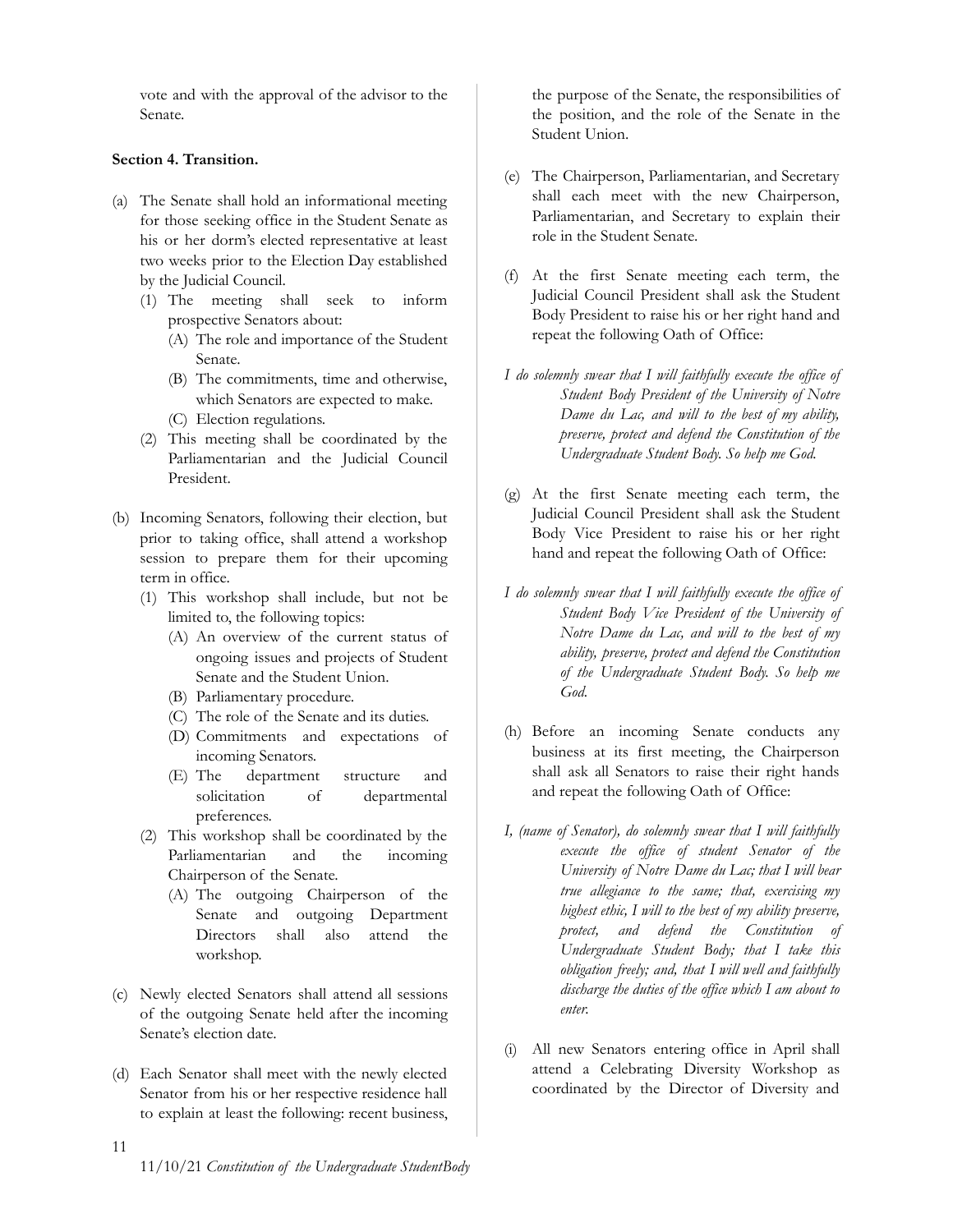Inclusion. This event is mandatory for all Senators and shall take place by October 1.

#### <span id="page-11-0"></span>**Section 5. Election Appeals**

- (a) In the event of an appeal of an Election Committee decision, in accordance with Article XV, the Senate shall convene within 48 hours to hear the appeal. The Judicial Council Vice-President of Elections shall be allowed to attend this meeting.
- (b) All appeals must be filed within 12 hours of the conclusion of the hearing and cite the specific procedural defect that occurred during the allegation hearing or the new evidence to be presented. The Chairperson of the Student Senate and the Judicial Council President along with the advisor to the Student Senate shall decide if the appeal has merit and shall proceed to the consideration of the full Senate.
- (c) Until such time as Senate can hear the appeal, the decision of the Election Committee shall stand.
- (d) The meeting of the Senate once the appeal has been filed shall proceed as follows:
	- (1) The Election Committee of the Judicial Council shall be represented by the Judicial Council President or the Vice President of Elections, who shall speak first to the Senate, stating the allegation made against the candidate(s), the Election Committee's deliberations, and the sanction given. This shall take no more than five minutes.
	- (2) The candidate(s) shall then state his or her reason for appeal. This shall take no more than five minutes.
	- (3) After hearing initially from the Judicial Council and the candidate(s), the Senate must decide by a two-thirds vote that there are grounds to hear the appeal.
	- (4) If the Senate decides to hear the appeal, time shall be allowed for both sides to respond to the claims of the other and to call witnesses on their behalf.
	- (5) The Senate may ask relevant questions of either party, or request the presence of any

other relevant third-person(s) for questioning.

- (e) If at any time a member of the Senate is unable to give an unbiased judgment regarding an appeal of election allegation, either by his or her own estimation or the decision of the Senate by majority vote, that member must recuse him or herself from the proceedings of the Senate which regard that particular appeal.
	- (1) If a voting member of Senate recuses himself/herself, their attendance shall still count towards the total number of voting members present and therefore shall still count towards quorum. Any votes that would be cast by the recused Senator shall count as abstentions.
- (f) The Senate may force the Election Committee to reconvene within 24 hours for the purpose of reconsidering its decision by a three-fourths vote.
- (g) If quorum cannot be reached to hear the appeal within the 48 hours, or a decision is not reached during the convened meeting, the decision of the Election Committee shall stand.
	- (1) The Senate may try up to three times to reach quorum.
	- (2) If the Senate cannot reach quorum at a given instance, the Senate must wait at least 6 hours before re-attempting to achieve quorum.

## **ARTICLE IV**

#### <span id="page-11-1"></span>EXECUTIVE CABINET

#### <span id="page-11-3"></span><span id="page-11-2"></span>**Section 1. Purpose.**

(a) The Executive Cabinet and its constituent members shall advance the agenda of the Student Body President and Vice-President through the Senate in an effort to protect the interests of students in all areas of university life, provide services to the undergraduate student body, and advance the policy priorities of the Student Union.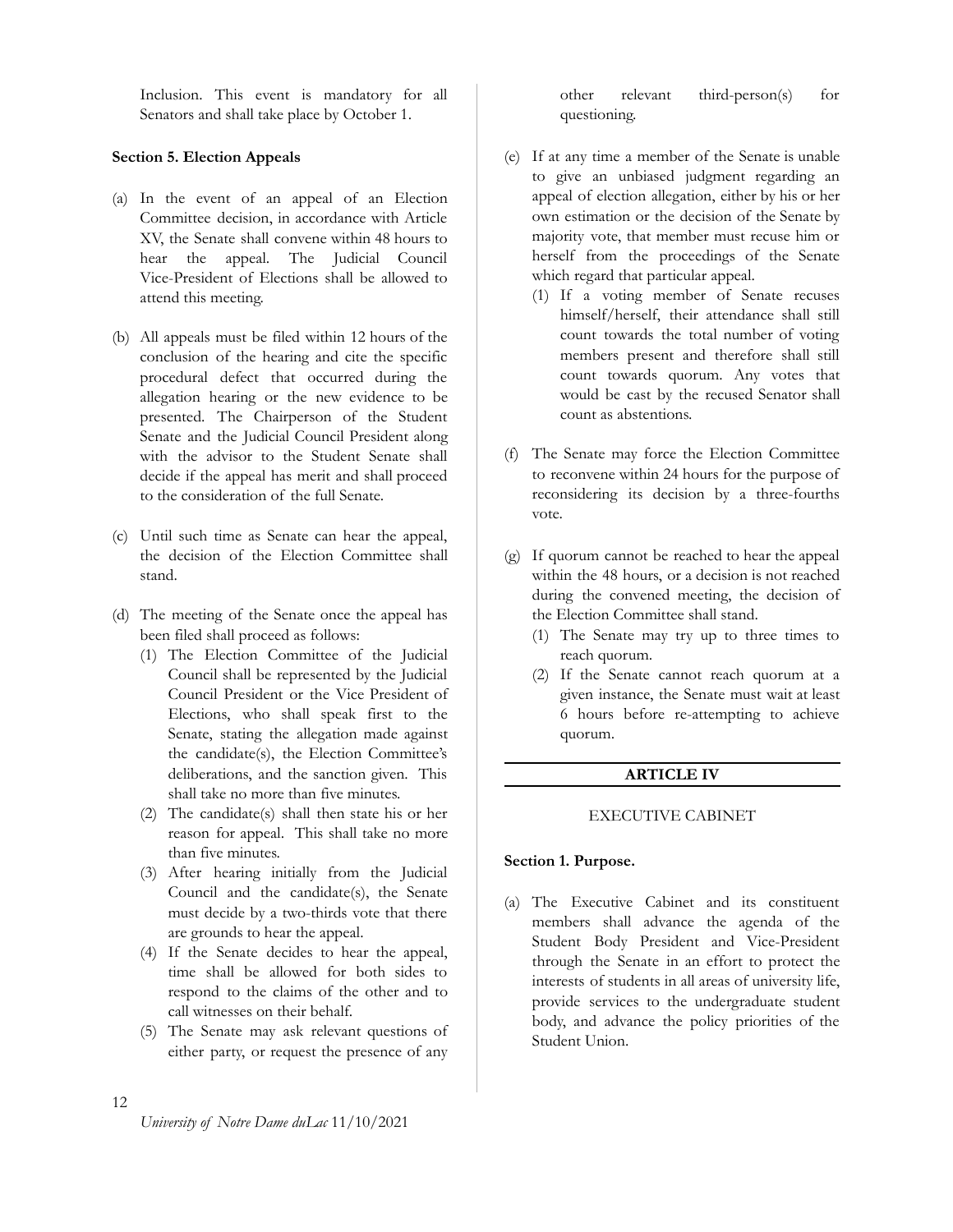# <span id="page-12-0"></span>**Section 2. Composition.**

- (a) The following members shall attend the weekly Executive Cabinet meeting:
	- (1) Student Body Vice-President
	- (2) Chief of Staff.
	- (3) Standing and ad hoc Executive Cabinet Department Directors.
	- (4) Executive Controller.
	- (5) Student Union Secretary.
	- (6) FUEL Directors.
- (b) The Student Body President shall chair these meetings.
- (c) The Student Body President may appoint other such members to the Executive Cabinet as he/she may see fit.

#### <span id="page-12-1"></span>**Section 3. Executive Cabinet Departments.**

- (a) Executive Cabinet Department Directors, nominated and approved as pursuant to clause III.2.g.4.A, shall act as chairperson of their respective department.
- (b) The Department of Academic Affairs shall address undergraduate student needs as they relate to the academic affairs of the university and make appropriate recommendations to the Senate.
- (c) The Department of Athletics shall aid and advise the Student Body President and Student Body Vice-President in all matters pertaining to athletics. This department shall advocate the advancement of the Student-Athlete experience and serve as a liaison to the Student-Athlete Advisory Council.
- (d) The Department of Campus Technology and Innovation shall address undergraduate student needs concerning issues of information technologies and entrepreneurship and make appropriate recommendations to the Senate. This department will serve as a liaison between students and the Office of Information Technologies, as well as between students and the IDEA Center at Innovation Park.
- (e) The Department of Communications shall update and maintain a website for Executive Cabinet and Senate and shall oversee all external communications of student government. The web site shall facilitate communication and collaboration among student groups, effectively publicize all student group events and programs to the student body, and be updated weekly during the academic year.
	- (1) The Director of the Department of Communications shall serve as Press Secretary of Executive Cabinet ex officio.
- (f) The Department of Community Engagement and Outreach shall address relations between the student body and broader communities with a local, regional, national, and international focus. This department shall serve as a liaison between students and the South Bend community by fostering relationships and maintaining the open lines of communication with community and neighborhood leaders, workers on campus, and city officials, among others. Additionally, this department shall coordinate events designed to promote political and civic engagement on campus.
- (g) The Department of Diversity and Inclusion shall address issues of diversity and inclusion on campus. This department shall act as a liaison to Diversity Council.
- (h) The Department of Faith and Service shall be responsible for providing input on the spiritual needs of the student body and the student government policies relating to the same.
- (i) The Department of Gender Relations shall address undergraduate student needs concerning issues of gender, sexual orientation, sexual violence and the development of gender resources and make appropriate recommendations to the Senate.
- (j) The Department of Health and Well-Being shall work closely with University Health Services, the McDonald Center for Student Well-Being, and the University Counseling Center to better all aspects of student health. Additionally, this department shall work to ensure that every member of the student body is aware of the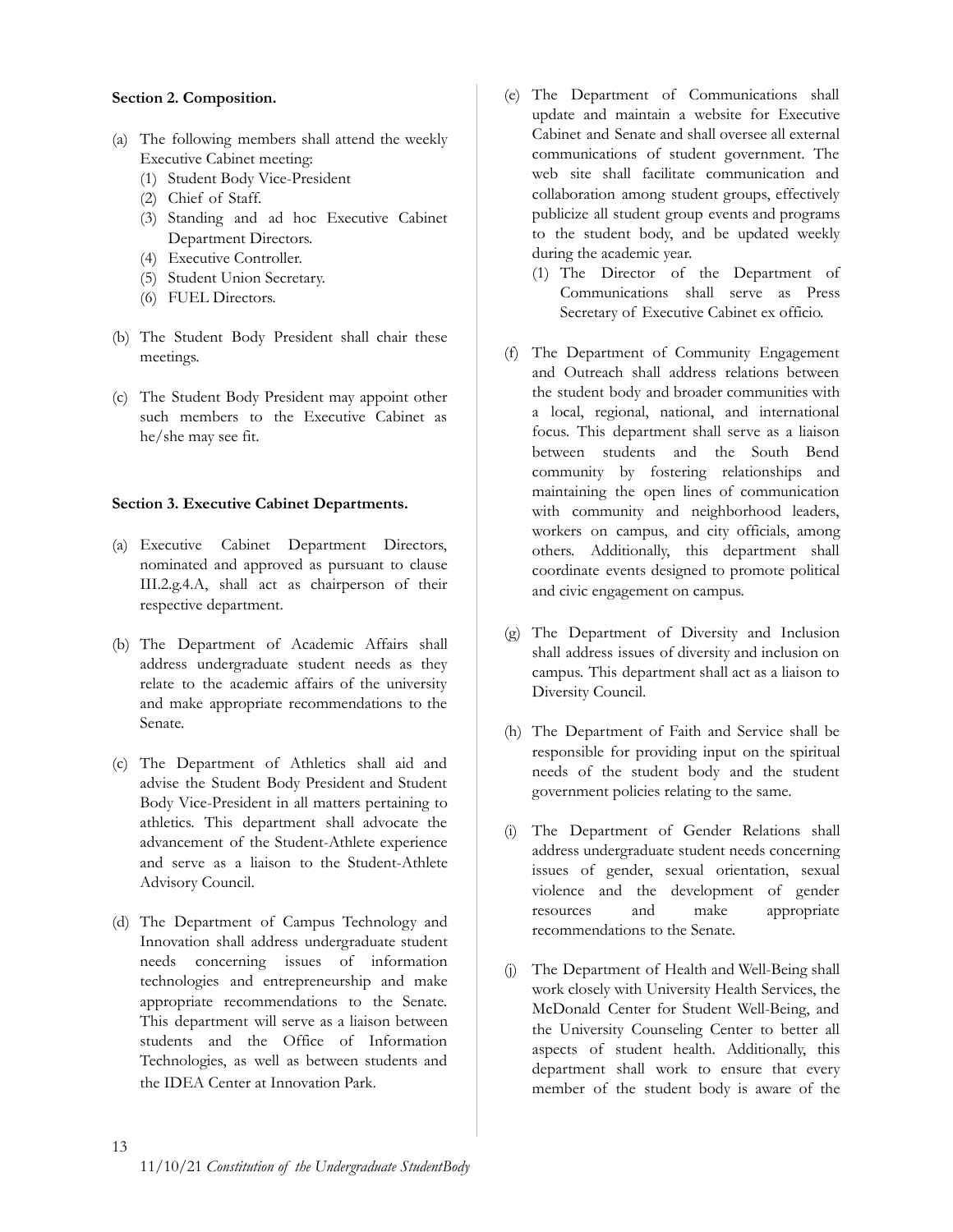available resources and support pertaining to health issues.

- (k) The Department of Social Concerns shall address student concerns in areas such as social justice, human solidarity, and sustainability, both in the Notre Dame community and the global world, and then make appropriate recommendations to the Senate.
- (l) The Department of Student Empowerment shall serve to collaborate with other Student Union organizations and Executive Cabinet departments on intersectional issues such as student opportunities, access to the arts on campus, the experience of international students, study abroad issues, as well as collaborating with the Club Coordination Council to empower student clubs. Furthermore, this department shall serve to reach out to, hear, and address the needs of students on campus as a student-oriented resource.
- (m) The Department of Student Life shall serve as the gateway department for the handling of student issues as they may arise and ensure that there is a diversity of student voices incorporated into the larger framework of student government. This department shall coordinate activities that may improve student life and address undergraduate student needs in all areas of residence life.
- (n) The Department of Sustainability shall address student concerns in the area of sustainability, both in the Notre Dame community and the global world, working with the Office of Sustainability and then make appropriate recommendations to the Senate.
- (o) The Department of University Policy shall be responsible for reviewing and revising pressing and pertinent student-related policy and procedures to better serve student needs, while collaborating with University Administrators to enhance programming implementation and improve standard operating procedures. This department shall also address any other issues
- not explicitly under the jurisdiction of another department.
- (p) First Undergraduate Experience in Leadership (FUEL).
	- (1) The FUEL Directors and FUEL Membership shall aid in the effective achievement of the goals of the Student Union as determined by the Student Body President in conjunction with the Executive Cabinet.
	- (2) The Directors of FUEL shall ensure effective aid to the Student Union by using their experiences as student leaders to accomplish the goals of FUEL, which are stated as follows:
		- (A) Integration of First Year leaders into the Student Union.
		- (B) Explanation of Student Union policies and procedures to First Year leaders.
		- (C) Facilitation of community development among the First Year leaders.
		- (D) Education of the First Year leaders in the practices of ethical peer leadership.
	- (3) The directors shall write bylaws and submit them to the Student Union Ethics Commission before May  $1<sup>st</sup>$  to outline the effective operation of FUEL.
- (q) Department membership and size shall be determined at the discretion of the Student Body President.
	- (1) Each Senator shall serve on at least one department.
	- (2) Department Directors shall not be required to serve in departments other than the one they chair.
	- (3) The Student Body President may appoint members to each department via application to the Student Body President.
	- (4) Department membership shall also be open to the entire student body.
- (r) Ad Hoc Departments.
	- (1) The Student Body President may create ad hoc departments addressing special student interests as long as one Senator agrees to serve within that department.
	- (2) The Student Body President shall nominate a director for each ad hoc department.

14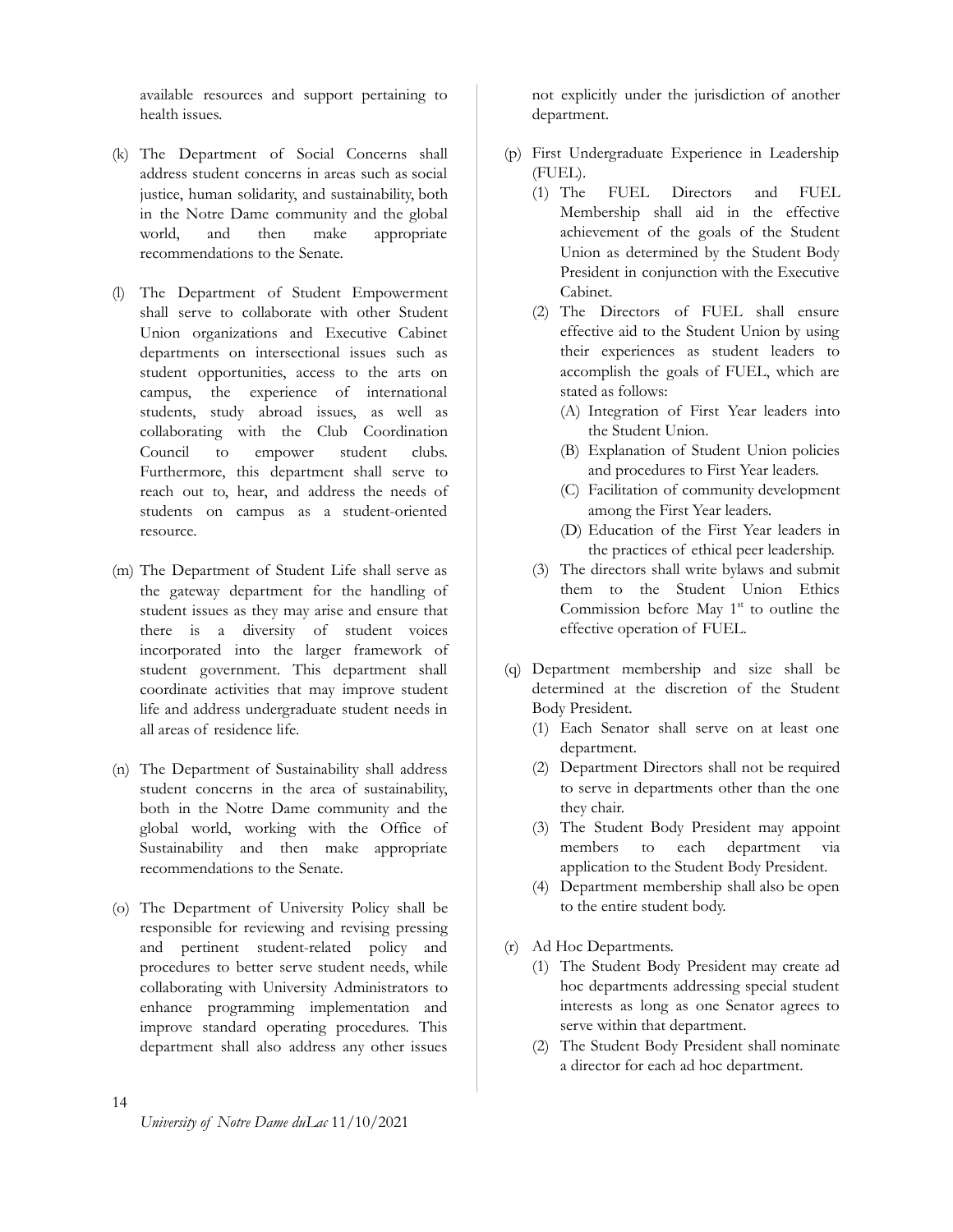- (3) The Student Body President may disband any ad hoc department at any given time.
- (s) All standing and ad hoc departments shall meet at least once every two weeks during the regular academic year.
- (t) All standing and ad hoc departments shall have the ability to plan and program events related to their issues that include (but are not limited to) such activities as awareness weeks, focus groups, speakers, and information nights.

# **ARTICLE V**

# <span id="page-14-0"></span>STUDENT UNION BOARD

# <span id="page-14-2"></span><span id="page-14-1"></span>**Section 1. Purpose.**

(a) The Student Union Board (SUB) shall enhance undergraduate student life by providing undergraduate student services and social, intellectual, and cultural opportunities that respond to the needs and wants of the undergraduate student body in the most efficient manner available.

# <span id="page-14-3"></span>**Section 2. Composition.**

- (a) The SUB Executive Board of Directors shall be composed of the following:
	- (1) SUB Executive Director.
		- (A) Meetings of the SUB Executive Board of Directors shall be chaired by the SUB Executive Director.
	- (2) SUB Director(s) of Programming.
	- (3) SUB Director of Operations.
	- (4) SUB Director of Publicity.
	- (5) SUB Director of Art.
	- (6) SUB Director of Finance.
- (b) One undergraduate student from each dorm shall be elected to represent his or her dorm's interests to the Student Union Board.
- (c) The SUB Executive Board of Directors shall select, via application and interview, all programming division heads.
- (d) The Director of Student Activities shall designate an advisor to SUB.
- (e) All members of SUB shall serve a one-year term beginning on May 1<sup>st</sup>, with a transitory training period in effect from the date of appointment or approval of new members until May 1<sup>st</sup>. During the period, the outgoing members of SUB shall meet and work with their successors to explain the role and practical functioning of SUB.

# <span id="page-14-4"></span>**Section 3. Powers and Duties.**

- (a) Student Union Board Directors.
	- (1) The SUB Directors shall be approved by the Senate.
	- (2) The SUB Directors shall provide overall direction and guidance to ensure consistency, coordination, and quality in all SUB events.
	- (3) The SUB Directors shall determine all SUB policies and maintain current records of these policies.
- (b) Student Union Board Executive Director.
	- (1) The Student Union Board Executive Director shall serve as the undergraduate student body coordinator and supervisor of all phases of the operation of SUB.
	- (2) The Student Union Board Executive Director shall develop, submit, and present a budget proposal for SUB to the Financial Management Board for the annual allocation meeting with the assistance of the SUB Director of Finance.
	- (3) The Student Union Board Executive Director may reject any program if it comes into conflict with the mission and/or bylaws of SUB or this Constitution.
	- (4) The Student Union Board Executive Director and the Director(s) of Programming shall create divisions to fulfill the diverse programming needs of SUB.
		- (A) The membership of each division shall consist of at least one programming division head and at least one member of the elected dorm representatives. The divisions shall be open to student volunteers as determined by the SUB Directors.
- (c) SUB Director(s) of Programming.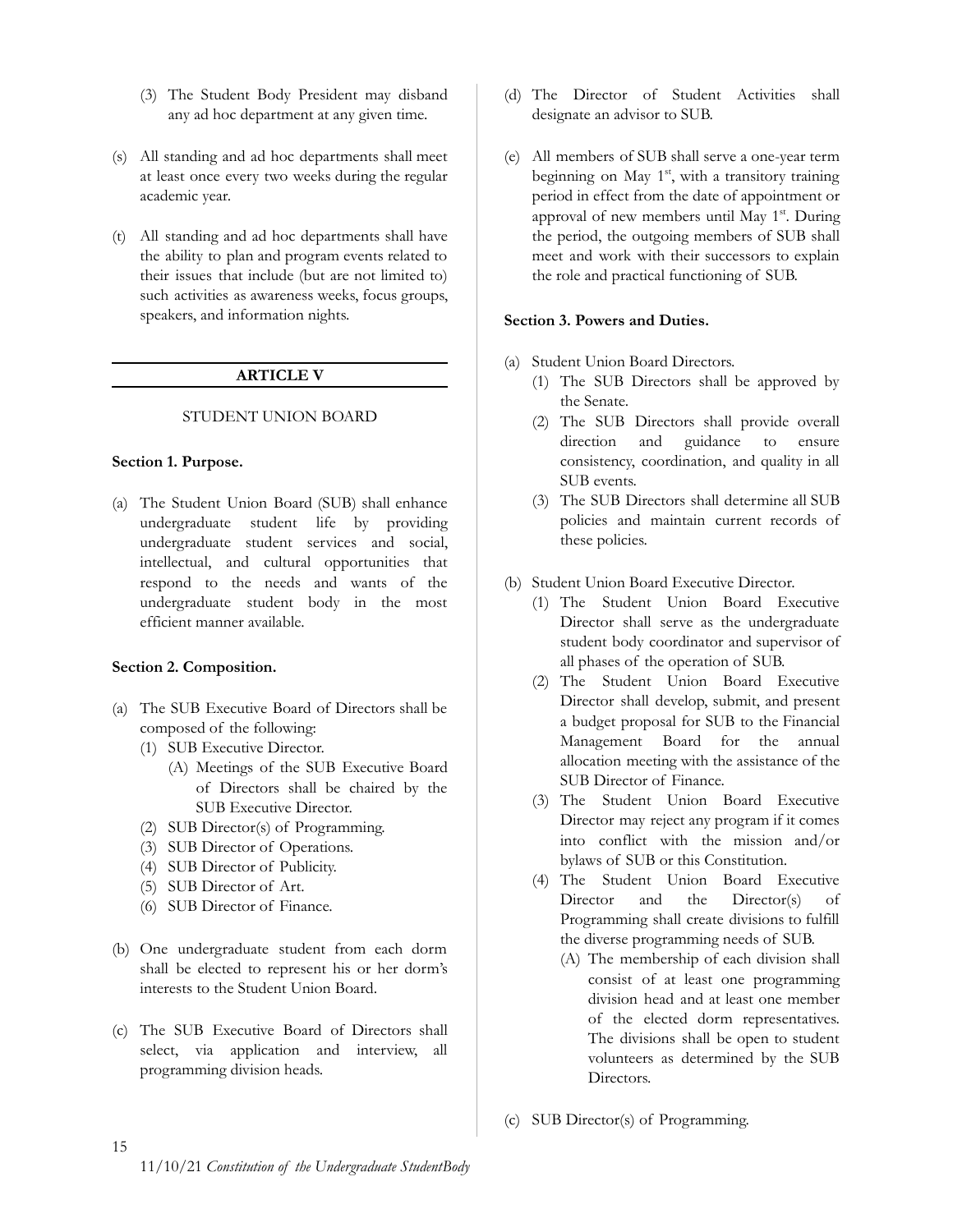- (1) The Director(s) of Programming shall oversee, direct, and facilitate the planning and coordination of all commissions and programs.
- (2) The Director(s) of Programming shall assess undergraduate student needs and ensure that all SUB programs are consistent with these needs.
- (3) The Selection Committee, in accordance with Section 6.4, may determine how many directors are necessary to fulfill the position requirements.
- (d) SUB Director of Operations.
	- (1) The Director of Operations shall oversee internal communications.
	- (2) The Director of Operations shall oversee and revise the office policies.
	- (3) The Director of Operations shall oversee the maintenance of the office and the morale, retention, and recruitment of SUB membership.
	- (4) The Director of Operations shall maintain a written record of all business of SUB. These records shall include, but not be limited to, agendas and minutes of meetings, office hour schedules, mailing lists, and phone numbers. All records shall be available to undergraduate students upon request.
- (e) SUB Director of Publicity.
	- (1) The Director of Publicity shall ensure that the undergraduate student body is effectively informed of all SUB programs.
	- (2) The Director of Publicity shall manage all external communication efforts for SUB.
- (f) SUB Director of Art.
	- (1) The Director of Art shall oversee and assist in all artwork associated with events, including but not limited to graphic design and photography.
	- (2) The Director of Art shall work with the SUB Director of Publicity in regards to all advertising outlets.
- (g) SUB Director of Finance.
	- (1) The Director of Finance shall maintain an accurate and timely record of all income and expenses of SUB.
- 16
- (2) The Director of Finance shall approve all transactions of SUB and submit requests to the Office of the Student Union Treasurer.
- (3) The incoming Director of Finance shall assist the Student Union Board Executive Director in the development, submission, and presentation of the budget proposal for SUB to the Financial Management Board for the annual allocation meeting.
- (4) The Director of Finance shall sit on the Financial Management Board.
- (h) Dorm Representatives.
	- (1) Each dorm shall elect one person to represent his or her dorm's interests to the Student Union Board.
	- (2) These elected officials shall serve on at least one committee and there shall be at least one elected dorm representative on each SUB division as determined by the SUB Director of Operations.
	- (3) Dorm representatives will be in charge of the distribution of approved SUB publicity within his or her own dorm.
	- (4) Dorm representatives must attend Hall Council.
- (i) Appointed Programming Division Heads.
	- (1) The SUB Directors shall select, via application and interview, all programming division heads.
	- (2) Appointed programming division heads shall also assist in the recruitment of volunteer members for their division.
	- (3) Appointed programming division heads shall also assist with the distribution of approved SUB publicity within his or her own dorm.

# **ARTICLE VI**

# <span id="page-15-1"></span><span id="page-15-0"></span>HALL PRESIDENTS COUNCIL

#### <span id="page-15-2"></span>**Section 1. Purpose.**

(a) The Hall Presidents Council shall serve as an information disseminating body, provide a forum for members to discuss common matters of residentiality, and coordinate programming

*University of Notre Dame duLac* 11/10/2021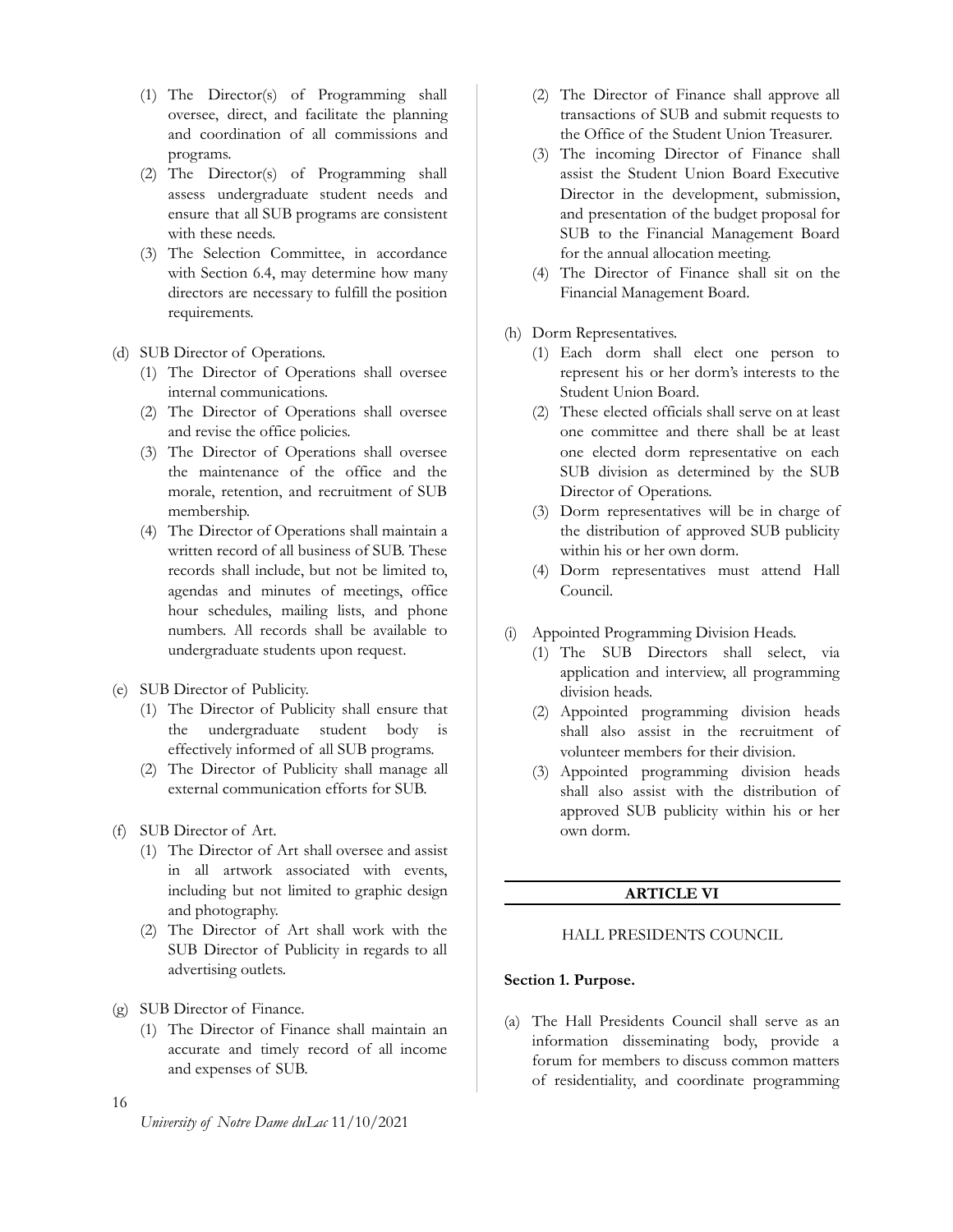among the undergraduate residence halls. The Hall Presidents Council shall promote the well-being of the undergraduate student body by working for the betterment of undergraduate residential life.

# <span id="page-16-0"></span>**Section 2. Composition.**

- (a) The Hall Presidents Council shall be composed of (but not limited to) the following members:
	- (1) The Hall President from each undergraduate residence hall.
	- (2) Two Hall Presidents Council Co-Chairs.
	- (3) Hall Presidents Council Finance Chair.
	- (4) Hall Presidents Council Programming Chair.
	- (5) Two Hall Presidents Council Social Chairs.
- (b) The Director of Student Activities shall designate an advisor to the Hall Presidents Council.

# <span id="page-16-1"></span>**Section 3. Powers and Duties.**

- (a) Hall Presidents Council Co-Chairs.
	- (1) The Hall Presidents Council Co-Chairs shall serve as chairpersons of the Hall Presidents Council and ensure its efficient and effective operation.
	- (2) At least one Hall Presidents Council Co-Chair shall serve as a non-voting member of Senate.
	- (3) One Hall Presidents Council Co-Chair will serve as a voting member on the Campus Life Council.
	- (4) The incoming Hall Presidents Council Co-Chairs shall develop, submit, and present a budget proposal to the Financial Management Board for the annual allocation meeting in accordance with the priorities set by the Hall Presidents Council Executive Cabinet.
	- (5) The Hall Presidents Co-Chairs shall nominate administrative assistants at their discretion with the approval of the Hall Presidents Council.
	- (6) The Hall Presidents Council Co-Chairs shall perform other duties as the Hall Presidents Council may determine. Additions to constitutional duties may be appealed to the Senate and approved by a two-thirds vote of all Senate members.
- (b) Hall Presidents Council Finance Chair.
	- (1) The Hall Presidents Council Finance Chair shall maintain an accurate and timely record of all income and expenses of the Hall Presidents Council.
	- (2) The Hall Presidents Council Finance Chair shall approve all transactions of the Hall Presidents Council and submit requests to the Office of the Student Union Treasurer.
	- (3) The Hall Presidents Council Finance Chair shall sit on the Financial Management Board.
- (c) Hall Presidents Council Programming Chair.
	- (1) The Hall Presidents Council Programming Chair shall assist in coordinating intra-dorm events.
	- (2) The Hall Presidents Council Programming Chair shall assist in workshopping and developing new events.
- (d) Hall Presidents Council Social Chairs.
	- (1) The Hall President Council Social Chairs shall be responsible for recording and totaling each dorm's Rockne scores.

# **ARTICLE VII**

# <span id="page-16-3"></span><span id="page-16-2"></span>CLUB COORDINATION COUNCIL

# <span id="page-16-4"></span>**Section 1. Purpose.**

(a) The Club Coordination Council (CCC) shall disseminate information concerning undergraduate club issues and activities, recommend funding allocations for all undergraduate clubs, serve as a representative of all undergraduate clubs, and coordinate cohesive club programming.

# <span id="page-16-5"></span>**Section 2. Composition.**

- (a) The Club Coordination Council shall be composed of (but not limited to) the following members:
	- (1) Club Coordination Council President.
	- (2) Club Coordination Council Vice-President.
	- (3) Club Coordination Council Controller.
	- (4) Club Coordination Council Secretary.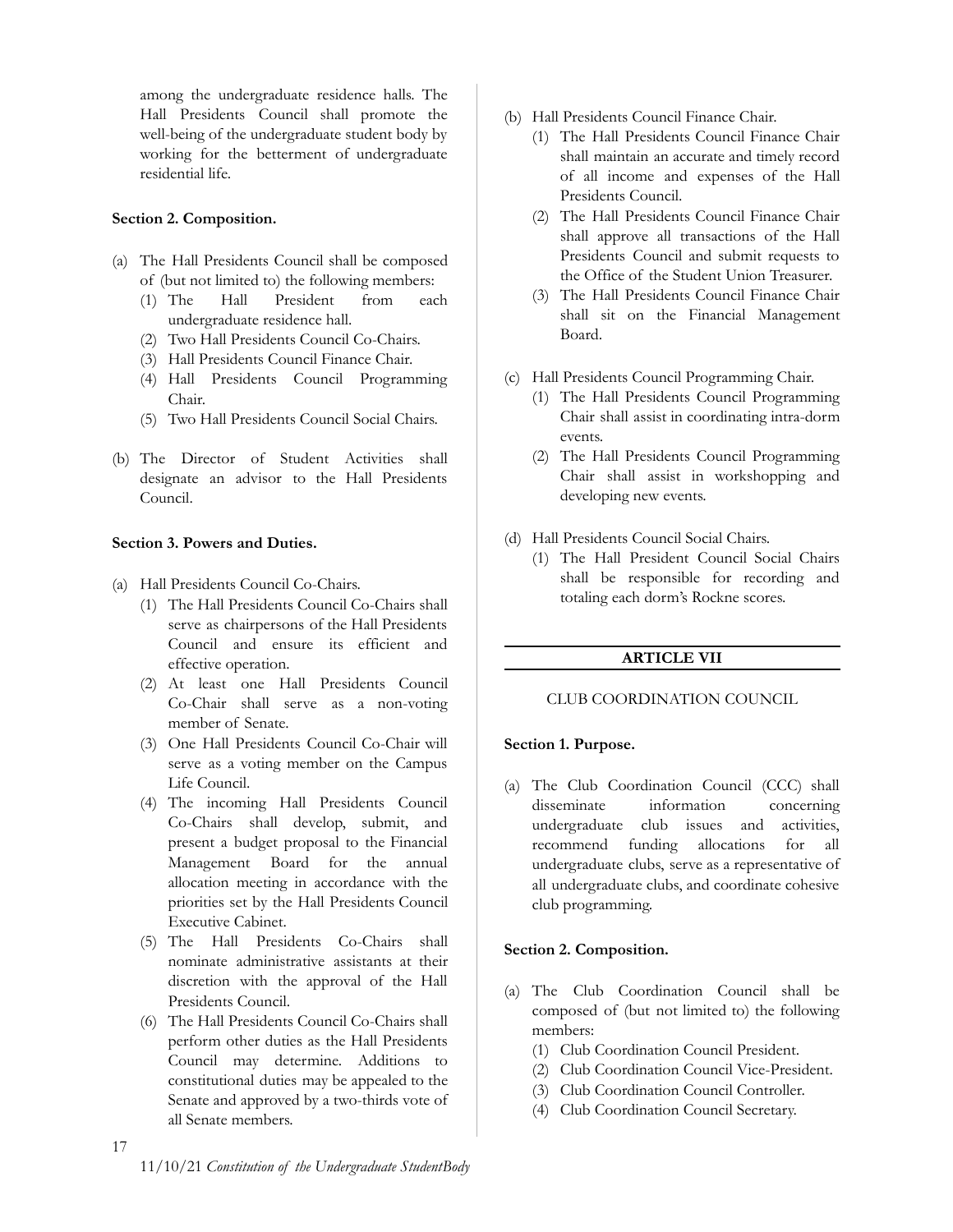- (5) Club Coordination Council Division Chairs.
- (b) The Director of Student Activities shall designate an advisor to the Club Coordination Council.

# <span id="page-17-0"></span>**Section 3. Powers and Duties.**

- (a) The Club Coordination Council President shall serve as chairperson of the Club Coordination Council to ensure its efficient and effective operation.
- (b) The CCC President, or their designated representative, shall attend all Senate meetings as a voting member.
	- (1) The Club Coordination Council President, or designee, shall address the Senate at least once each semester regarding the status of club funding at Notre Dame, the current means by which club leaders may obtain funding for their respective club, as well as any additional information pertaining to clubs that he or she may deem important for the Senate to know.
- (c) The CCC Vice-President shall assist the CCC President in ensuring the efficient and effective operation of the Club Coordination Council.
- (d) The CCC Controller shall advise the Club Coordination Council regarding all financial matters under the purview thereof.
- (e) The CCC Secretary shall facilitate the distribution of information among CCC members. The CCC Secretary shall maintain the CCC's records, record minutes of the CCC meetings, and dispatch agendas for CCC meetings. The minutes and agendas of CCC meetings shall only be sent to CCC members.
- (f) The CCC Division Chairs shall supervise, facilitate, and coordinate the efforts of their respective Divisions. The CCC Division Chairs shall serve as the primary liaison between the clubs within their respective division and the CCC.

# **ARTICLE VIII**

#### CLASS COUNCILS

#### <span id="page-17-3"></span><span id="page-17-2"></span><span id="page-17-1"></span>**Section 1. Purpose.**

(a) The Class Councils shall promote the well-being of their respective classes by sponsoring functions that promote unity among class members.

#### <span id="page-17-4"></span>**Section 2. Composition.**

- (a) The Sophomore, Junior, and Senior undergraduate classes shall be represented by four class officers elected by their respective class members in a campus-wide vote each year.
	- (1) The Sophomore, Junior, and Senior Class Officers shall select Class Council members at their own discretion.
	- (2) The Sophomore Class Officers shall nominate a student Sophomore Class Advisor to assist the First Year Class Council and ensure its efficient operation prior to September 15<sup>th</sup>.
- (b) The First Year Class Council shall be composed of a representative from each undergraduate residence hall.
	- (1) The First Year Class Council Representatives shall elect a President, Vice-President, Treasurer, and Secretary by October 15 of the year of their selection.
- (c) The Director of Student Activities shall designate an advisor to each class.

#### <span id="page-17-5"></span>**Section 3. Powers and Duties.**

- (a) The Sophomore, Junior, and Senior Class Officers shall ensure the efficient and effective operation of the Class Councils.
- (b) The First Year Class President shall ensure the efficient and effective operation of the First Year Class Council.

# 18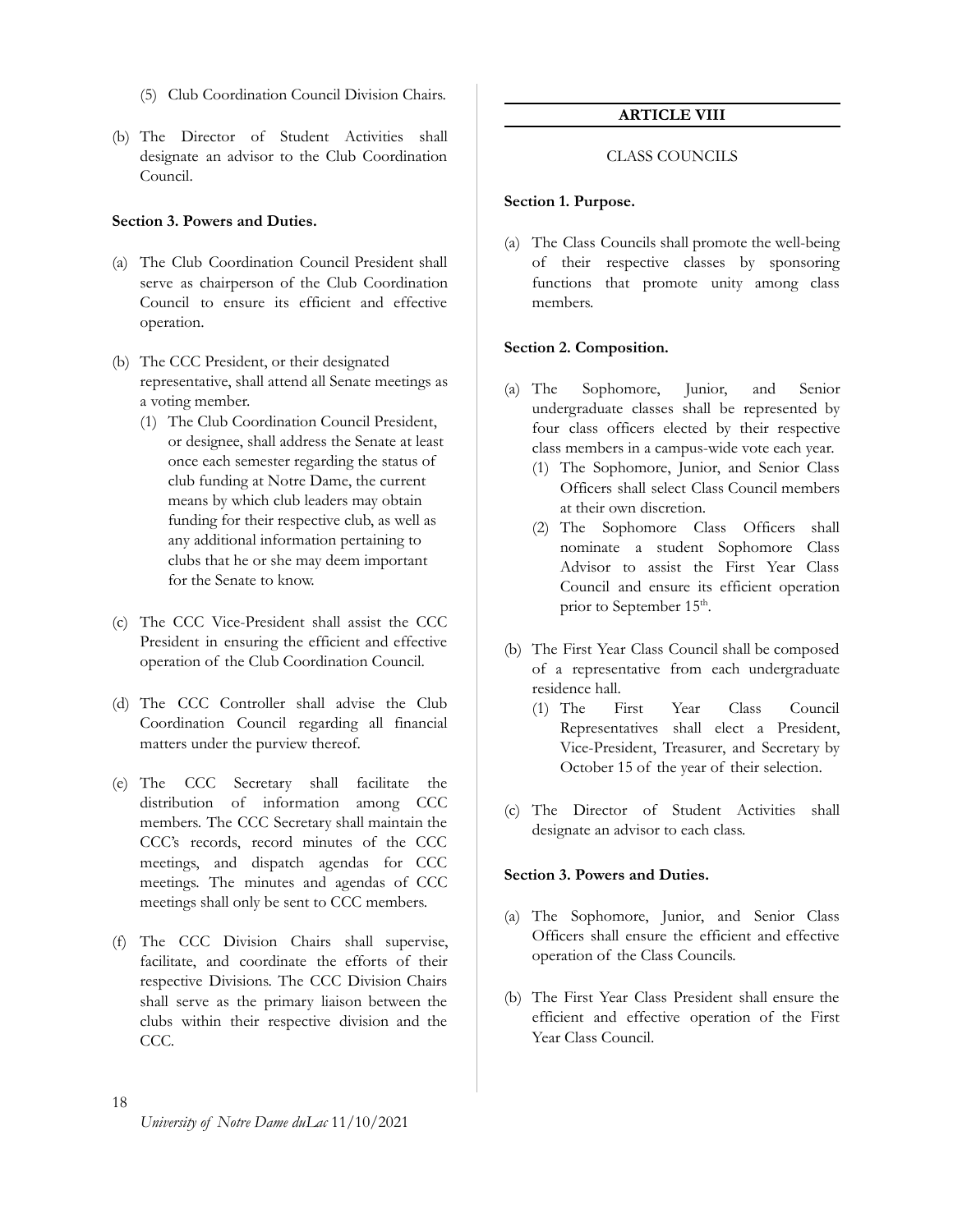- (c) All Class Presidents shall attend weekly Senate meetings and serve as voting members.
- (d) The incoming Sophomore, Junior, and Senior Class Treasurers shall each develop, submit, and present a budget proposal for his or her respective Class Council to the Financial Management Board for the annual allocation meeting.
- (e) The First Year, Sophomore, Junior, and Senior Class Treasurers shall represent the Class Councils on the Financial Management Board.
- (f) The Sophomore, Junior, and Senior Class Officers shall present bylaws by May 1st to establish the operational procedures (including, but not limited to, attendance and tardiness policies) necessary for their Class Councils to carry out their constitutional duties. These bylaws must be approved by the respective class's Student Activities advisor and presented to the Student Union Ethics Commission. The First Year Class Council shall create bylaws if instructed by their advisor. These bylaws must be approved by the organization's Student Activities advisor.

# <span id="page-18-0"></span>**Section 4. Transition.**

- (a) First Year Class Representatives shall serve until May  $1<sup>st</sup>$  of the academic year of their selection.
- (b) Sophomore and Junior Class Officers shall serve a one-year term beginning on May 1<sup>st</sup> of the year elected.
- (c) The Senior Class Officers shall come into office on May 1<sup>st</sup> of the year elected and shall serve in those positions up until the class's five-year reunion.
- <span id="page-18-1"></span>(d) The incoming members of Class Council shall commence their roles on Student Senate, Financial Management Board, Executive Committee, and the Committee on the Budget on April 1<sup>st</sup> of the year elected.

# **ARTICLE IX**

# <span id="page-18-2"></span>OFF-CAMPUS COUNCIL

#### <span id="page-18-3"></span>**Section 1. Purpose.**

(a) The Off-Campus Council shall promote the well-being of off-campus students by sponsoring functions and disseminating information to off-campus students.

#### <span id="page-18-4"></span>**Section 2. Composition.**

- (a) Off-Campus President.
	- (1) The Off-Campus President shall be elected by the students who will reside off-campus at the beginning of the next academic semester and those currently off campus.
	- (2) The Off-Campus President shall serve a one-year term beginning on May 1st of the year elected.
	- (3) The Off-Campus President shall become Off-Campus President *ex officio* beginning at the conclusion of his or her term and ending with the completion of the academic semester.
	- (4) The Off-Campus President shall ensure the efficient and effective operation of the Off-Campus Council.
- (b) Off-Campus Vice-President.
	- (1) The Off-Campus Vice-President shall be elected by the students who will reside off-campus at the beginning of the next academic semester and those currently off campus.
	- (2) The Off-Campus Vice-President shall serve a one-year term beginning on May 1st of the year elected.
	- (3) The Off-Campus Vice-President shall become Off-Campus Vice-President *ex officio* beginning at the conclusion of his or her term and ending with the completion of the academic semester.
- (c) Off-Campus Senator.
	- (1) The Off-Campus Senator shall be elected by the students who will reside off-campus at the beginning of the next academic semester and those currently off campus.
	- (2) The Off-Campus Senator shall serve a one-year term beginning on May 1st of the year elected.
- (d) Off-Campus Ambassadors.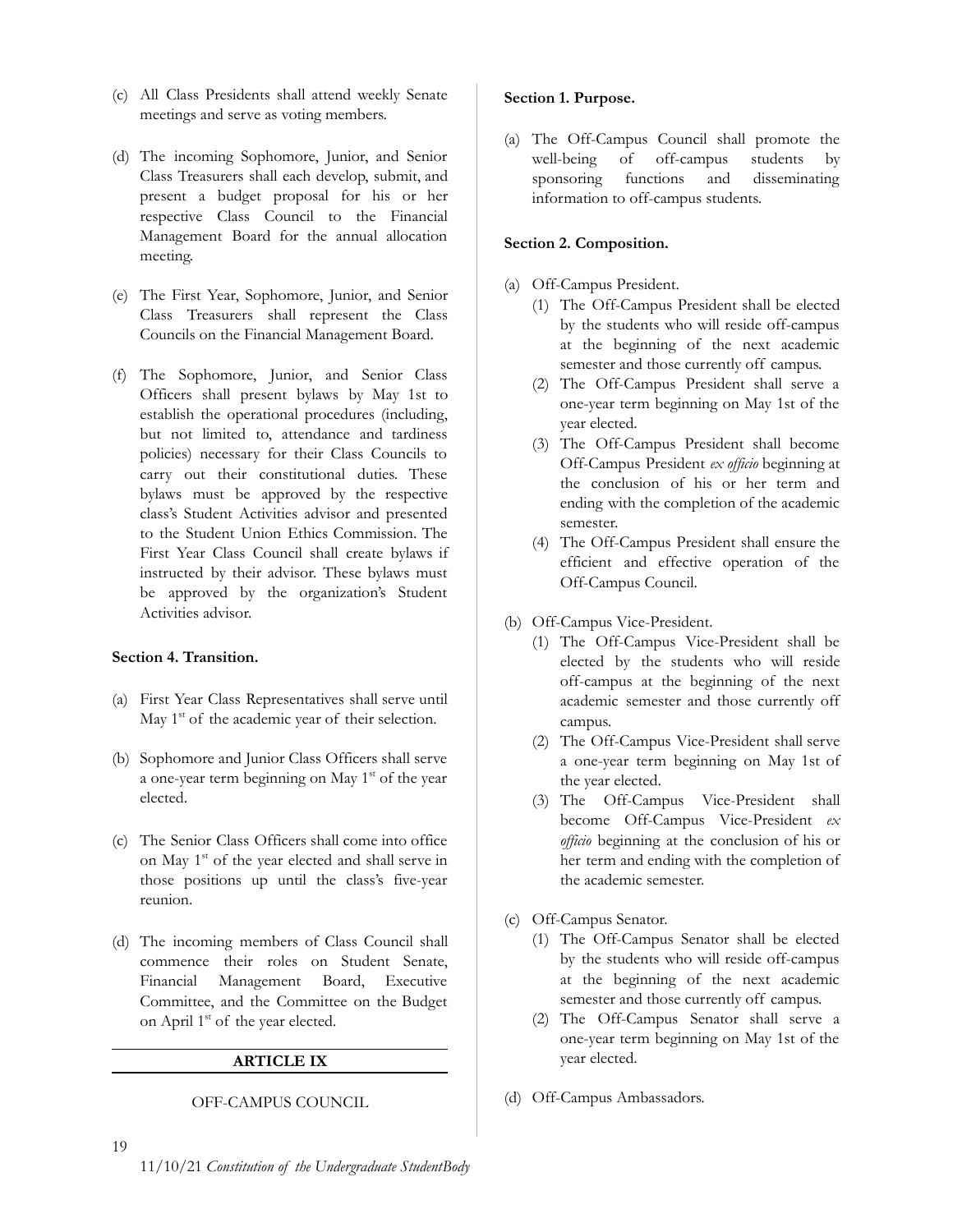- (1) Off-Campus Ambassadors shall be appointed by the Off-Campus President no later than September  $15^{\text{th}}$ .
- (2) The Off-Campus President shall appoint no less than six Off-Campus Ambassadors.
- (3) Off-Campus Ambassadors will be appointed to various off-campus neighborhoods in a manner that effectively maximizes the outreach of the Off-Campus Council. Ambassadors represent the opinions of this appointed area and disseminate information in such a way that it is readily accessible to residents of this area.
- (e) The Director of Student Activities shall designate an advisor to the Off-Campus Council.

# <span id="page-19-0"></span>**Section 3. Powers and Duties.**

- (a) The Off-Campus President shall develop, submit, and present a budget proposal for the Off-Campus Council to the Financial Management Board for the annual allocation meeting in accordance with the priorities set by the Senate.
- (b) The Off-Campus President shall represent the Off-Campus Council on the Financial Management Board.
- (c) The Off-Campus President shall represent the Off-Campus Council on the Senate.
- (d) The Off-Campus President shall select Off-Campus Council members at his or her own discretion, including a minimum of six Off-Campus Ambassadors.
- (e) The Off-Campus President shall present bylaws by May 1st to establish the operational procedures (including, but not limited to, attendance and tardiness policies) necessary for the Off-Campus Council to carry out its constitutional duties. These bylaws must be approved by the organization's Student Activities Office advisor and presented to the Student Union Ethics Commission.
- 20

*University of Notre Dame duLac* 11/10/2021

- (f) The Off-Campus Vice-President shall represent the Off-Campus Council in the Department of Community Engagement and Outreach. The Off-Campus Vice- President may alternatively attend an appropriately related department at the discretion of the Off-Campus President.
- (g) The Off-Campus Senator shall represent the Off-Campus Council on the Student Senate.
- (h) The Off-Campus Ambassadors shall report directly to the Off-Campus President on issues pertaining to off-campus life.
- (i) The Off-Campus Ambassadors shall be responsible for aiding the Council in its mission to disseminate information to students living Off-Campus. Ambassadors are responsible for community outreach within their respective neighborhood, including outreach to student and non-student members of the community.
- (j) The Off-Campus President *ex officio* and Vice-President *ex officio* will assist the Off-Campus President and Vice-President in transitioning during the end of the Spring academic semester.

# **ARTICLE X**

#### <span id="page-19-2"></span><span id="page-19-1"></span>FINANCIAL MANAGEMENT BOARD

#### <span id="page-19-3"></span>**Section 1. Purpose.**

(a) The Financial Management Board (FMB) shall create, maintain, and oversee the Student Union budget and ensure the fair distribution of Student Union funds.

#### <span id="page-19-4"></span>**Section 2. Composition.**

- (a) The Financial Management Board shall be composed of the following voting members:
	- (1) Student Union Treasurer.
		- (A) The Student Union Treasurer shall serve as the Chairperson of FMB and ensure its efficient and effective operation.
	- (2) Executive Controller.
	- (3) SUB Director of Finance.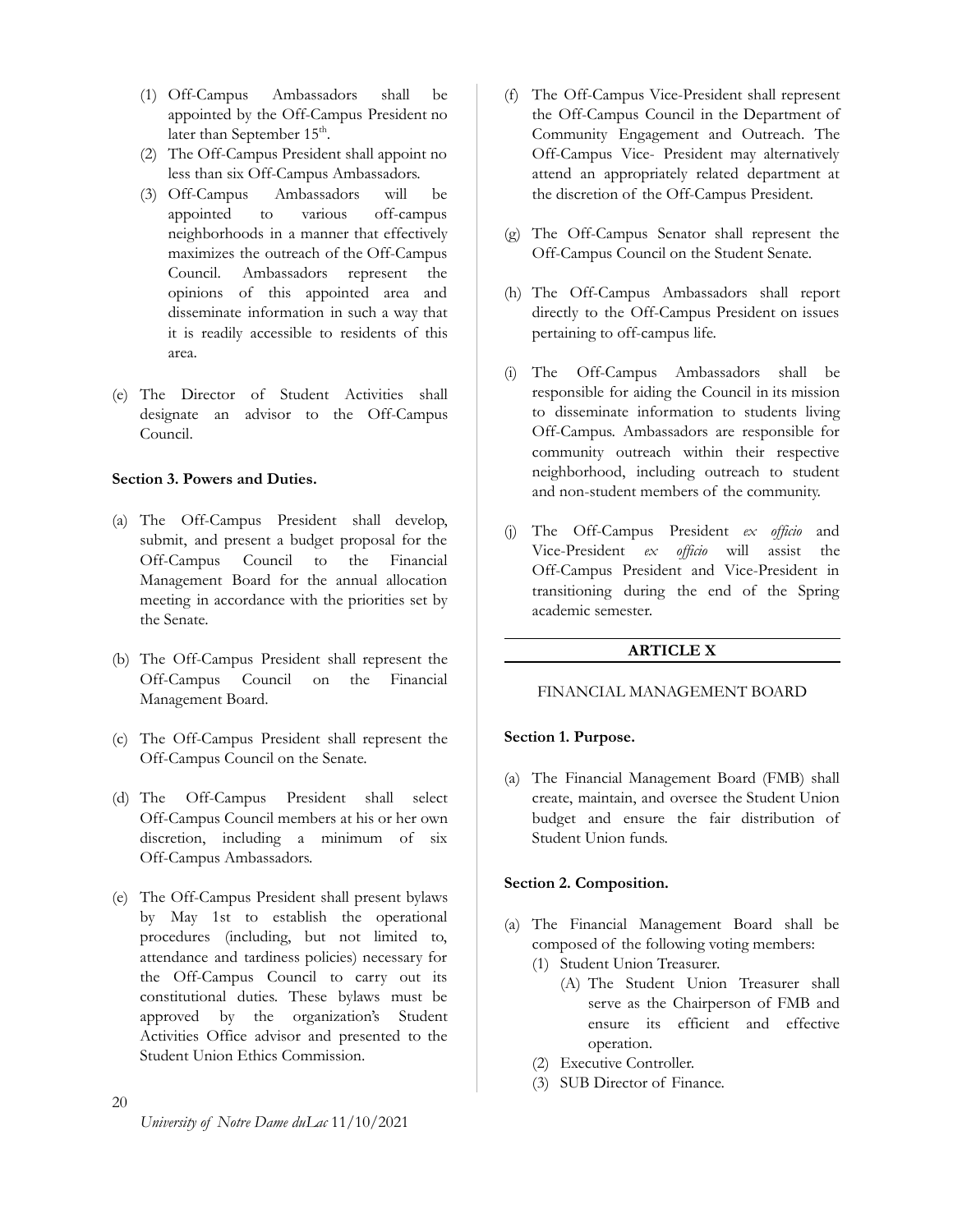- (4) HPC Finance Chair.
- (5) CCC Controller.
- (6) All Class Treasurers.
	- (A) The First Year Class Treasurer shall join FMB once elected.
- (7) Off-Campus President.
- (8) Judicial Council President.
- (b) All voting members of FMB shall have one vote each.
- (c) The Director of Student Activities shall designate a non-voting advisor to the Financial Management Board.

# <span id="page-20-0"></span>**Section 3. Powers and Duties.**

- (a) Student Union Treasurer.
	- (1) The outgoing Student Union Treasurer shall nominate to the Student Senate one of the Assistants to the Student Union Treasurer as a replacement prior to third Thursday in February of each year. This nomination shall be reviewed and approved by the Student Senate.
		- (A) Should an Assistant to the Student Union Treasurer not be available to appoint, the Student Union Treasurer may reappoint himself/herself, if eligible to serve, or open the position to applications to the student body
	- (2) The Student Union Treasurer shall serve a one-year term beginning on March 1st of the year nominated.
	- (3) The Student Union Treasurer shall maintain an accurate and timely record of all finances of the Student Union.
	- (4) The Student Union Treasurer shall disburse all undergraduate student organization funds and ensure that all clubs and organizations receiving undergraduate student organization funds adhere to the fiscal policy established by the Senate.
	- (5) The Student Union Treasurer has the power to freeze the funds of any account which exceeds its budget allocation.
	- (6) The Student Union Treasurer shall develop, submit, and present a budget proposal for the Office of the Student Union Treasurer to the Financial Management Board for the annual allocation meeting.
- (b) Assistants to the Student Union Treasurer.
	- (1) At least two Assistants to the Student Union Treasurer shall be presented to the Senate by the first meeting in April of each year by the incoming Student Union Treasurer. The Assistants shall be approved by the Senate.
	- (2) Assistants to the Student Union Treasurer shall serve a one-year term beginning on April 1st of the year nominated.
	- (3) Assistants to the Student Union Treasurer shall assist the Student Union Treasurer in the performance of duties related to the Office of the Student Union Treasurer.
	- (4) Assistants to the Student Union Treasurer shall serve as non-voting members on the Financial Management Board.
		- (A) One Assistant to the Student Union Treasurer shall oversee the Student Business Managers.
		- (B) One Assistant to the Student Union Treasurer shall serve as a liaison to The Shirt Project.
	- (5) Assistants to the Student Union Treasurer shall perform other duties as the Student Union Treasurer may determine.
- (c) The Financial Management Board shall conduct an annual hearing to ensure the fair allocation of undergraduate student funds. This hearing shall be completed and allocations submitted to the Student Senate Committee on the Budget for approval in April of each year.
- (d) The Financial Management Board shall review budget requests in an efficient and timely manner and make appropriate recommendations to the Senate.
- (e) The Financial Management Board shall uphold the fiscal policy outlined in this Constitution.
- (f) The Financial Management Board shall review fund usage and recommend reallocations to the Senate at any time during its term.
- (g) The Financial Management Board shall monitor the financial activity of organizations for misuse of undergraduate student organization funds and violations of written allocations. Any violations may constitute grounds for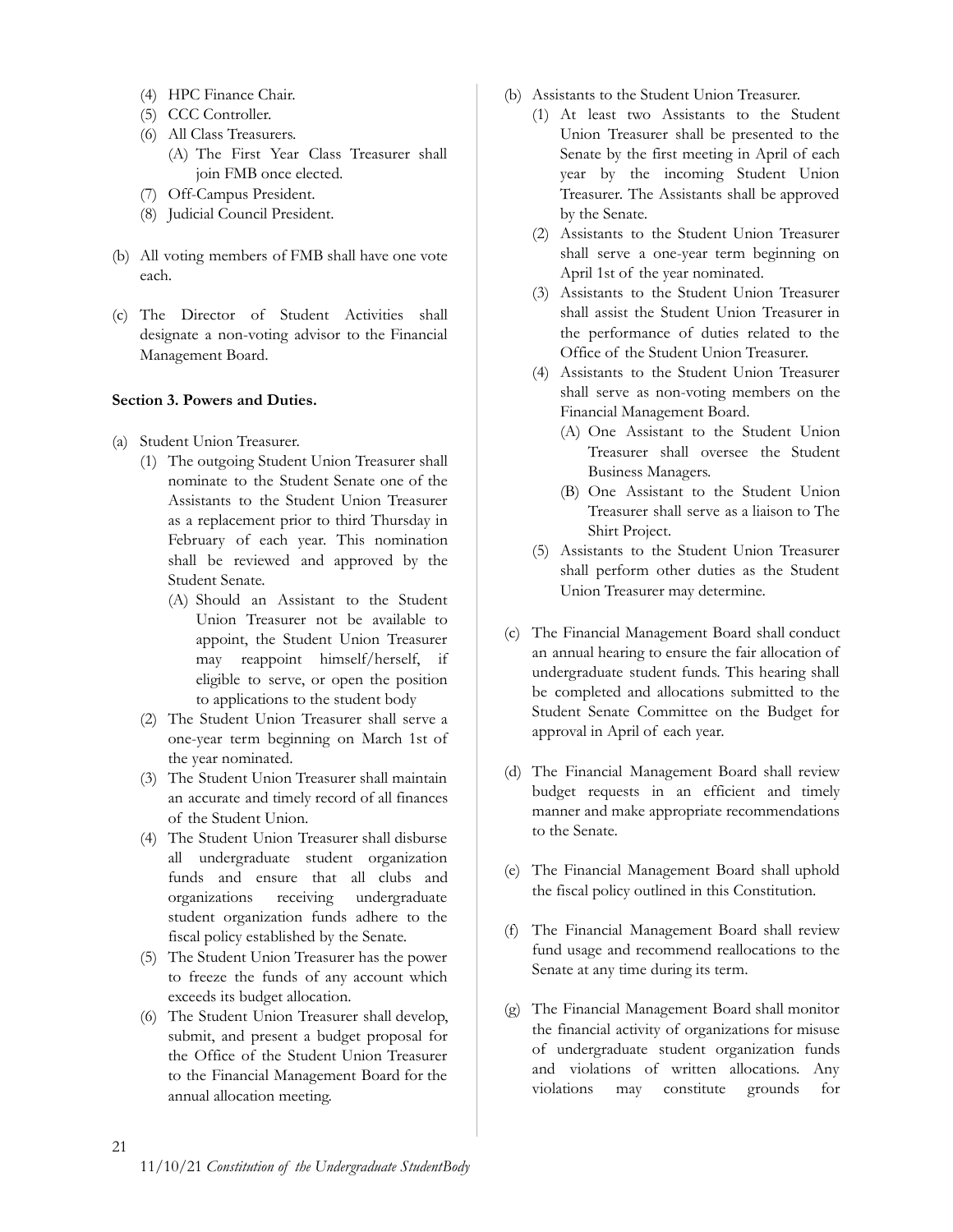impeachment by the Senate and/or a freeze of funds.

- (h) The Financial Management Board may hear appeals of Club Coordination Council decisions and reverse such decisions by a two-thirds vote.
- (i) All decisions made by the Financial Management Board and the Student Union Treasurer may be appealed to the Student Senate.

# <span id="page-21-0"></span>**Section 4. Meetings and Procedures.**

- (a) The Financial Management Board shall meet at least once every two weeks from April 1st to March 31st during the regular academic school year at a reasonable time and campus location determined by the Student Union Treasurer.
- (b) No business shall be conducted unless a quorum of two-thirds is present.
- (c) The Financial Management Board shall present bylaws by May 1st to establish the operational procedures (including, but not limited to, attendance and tardiness policies) necessary for the FMB to carry out its constitutional duties. These bylaws must be approved by the organization's Student Activities advisor and presented to the Student Union Ethics Commission.
- (d) Financial Management Board meetings shall be open to the public as a general rule; however, the Student Union Treasurer reserves the right to close the meeting at any time deemed appropriate.
- (e) The Assistants to the Student Union Treasurer shall take minutes at Financial Management Board meetings on an alternating basis. These minutes will be publicly available to the Student Body with stipulations.
- (f) In the event that a member of the Financial Management Board should be absent from a meeting, that member must leave notification of a proxy's attendance in advance of the meeting in order to be excused. While the proxy should

preferably be an officer of the represented organization, any member of the represented organization may stand as a proxy.

- (1) Should any member fail to comply with these rules or exceed a designated number of proxies as outlined in the Financial Management Board's bylaws, action will be taken as outlined in the same bylaws.
- (g) The Financial Management Board shall conduct hearings throughout the academic year for additional funding requests from contingency and Carry-forward funds.
- (h) The Financial Management Board shall conduct one formal review of allocations by February 1st of each year.
- (i) Annual Allocation Hearing.
	- (1) The Student Union Treasurer shall distribute documentation detailing budget proposal requirements, allocation hearing deadlines, and Senate fiscal policies to each member of the Financial Management Board and one representative from each organization seeking funds prior to the allocation hearing. The Student Union Treasurer shall establish a reasonable time and date for the submission of budget proposals.
	- (2) The Student Union Treasurer shall conduct one formal meeting with a representative from each organization seeking funds prior to submission of budget proposals.
	- (3) The incoming Student Union Treasurer shall chair the annual allocation hearing.
	- (4) Budget proposals shall be presented by incoming officers and organization representatives.
	- (5) The outgoing members of the Financial Management Board shall recommend an appropriate allocation of funds to the Senate Committee on the Budget in April of each year. This recommended allocation of funds must be approved by two-thirds of the voting members of the Financial Management Board. These allocations shall be approved by the incoming Senate Committee on the Budget.

22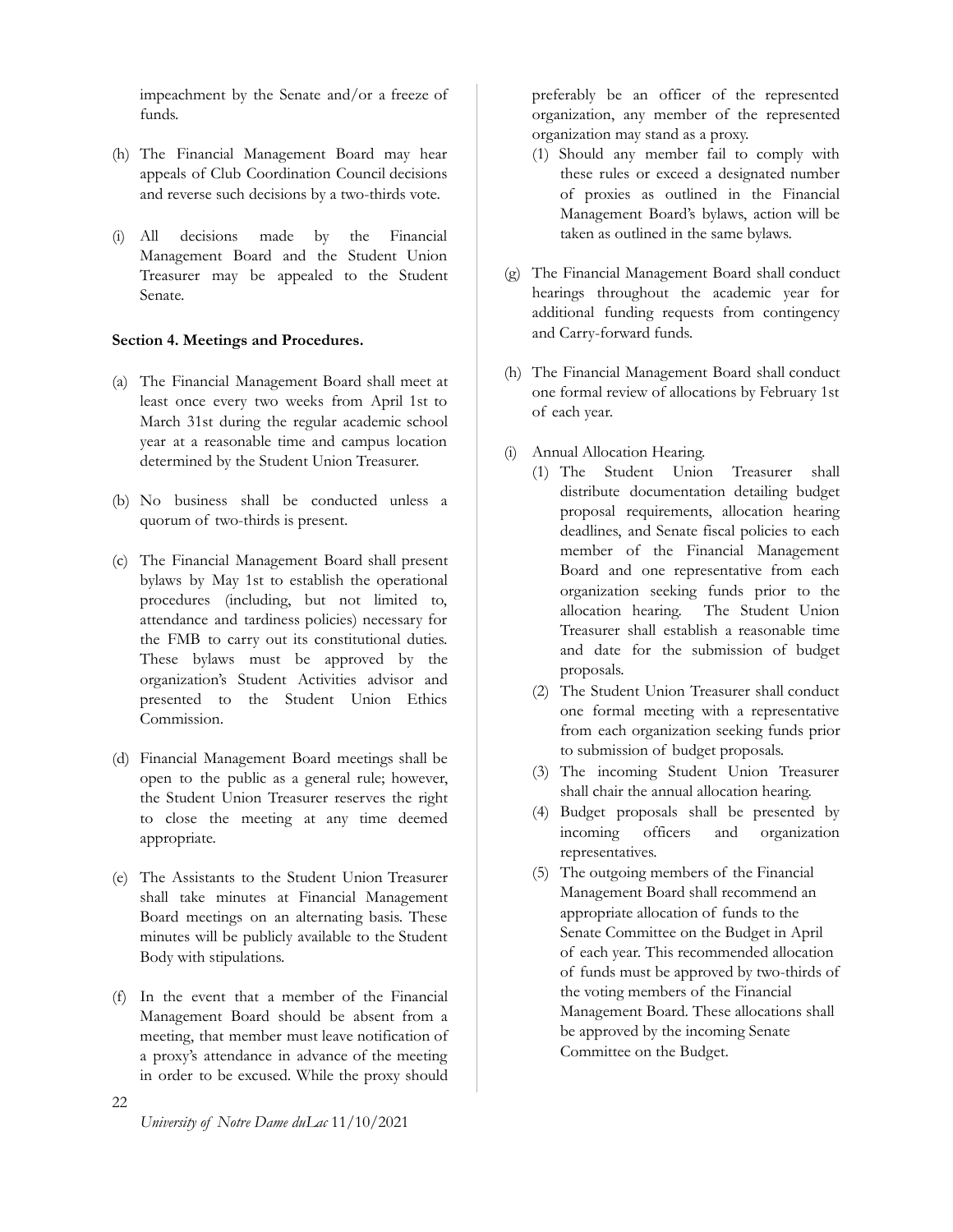- (6) The Student Union Treasurer shall communicate all allocation awards and restrictions on fund usage for the following fiscal year in writing to each organization prior to the end of the academic year.
- (7) Appeals of annual allocation awards must be submitted in writing to the Student Union Treasurer no later than September 30th of each year.
- (j) The records of the Student Union Treasurer shall be available for undergraduate student inspection upon request.

# <span id="page-22-0"></span>**Section 5. Student Businesses.**

- (a) The Student Businesses shall provide students with practical experience in a business environment and offer convenient services to the Notre Dame community. The minimum goals of the Student Businesses shall be to break-even after all debts are paid.
- (b) The Student Businesses shall be composed of the following undergraduate student-operated businesses: Irish Gardens and Adworks. Any new student-run business is subject to approval by a three-quarters vote of Financial Management Board.
- (c) Student Business Oversight.
	- (1) The Director of Student Activities shall designate an advisor to the Student Businesses. The advisor and an Assistant to the Student Union Treasurer shall oversee the daily operations of the Student Businesses.
	- (2) The Assistant to the Student Union Treasurer and advisor shall review all Student Business policies and maintain a current listing of these policies.
- (d) Student Business Managers.
	- (1) The Student Business Managers shall be nominated prior to March 1st of every year.
		- (A) The current Student Business Managers and the Assistant to the Student Union Treasurer shall each nominate a new Student Business Manager.
		- (B) The current Student Business Managers and the Assistant to the

Student Union Treasurer shall be able to nominate the current Student Business Manager for another term.

- (C) These nominations shall be reviewed and approved by the Financial Management Board and the Senate.
- (2) The Student Business Managers shall serve a one-year term beginning on April 1st of the year nominated.
- (3) The Student Business Managers shall manage the daily operations and establish the policies of their respective businesses.
- (4) The Student Business Managers shall make daily decisions concerning staffing, inventory, and promotion within their respective businesses.
- (5) The Student Business Managers shall operate the businesses according to the policies and guidelines established by the Senate.
- (6) The Student Business Managers shall submit a business plan to the Financial Management Board no later than the first Financial Management Board following spring allocations.
- (7) The Student Business Managers shall provide accurate and timely reports to the Financial Management Board detailing the finances and operational condition of the Student Businesses at least once each month while classes are in session.
- (8) The Student Business Managers shall perform other duties as the Financial Management Board may determine.
- (9) Additions to the constitutional duties of the Student Business Managers may be appealed to the Senate and overturned by a two-thirds vote of all Senate members.

# <span id="page-22-1"></span>**Section 6. The Shirt Project.**

- (a) The Shirt Project shall endeavor to promote unity among the undergraduate student body and serve as a fundraiser for charitable causes as well as undergraduate student organizations.
- (b) The Shirt Project Committee.
	- (1) The President of The Shirt Project shall be nominated by the Financial Management Board before November 1st of each year and approved by the Senate.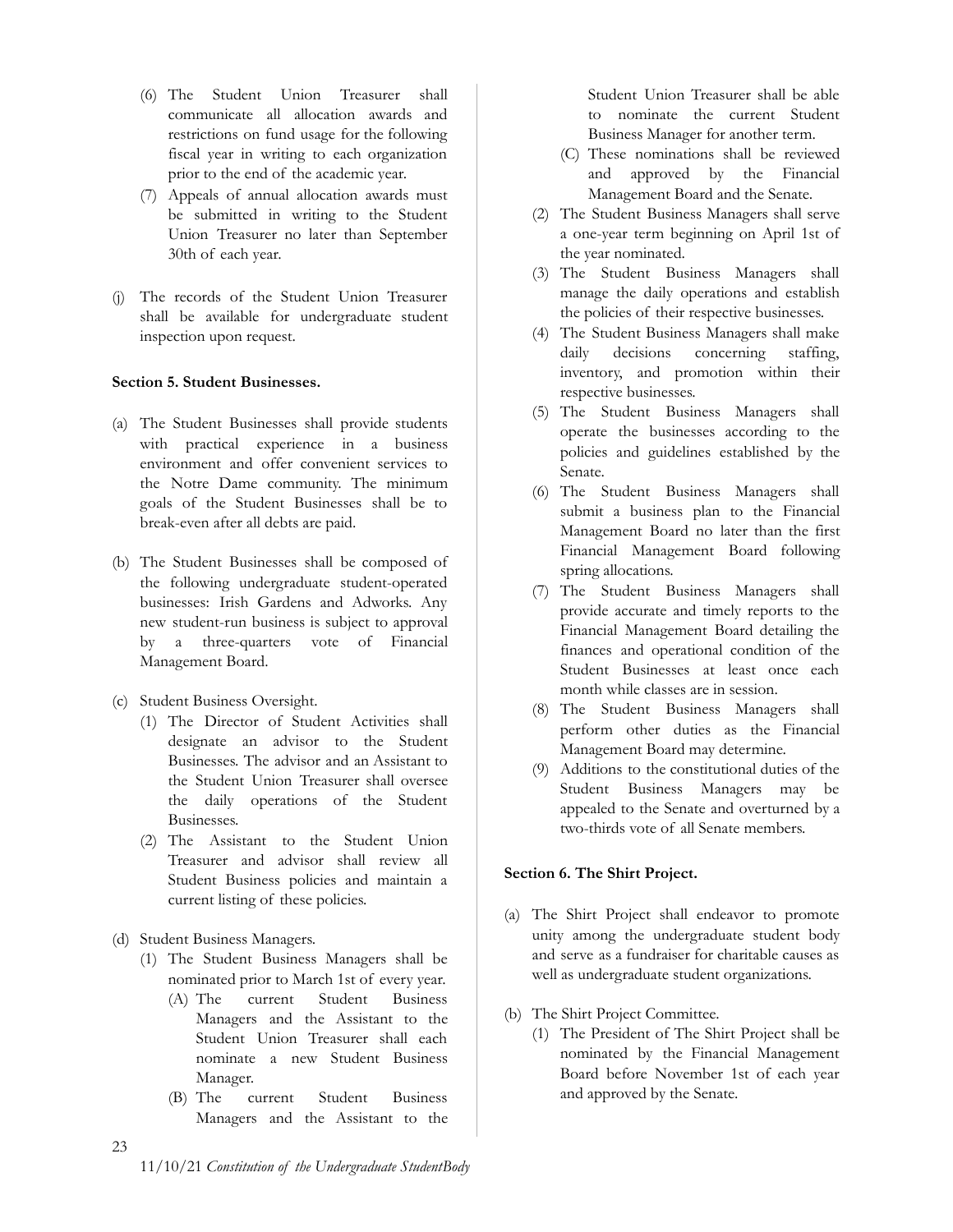- (2) The President of The Shirt Project shall appoint the members of The Shirt Project Committee before December 1st of each year.
- (3) The Shirt Project Committee shall oversee all aspects of The Shirt Project.
- (4) A member of The Shirt Project Committee shall report to the Financial Management Board on the operational conditions of The Shirt Project as requested.
- (5) The Shirt Project Committee shall make timely financial reports and information available to the Senate or Financial Management Board as requested.
- (c) The Director of Student Activities shall designate an advisor to The Shirt Project. The advisor shall assist The Shirt Project Committee in the execution of its duties.
- (d) The design and color of The Shirt shall be approved by the Financial Management Board prior to production in an efficient and timely manner.
- (e) The Student Union Treasurer shall approve all expenditures relating to The Shirt Project. Any expenditure over \$5,000 for The Shirt Project shall be approved by the Financial Management Board in an efficient and timely manner.

# <span id="page-23-0"></span>**Section 7. Collaboration Fund.**

- (a) The Financial Management Board Collaboration Fund is intended as a means for clubs, residence halls, and organizations, such as those which have limited programming budgets, to be able to sponsor an event with a student organization that has a mutual interest in the event.
- (b) The Fund shall be used whenever there is clear, mutual interest in an event.
- (c) The Financial Management Board shall not consider requests for funds from previous years when deciding on presented appeals.
- (d) The Financial Management Board does not support a policy of retroactive funding; all

appeals shall be made before the event is to occur.

- (e) Appeal.
	- (1) The process of this appeal to the Financial Management Board shall be initiated and organized by the club.
	- (2) The cosponsors shall agree on the terms of the co-sponsorship.
	- (3) This agreement shall be documented on the form for the appeal to the Collaboration Fund.
	- (4) The form shall be submitted to the Club Coordination Council at least two week (ten business days) before it shall be presented to the Financial Management Board at its meeting.
	- (5) Once the form is completed, the club shall make an appointment with the appropriate Club Coordination Council Division Chair in order to have the appeal reviewed.
	- (6) This meeting shall include, but shall not be limited to, a Club Coordination Council Representative from the same division as the club, an officer of the club, and/or one representative of each of the cosponsors participating in the agreement.
	- (7) The Club Coordination Council Representative shall review the appeal form with the officers present, asking questions to help clarify ambiguities and reach an understanding of planned income, expenses, and intent of the event.
	- (8) The Representative from the meeting shall then present the appeal to the Club Coordination Council.
	- (9) The Club Coordination Council shall then decide whether or not to recommend the appeal to the Financial Management Board and the dollar amount to be recommended (this may be greater or lesser than the dollar amount of the initial appeal request).
	- (10) Whether or not the Club Coordination Council recommends the appeal, it shall present the appeal to the Financial Management Board.
		- (A) The Club Coordination Council Controller shall give the cosponsors adequate notice before he or she

24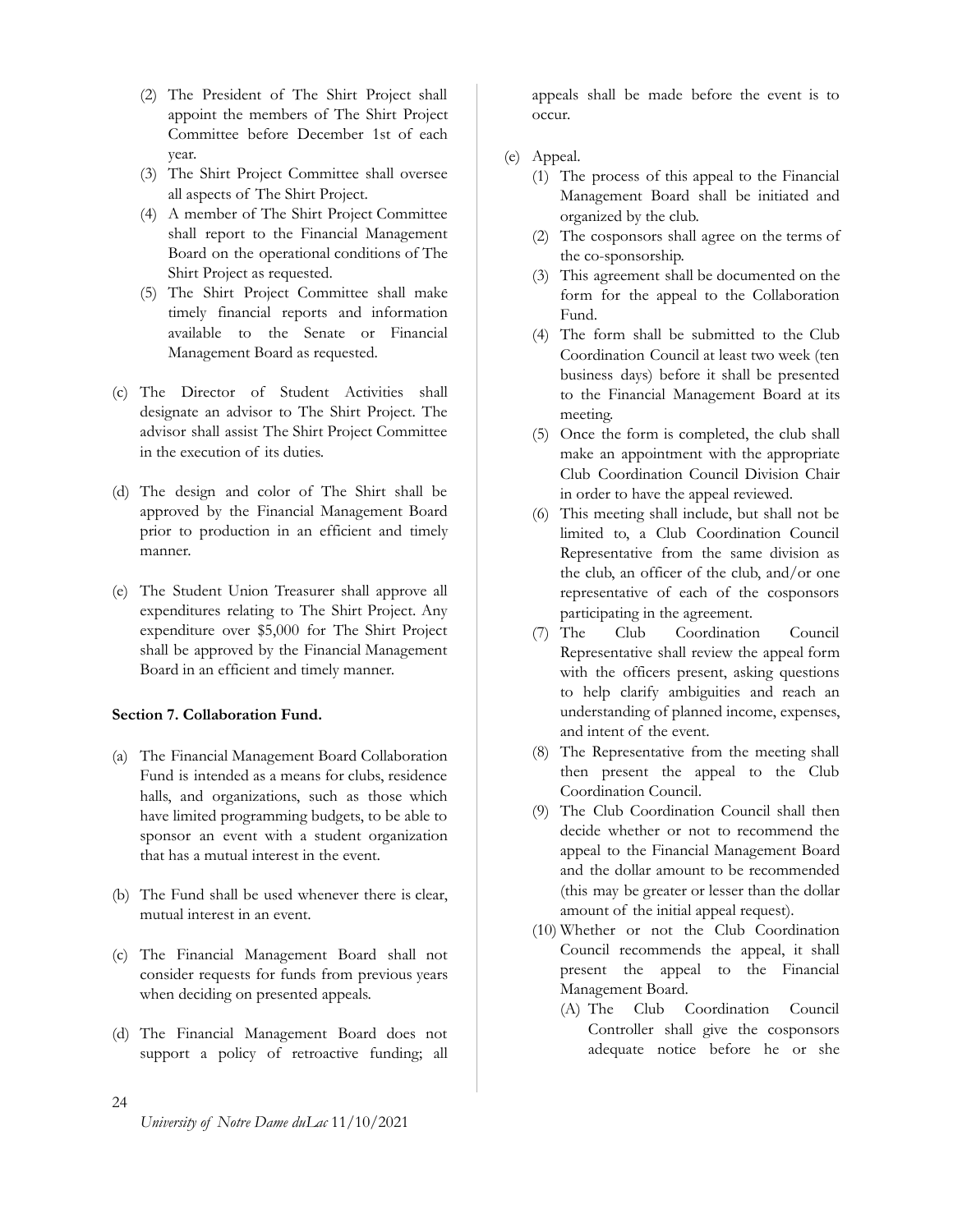presents their appeal to the Financial Management Board.

- (B) A representative from a co-sponsoring group must attend the presentation of the appeal to the Financial Management Board.
- (C) The Financial Management Board shall not hear an appeal in the absence of a representative from a co-sponsoring group.
- (D) The Financial Management Board may consider both the dollar amount recommended by the Club Coordination Council and the dollar amount requested by the club.
- (E) The Financial Management Board shall then vote in favor of or in opposition to the allocation of either the dollar amount recommended by the Club Coordination Council or the dollar amount requested by the club.

# **ARTICLE XI**

# <span id="page-24-0"></span>SPECIAL-INTEREST STUDENT ORGANIZATIONS

# <span id="page-24-2"></span><span id="page-24-1"></span>**Section 1. Definitions and Organizations.**

- (a) The following groups are defined as special-interest student organizations:
	- (1) Bookstore Basketball.
		- (A) Bookstore Basketball is a charitable organization that organizes an annual five-on-five outdoor basketball tournament to support the Jumpball Programme.
	- (2) Debate Team.
		- (A) The Debate Team competes in national policy and parliamentary debate competitions.
	- (3) PRISM.
		- (A) PRISM shall serve as an organization promoting communication among members of the LGBTQ community and their straight Allies.
	- (4) Junior Parents Weekend.
		- (A) Junior Parents Weekend is a weekend in February to allow the parents of junior students to meet and socialize.
	- (5) Knights of Columbus.
- (A) The University supports a council of the Knights of Columbus, the Catholic fraternal organization, on campus.
- (6) Diversity Council of Notre Dame
	- (A) The Diversity Council shall serve as a forum where students may collaborate with faculty and University administrators regarding matters affecting the traditionally marginalized and underrepresented students.
- (b) Where appropriate, these organizations shall present bylaws to their advisor no later than October 1st of each year for approval.

#### <span id="page-24-3"></span>**Section 2. Powers.**

- (a) The Student Body President or his/her designee shall notify the special-interest student organizations in the event that business is placed on the Senate agenda relating to this Article or the special-interest student organizations.
- (b) In the event that any item of business pertaining to this subsection or the special-interest student organizations should come before the Senate, the special-interest student organizations may each send a representative to Senate to speak on their behalf.

#### <span id="page-24-4"></span>**Section 3. Funding.**

- (a) Special-interest student organizations shall be provided funding with funds made available for FMB allocation to organizations of the Student Union.
- (b) Special-interest student organizations shall each submit a budget request to the Student Union Treasurer, which shall include estimates of available outside funding, such as funding by a University office or expected endowment return.
- (c) Special-interest student organizations shall be eligible for winter reallocation and use of the FMB Collaboration Fund.
- (d) The Financial Management Board shall allocate the funds available to the special-interest organizations as it sees fit, taking into account availability and expectation of outside funding.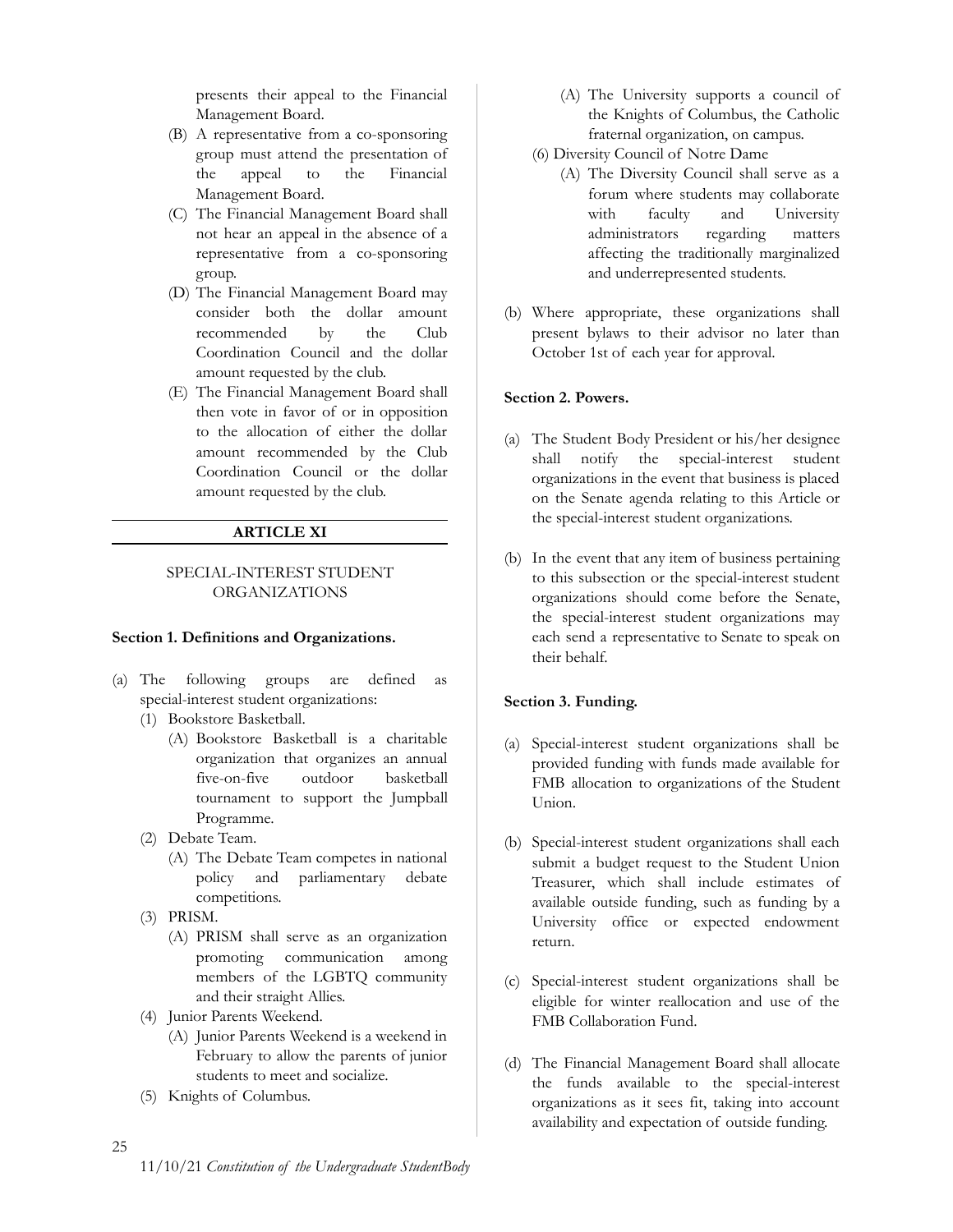# **ARTICLE XII**

# JUDICIAL COUNCIL

#### <span id="page-25-2"></span><span id="page-25-1"></span><span id="page-25-0"></span>**Section 1. Purpose.**

(a) The Judicial Council shall work to ensure that the Student Union operates ethically and within this Constitution.

#### <span id="page-25-3"></span>**Section 2. Composition.**

- (a) The Judicial Council shall be composed of (but not limited to):
	- (1) Judicial Council President.
	- (2) Judicial Council Vice-President of Elections.
	- (3) Judicial Council Vice-President of Peer Advocacy.
	- (4) Student Union Parliamentarian
	- (5) Hall Election Coordinators.
	- (6) Election Committee.
	- (7) Peer Advocates.
	- (8) Student Union Ethics Commission.
- (b) The Director of Student Activities shall appoint an advisor to the Judicial Council.

# <span id="page-25-4"></span>**Section 3. Powers and Duties.**

- (a) Judicial Council President.
	- (1) The Judicial Council President shall be nominated before March 15th of each year by the outgoing Judicial Council President and approved by the outgoing Senate.
	- (2) The Judicial Council President shall serve a one-year term beginning on April 1st of the year nominated.
	- (3) The Judicial Council President shall serve as the chairperson of the Judicial Council and ensure its efficient and effective operation. The chairperson shall vote in the event of a tie.
	- (4) The Judicial Council President shall serve as a non-voting member of the Senate.
	- (5) The Judicial Council President shall nominate the Vice-President of Elections and the Vice-President of Peer Advocacy

prior to the end of each regular academic year. The Senate shall review and approve these nominations.

- (6) The Judicial Council President shall serve as the Chairperson of the Student Union Ethics Commission. The Chairperson shall vote in the event of a tie.
- (7) The incoming Judicial Council President shall nominate a Parliamentarian to the Senate at the first Senate meeting of its term. The Senate shall review and approve this nomination.
- (8) The Judicial Council President along with the Judicial Council advisor shall be responsible for verifying the validity of all votes cast in any election in accordance with the elections regulations stipulated in Article XV of this Constitution.
- (b) Judicial Council Vice-Presidents.
	- (1) The Judicial Council Vice-Presidents shall serve a one-year term following Senate approval.
	- (2) The Judicial Council Vice-President positions shall be open to the student body and shall be advertised as such.
	- (3) The Judicial Council Vice-President of Elections.
		- (A) The Judicial Council Vice-President of Elections shall coordinate the duties of the Hall Election Coordinators, Election Committee, and the elections in accordance with the election stipulations in Article XV of this Constitution.
		- (B) The Judicial Council Vice-President of Elections shall sit on the Election Committee of the Judicial Council and serve as its chairperson.
	- (4) The Judicial Council Vice-President of Peer Advocacy.
		- (A) The Judicial Council Vice-President of Peer Advocacy shall coordinate the duties and training of any selected undergraduate student advocates.
	- (5) The Judicial Council Vice-Presidents shall perform other duties as the Judicial Council President may determine.
- (c) Student Union Parliamentarian

26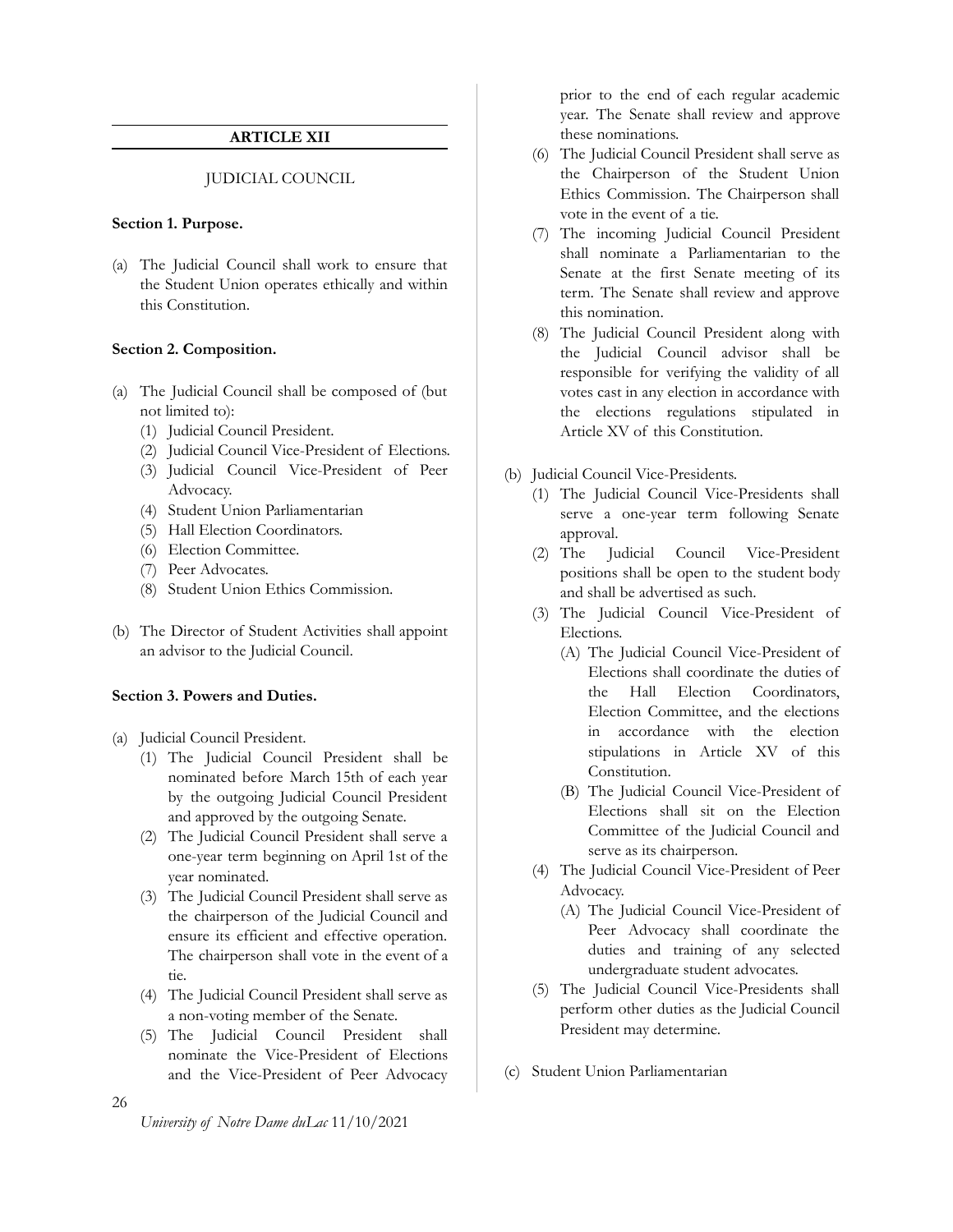- (1) The Parliamentarian shall advise the Chairperson of the Senate and Campus Life Council regarding parliamentary procedure and The Standard Code of Parliamentary Procedure.
- (2) The Parliamentarian shall monitor the transition, internal review, and overall process of the Student Union as outlined in this Constitution and make appropriate recommendations to the Senate.
- (3) The Parliamentarian shall serve as chairperson of the Committee on the Constitution.
- (d) Election Committee.
	- (1) The Election Committee shall review all allegations of potential elections misconduct and all potential violations of elections regulations in accordance with Section 13.4.
	- (2) The Election Committee shall aid the Vice-President of Elections in his or her duties in conducting elections as outlined in Article XV of this Constitution.
	- (3) The Election Committee shall be composed of a minimum of seven voting members and no more than eleven members. The Election Committee shall have seven voting members serving in its capacity to review allegations of potential election misconduct.
		- (A) The Judicial Council President and Vice-President of Elections shall interview and select undergraduate students for this purpose.
		- (B) It is the responsibility of the Judicial Council to make the student body aware of interviews for these positions.
		- (C) The Senate shall review and approve each of the members.
		- (D) The Election Committee shall be selected before petitions are distributed for elections of First Year Class Council representatives.
		- (E) To select the seven voting members, the Vice President of Elections will contact the entire Election Committee through email and other means necessary, and the first seven members to reply stating they will be in attendance will become the voting membership for the duration of the entire allegation.
- (F) The remaining members of the Election Committee, if applicable, not serving in a voting role during the allegation, will be given priority in the event of a new allegation. The remaining voting member spots will be filled from those Election Committee members having already served in an allegation following the same procedure outlined in Subsection (c)(3) of Section 13.3 of this Constitution.
- (G) This procedure will continue for as many allegations as are necessary during the term of the Election Committee.
- (4) The Parliamentarian shall serve as a non-voting member of the Election Committee to impartially advise the committee on all constitutional matters.
- (5) The Judicial Council President shall serve as a non-voting member of the Election Committee *ex officio*.
- (6) The Vice-President of Elections will serve as the chair of the Election Committee.
- (7) Voting members of the Election Committee hold an enumerated position and may not hold any other enumerated position concurrent with their time of service on the Election Committee, in accordance with Section 1.4 of this Constitution.
- (8) Election Committee members may not campaign for any ticket while holding this position.
- (9) If at any time a member of the Election Committee is unable to give an unbiased judgment regarding an allegation of election misconduct, either by his or her own estimation or the decision of the Committee by majority vote, that member must recuse him or herself from the proceedings of the Committee which regard that particular allegation. The Vice President of Elections may choose one of the additional members of the Election Committee to serve as a replacement for this particular allegation using the same procedure outlined in Subsection  $(c)(3)$  of Section 13.3 of this Constitution.
- (e) Peer Advocacy.
	- (1) The Judicial Council President and Vice-Presidents, in conjunction with the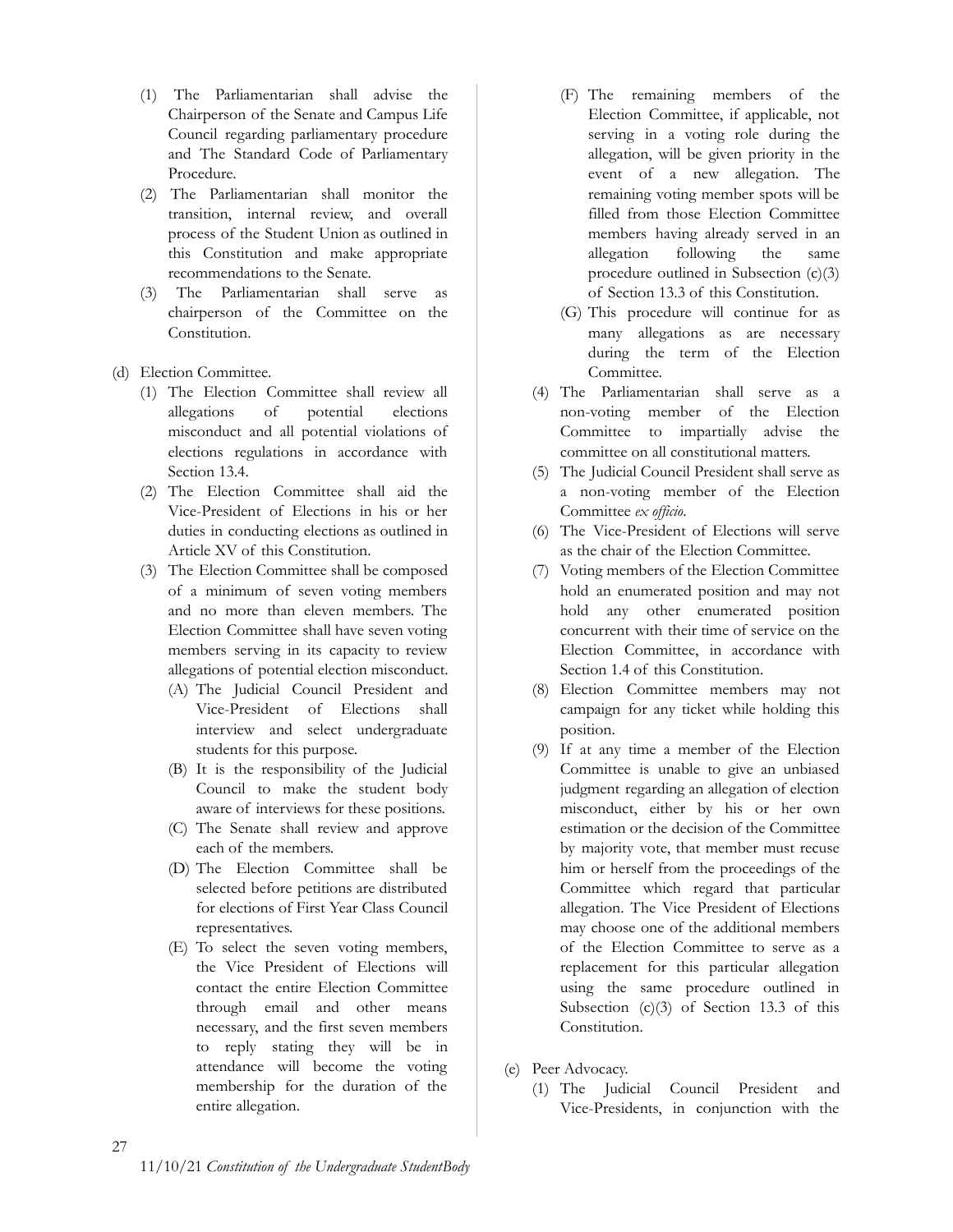undergraduate student advocates, shall provide assistance to undergraduate students accused of violating University rules and regulations.

- (2) The Judicial Council shall interview and select undergraduate student advocates at its discretion.
- (f) Hall Election Coordinators.
	- (1) A Hall Election Coordinator shall be appointed by the president of each residence hall by September 15<sup>th</sup>.
	- (2) Hall Election Coordinators shall be responsible for ensuring each hall election proceeds according to the guidelines stipulated in this Constitution.
	- (3) Hall Election Coordinators shall be overseen by the Vice-President of Elections.
- (g) The Judicial Council shall present bylaws by May 1st to establish the operational procedures (including, but not limited to, attendance and tardiness policies) necessary for the Judicial Council to carry out its constitutional duties. These bylaws must be approved by the organization's Student Activities advisor and presented to the Student Union Ethics Commission.
- (h) The incoming Judicial Council President shall develop, submit, and present a budget proposal for the Judicial Council to the Financial Management Board for the annual allocation meeting.
- (i) The responsibilities of the Election Committee and the Judicial Council Vice-President of Elections include, but are not limited to, the administration of the functional aspects of elections, including ballot distribution, debates, propaganda and overseas (abroad) voting.
- (j) The Hall Election Coordinators are responsible for distributing election information and guidelines to the Hall Councils, monitoring voting sites, and administering awareness for the rules of elections within their Hall.

# <span id="page-27-0"></span>**Section 4. Hearings.**

- (a) All allegations of election misconduct are to be submitted to the Vice-President of Elections. All potential violations must be reported within 48 hours of the time committed or within one hour of the end of voting, whichever is sooner.
- (b) The Vice-President of Elections along with the Judicial Council President and the advisor to Judicial Council shall decide if the allegation has merit and shall proceed to the consideration of the Election Committee. If the allegation is determined to have merit, the Vice-President of Elections must then call together the members of the Election Committee to review the allegation.
	- (1) The Vice-President will present the allegation.
	- (2) The accused party and the accusing party will both be permitted to speak and to call witnesses on their behalf.
	- (3) Where not outlined in the Constitution or its bylaws, the hearing shall follow the procedures outlined in *The Standard Code of Parliamentary Procedure*.
- (c) The Election Committee will then meet in a private forum for discussion and debate.
	- (1) The Election Committee must obtain a 2/3 quorum.
	- (2) The Election Committee will decide whether the campaign/candidate/ ticket in question is in violation of election or campaign rules.
	- (3) If a violation has occurred, the Election Committee shall determine appropriate sanctions and/or penalties.
	- (4) Both decisions require a majority vote of the Election Committee. In the event of a tie, the chair will vote.
- (d) All verdicts, motions, votes, and decisions are to be recorded by the Election Committee for the purposes of notification and appeals.
- (e) Any time an allegation is resolved, the Chair of the deciding body shall write an opinion explaining the reasoning behind the result, which shall be reviewed by the Judicial Council President and Advisor to Judicial Council before being released.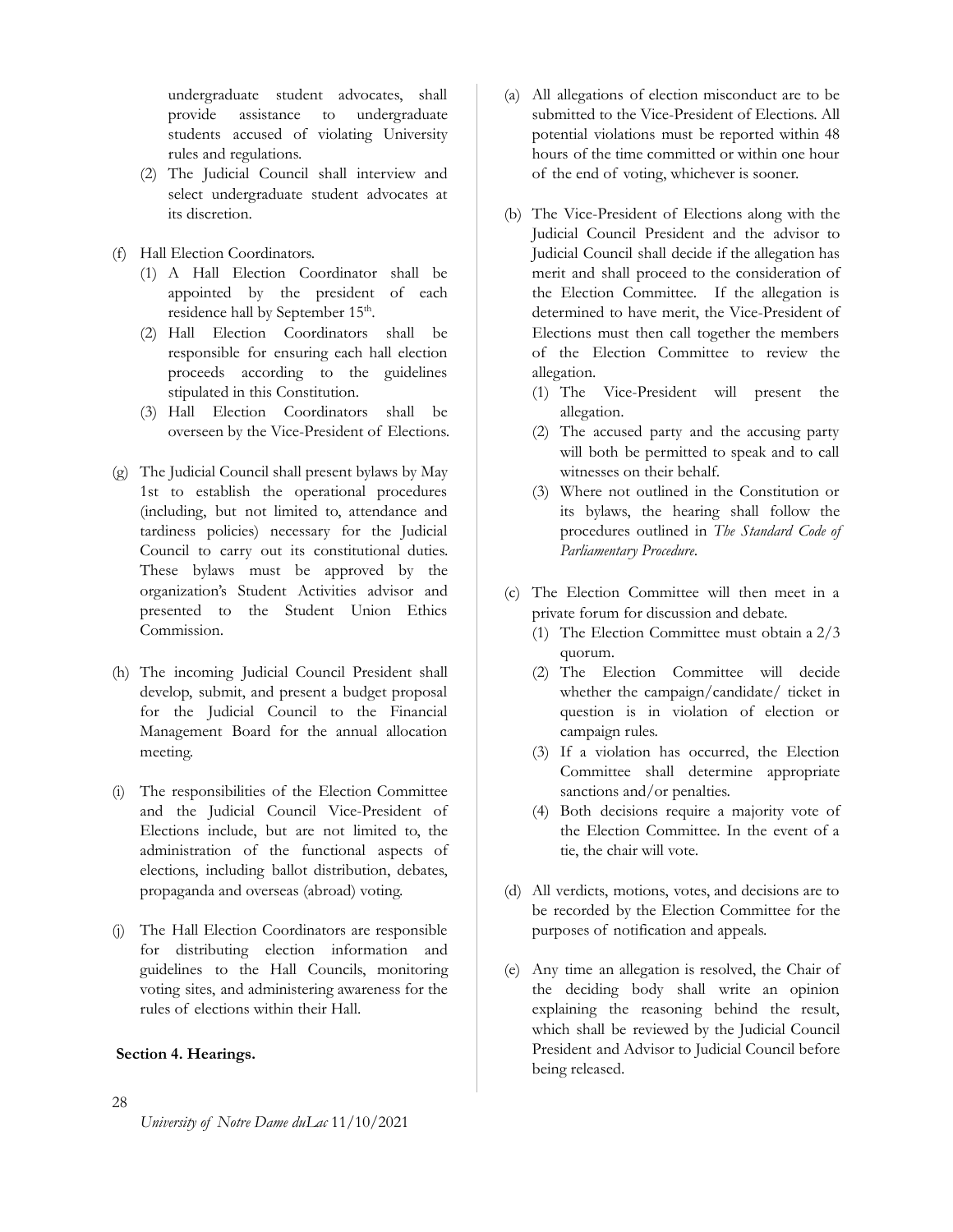- (1) In the event that a constitutional violation was found, they shall release the result, including any sanctions imposed, to the alleging and alleged parties and to campus media, and may also publicize the opinion with the alleging party's name redacted.
- (2) In the event that no constitutional violation was found despite a hearing of the Election Committee, they shall release the result to the alleging and alleged parties, and may also publicize the opinion with all names redacted after the conclusion of the pertinent election.
- (3) In the event that the allegation was found to lack merit to proceed to a hearing of the Election Committee, they shall release the result to the alleging party, and may also publicize the opinion with all names redacted after the conclusion of the pertinent election.
- (4) All other information pertaining to allegations and hearings shall remain confidential, and they may withhold the reasoning behind any decision in light of the confidentiality concerns it implicates.
- (f) The Election Committee must convene within 24 hours of the submission of the allegation to the Vice-President of Elections.
- (g) No new allegations may be submitted after 11:59PM on the day of the election.
- (h) In the event that the full Election Committee has not yet been assembled at the time of an allegation, or if the Election Committee cannot reach quorum within the 24 hours of the submission of the allegation, the Judicial Council President and Vice-President of Elections shall issue a decision and appropriate sanctions based on their judgment of the facts of the allegation.
- (i) The decision of the Election Committee can only be appealed if there existed a procedural defect in the allegation hearing or if there is new evidence to present. Any penalties imposed by the Election Committee shall stand until the appeal is heard. Appeals of the decision of the Election Committee based on procedural defects or new evidence must be filed within 12 hours of the hearings and shall be addressed directly to the Senate. The Chairperson of the

Student Senate and the Judicial Council President along with the advisor to the Student Senate shall decide if the appeal has merit and shall proceed to the consideration of the full Senate.

- (j) If the Senate overturns the decision of the Election Committee, the Committee must reconvene within 24 hours to reconsider the allegation in light of the Senate's decision. This decision of the Election Committee, which must be informed by the written report of the Senate and may not be identical to the original decision, is final.
- (k) Any allegation or appeal submitted may be withdrawn in writing before the appropriate meeting is called to order.

# <span id="page-28-0"></span>**Section 5. Debates.**

- (a) The Election Committee and Judicial Council shall facilitate campus debates for the candidates running for Student Body President and Student Body Vice-President. The debates shall provide interested students and candidates with opportunities to discuss important issues and answer questions and concerns provided by their constituency.
- (b) In the event of a run-off election, the Judicial Council shall host an additional debate between the run-off candidates on the Sunday following the primary election.
- (c) In the event of a run-off re-election, the Judicial Council shall host an additional debate between the run-off re-election candidates on Sunday night preceding the run-off re-election.

# <span id="page-28-1"></span>**Section 6. Student Union Ethics Commission.**

(a) The Student Union Ethics Commission shall be in charge of reviewing and enforcing all attendance policies set forth in each Student Union organization's bylaws. Furthermore, the Ethics Commission will oversee the faithful completion of the duties of each position enumerated in this Constitution. Should the Ethics Commission be notified that any Student Union official is in violation of attendance policies and/or neglecting his or her duties as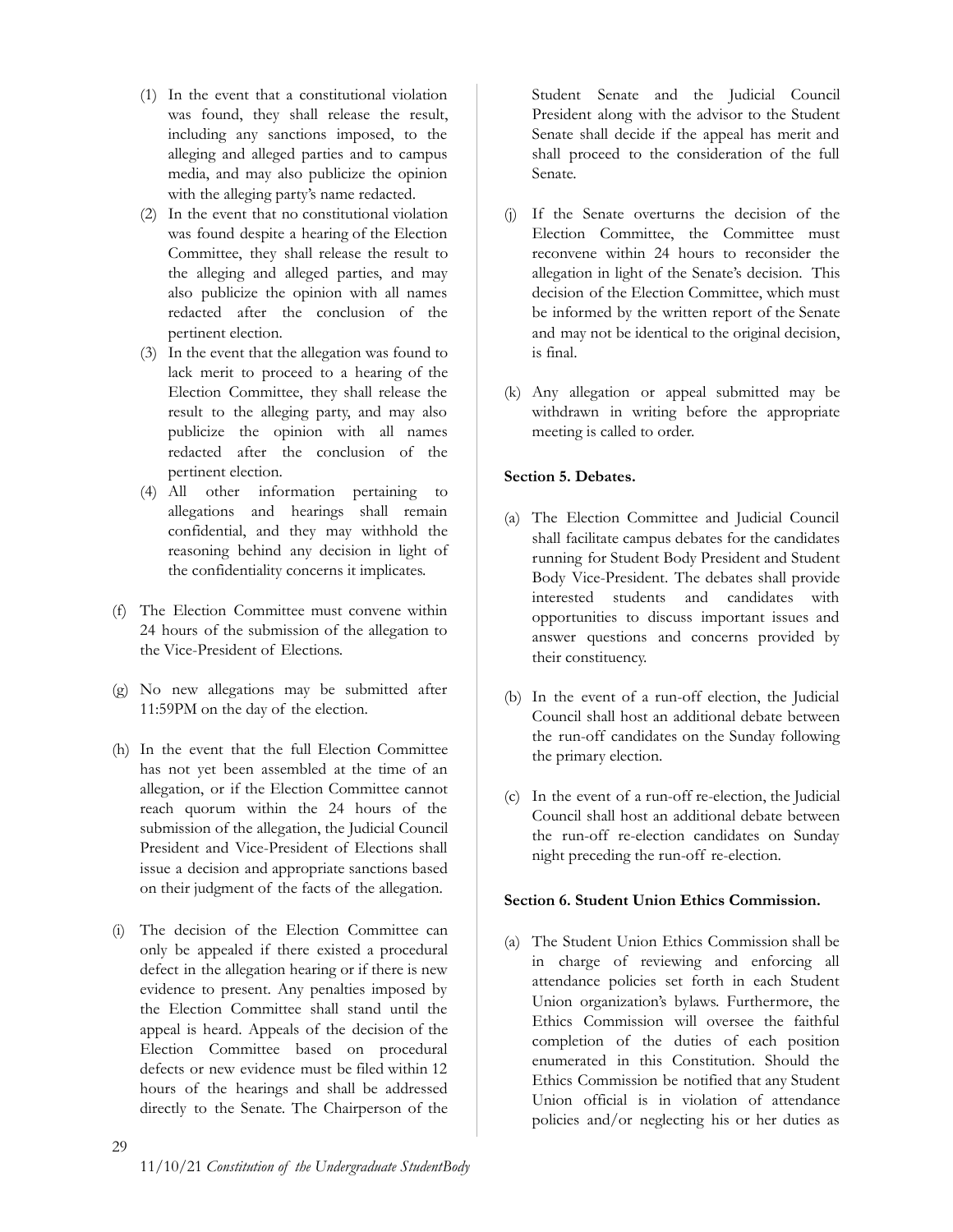set forth in this Constitution and/or any applicable bylaws, the Ethics Commission may take appropriate action outlined in this Section.

- (b) One member of each of the following groups shall be chosen at random to serve on the Student Union Ethics Commission:
	- (1) Each Class Council's Officers.
	- (2) Student Union Board Executive Board of Directors.
	- (3) Residence Hall Senators.
	- (4) Club Coordination Council Executive Board.
	- (5) Hall Presidents Council Executive Board.
	- (6) Off-Campus Council Officers.
	- (7) The Judicial Council President shall chair the Commission and shall vote in the event of a tie.
	- (8) The Parliamentarian shall serve as a non-voting member of the Student Union Ethics Commission to impartially advise the committee on all constitutional matters.
- (c) Commissioners shall be chosen by May  $1<sup>st</sup>$  of the term they serve in their respective organizations, with the exception of the commissioner from the First Year Class Officers, who shall be chosen in conjunction with their election. All commissioners shall serve until May 1<sup>st</sup> of the following calendar year. Commissioners shall be chosen at random within each of the aforementioned groups. The person chosen may accept or decline the position; this process shall continue until a representative accepts the position.
- (d) When an allegation is brought forth against an individual from any Student Union organization, the Ethics Commission representative from that organization will automatically be recused from the hearing, and that organization's position on the Ethics Commission will be voided for that hearing.
- (e) In the event that an allegation is brought against the Judicial Council President, he or she must recuse himself or herself. The remaining commissioners shall elect a chairperson from their ranks to serve until such allegation is resolved.
- (f) In the event that an allegation is brought against a commissioner other than the Judicial Council President, said commissioner must recuse himself or herself. The group represented by said commissioner shall select from its ranks a representative to fill the vacant position until such allegation is resolved, using the same procedure outlined in Subsection (c) of Section 13.6 of this Constitution.
- (g) If at any time a commissioner is unable to give an unbiased judgment, either by his or her own estimation or the decision of the Commission by majority vote, said commissioner must recuse himself or herself. The group represented by said commissioner shall select from its ranks a representative to fill the vacant position until such allegation is resolved, using the same procedure outlined in Subsection (c) of Section 13.6 of this Constitution.
- (h) The Student Union Ethics Commission shall aid the Senate in the selection process of the Michael J. Palumbo Award as defined in Article XX of this Constitution.

# **ARTICLE XIII**

# <span id="page-29-1"></span><span id="page-29-0"></span>REMOVALS, RECALLS, AND VACANCIES

# <span id="page-29-2"></span>**Section 1. Impeachment and Removal.**

- (a) If any Senator or elected member of the Senate finds that the Student Body President, the Student Body Vice-President, either of the Hall Presidents Council Co-Chairs, the Club Coordination Council President, the Class Officers, any Senator, the Off-Campus President, or any official appointed and approved by the Senate, should be removed from office due to their behavior or misconduct, they are obligated to report the issue to the Student Union Ethics Commission. The Student Union Ethics Commission shall then convene to review the allegation and provide a recommendation regarding further action.
- (b) If the Student Union Ethics Commission finds that the Student Body President, the Student

30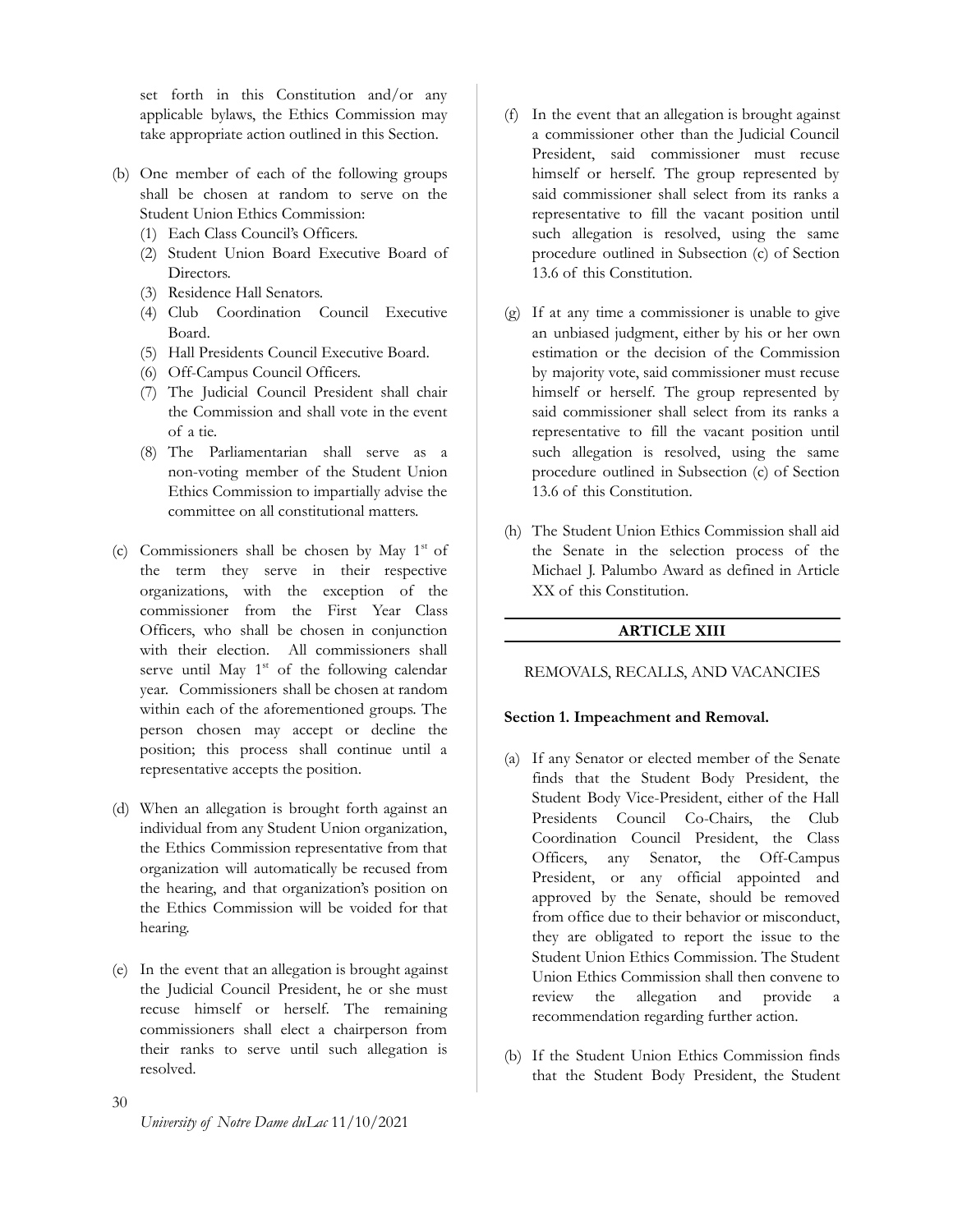Body Vice-President, either of the Hall Presidents Council Co-Chairs, the Club Coordination Council President, the Class Officers, any Senator, the Off-Campus President, or any official appointed and approved by the Senate, should be removed from office due to their behavior or misconduct, a Bill of Impeachment will be brought before the Senate at the next meeting. In the event that the senator disagrees with the Student Union Ethics Commissions recommendation, they may then submit a Bill of Impeachment directly to the Senate.

- (1) A Bill of Impeachment shall cite specific allegation(s) of misconduct. Misconduct shall include disturbance of the peace, incompetent or negligent performance, disregard of the authority of the Student Union, violation of this Constitution or its bylaws, infringement upon the rights of another, willful injury to the good name of the Student Union, hindrance of the Student Union or any of its agents in legitimate endeavors, intentional mismanagement of undergraduate student funds, conspiracy to commit any of the above, or actions that are deemed unbecoming by the Senate.
- (c) A majority vote of the members of the Senate on a Bill of Impeachment shall constitute impeachment and shall call for a hearing to be conducted at the next regular meeting of the Senate or within one academic school week, whichever is later.
	- (1) A hearing must be conducted before the vote for removal may be taken.
	- (2) A two-thirds vote of the entire voting membership of the Senate, supporting the allegations of misconduct as stipulated in a Bill of Impeachment, shall result in removal from office.

# <span id="page-30-0"></span>**Section 2. Recall of Elected Officials.**

(a) A petition bearing the valid signatures of 15% of the undergraduate student body currently residing locally shall cause the Senate to hold a campus-wide recall vote for the Student Body President and/or the Student Body Vice-President within two academic weeks of the presentation of the petition.

- (b) A petition bearing the valid signatures of 20% of a Senator's residence shall cause the Senate to hold a recall election for that Senator within two academic weeks of presentation of the petition.
- (c) A petition bearing the valid signatures of 20% of a Class constituency currently residing locally shall cause the Senate to hold a recall election for any or all of the Class Officers within two academic weeks of presentation of the petition.
- (d) A petition bearing the valid signatures of 20% of the Off-Campus President's constituency currently residing locally shall cause the Senate to hold a recall election for the Off-Campus President within two academic weeks of presentation of the petition.
- (e) All petitions must clearly state the reason(s) for the recall.
- (f) A signer of a recall petition must be an undergraduate student who is currently enrolled in at least one academic credit hour at the University of Notre Dame. A valid signature for the purpose of recall must include the full name and local address of the signing student.
- (g) A two-thirds majority of the votes cast shall be necessary for removal from office, provided that 20% of the elected official's specified constituency casts votes.

# <span id="page-30-1"></span>**Section 3. Vacancies.**

- (a) In the event of a vacancy in an elected office due to resignation or recall, a new election shall be held within two academic weeks.
- (b) Should a provision be provided for replacement of a member in an organization's bylaws that do not conflict with the following exceptions, it shall take precedence over the general provision for the mandatory new election within two academic weeks:
	- (1) In the event that any elected position becomes vacant with less than eight academic weeks remaining in the term, the Senate shall appoint an eligible undergraduate student to serve as the acting official for the remainder of the term.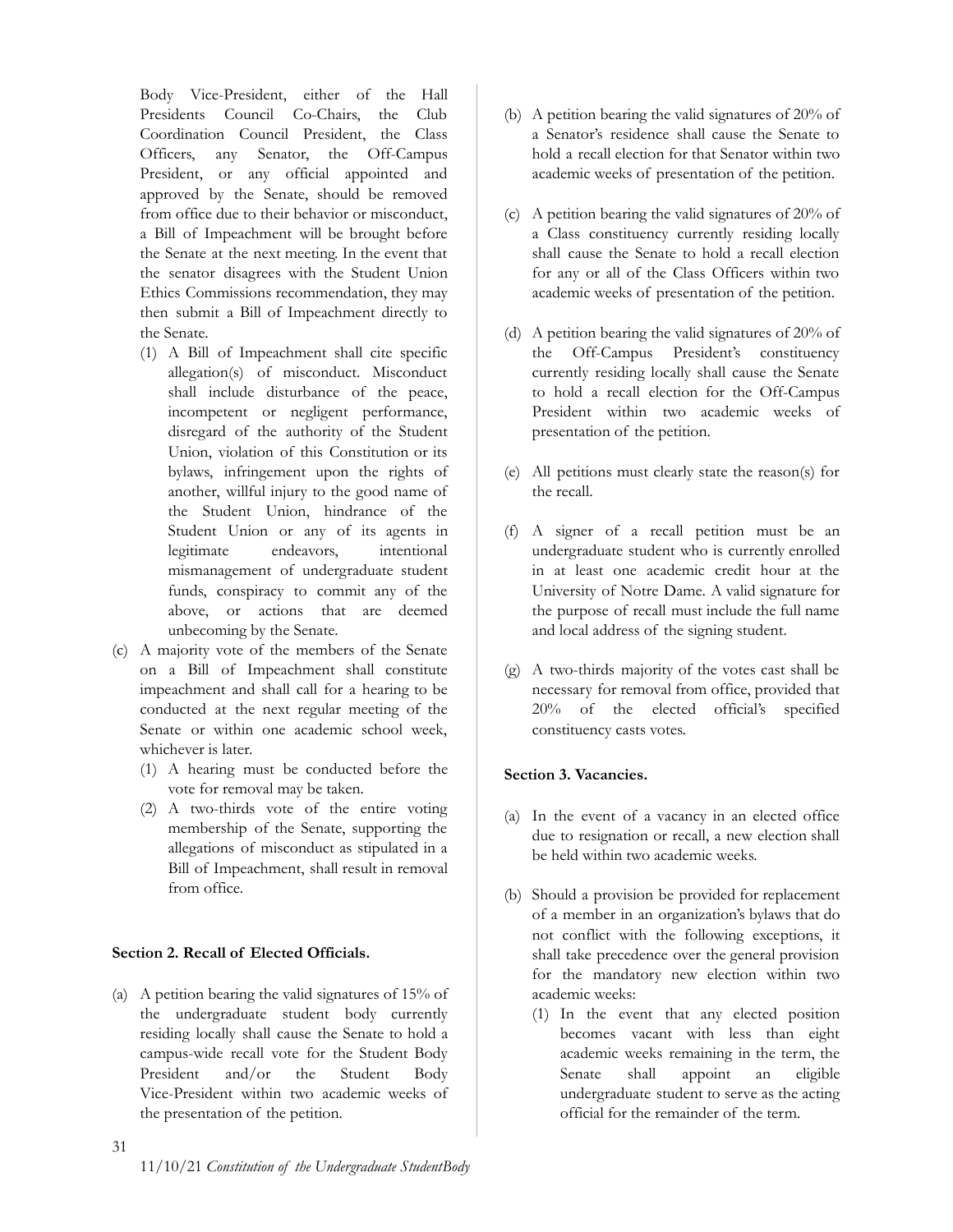- (2) In the event of a vacancy in an appointed office due to resignation or removal, the same appointment procedure shall be followed as outlined in this Constitution for that position to find a replacement. The replacement shall be nominated within two academic weeks.
- (3) In the event of a vacancy in the office of the Student Body President, the Student Body Vice-President shall become Student Body President.
- (4) In the event of a vacancy in the office of the Student Body Vice-President, the Student Body President shall appoint an Acting Student Body Vice-President. The Acting Student Body Vice-President shall become the official Student Body Vice-President upon approval of a majority vote of the entire Senate.
- (5) In the event that the offices of both the Student Body President and Student Body Vice-President shall simultaneously become vacant, the Senate shall appoint and approve an eligible (as described in Article I) undergraduate student to serve as Acting Student Body President in the interim period before a new Student Body President and new Student Body Vice-President are elected.
- (6) In the event that the Student Union Treasurer vacates the position of Treasurer during the year, one of the current Assistants to the Treasurer shall be appointed by the Senate to serve as Acting Student Union Treasurer until such time as the Senate approves the appointment of a new Student Union Treasurer by a majority vote of the entire Senate.
- (7) In the event that a SUB Directors position is vacated during the year, the remaining members of the Board of Directors shall nominate a replacement within two academic weeks for approval by the Senate.
- (8) In the event that one or both of the Hall Presidents Council Co-Chairs should vacate the position during the year, the Hall Presidents Council shall elect one member(s) to serve as Acting Co-Chair(s) for the remainder of the term.
- (9) In the event that a Class President vacates the position, the Class Vice-President shall become Class President. In the event that another Class Officer vacates the position, the Class President shall nominate a replacement within two academic weeks, subject to the approval of the Senate. In the event that the offices of both the Class President and Class Vice-President shall simultaneously become vacant, the remaining officers shall nominate an Acting Class President and an Acting Vice-President within two academic weeks, subject to the approval of the Senate.
- (10) In the event that the First Year Class President vacates the position, the First Year Class Council Vice-President shall become President. In the event that another officer vacates the position, the President shall nominate a replacement within two academic weeks, subject to the approval of the Senate. In the event that the offices of both the President and Vice-President shall simultaneously become vacant, the remaining officers shall nominate an Acting President and an Acting Vice-President within two academic weeks, subject to the approval of the Senate.

# **ARTICLE XIV**

# <span id="page-31-1"></span><span id="page-31-0"></span>PETITION, INITIATIVE, AND REFERENDUM

#### <span id="page-31-2"></span>**Section 1. Petition.**

- (a) A petition bearing the valid signatures of 200 members of the undergraduate student body shall cause the Senate to consider a specific resolution within two academic weeks of the presentation of the petition to the Senate.
- (b) A valid signature for the purpose of petition must include the full name and local address of the signing undergraduate student.

#### <span id="page-31-3"></span>**Section 2. Initiative.**

(a) A petition containing the signatures of 15% of the undergraduate student body may create an initiative.

# 32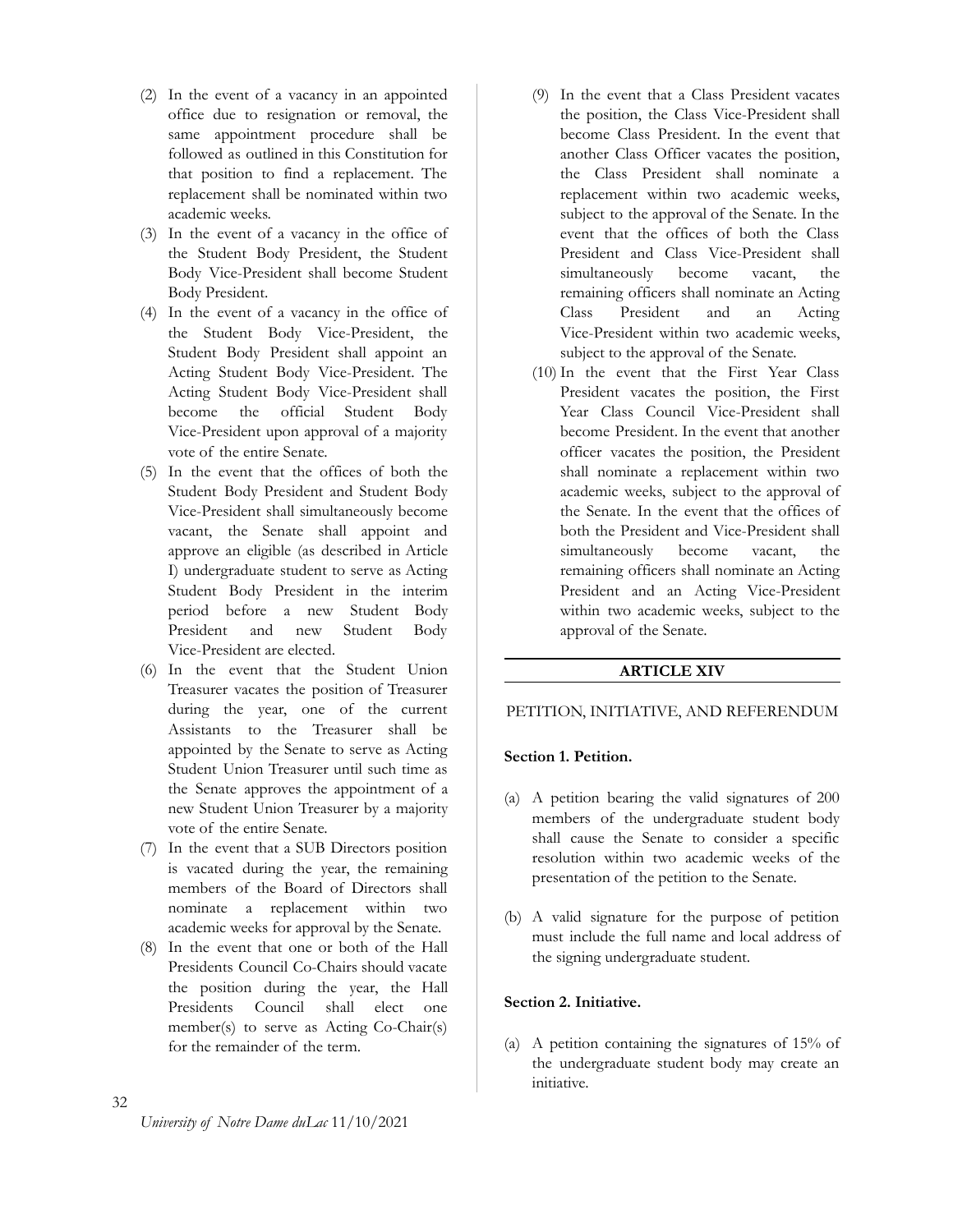- (b) A two-thirds vote of the undergraduate students who exercise their right to vote, provided 20% of the undergraduate student body currently residing locally casts votes, is necessary for the initiative to become binding upon the Senate. A binding initiative shall cause the Senate to take swift and necessary action on the issue of the initiative.
- (c) A valid signature for the purpose of initiative must include the full name and local address of the signing undergraduate student.

# <span id="page-32-0"></span>**Section 3. Referendum.**

- (a) A referendum is an instrument by which the Senate can gauge undergraduate student opinion on a certain issue by placing the issue in ballot form before the undergraduate student body. A referendum may suggest but shall not necessitate action by the Senate.
- <span id="page-32-1"></span>(b) The Senate may place a referendum item in front of the undergraduate student body by a simple majority vote.

# **ARTICLE XV**

# **ELECTIONS**

# <span id="page-32-3"></span><span id="page-32-2"></span>**Section 1. General Provisions.**

- (a) Any Notre Dame undergraduate student in good academic standing as determined by the Office of the Registrar and good disciplinary standing as determined by the Office of Community Standards is eligible for candidacy.
- (b) A candidate/ticket shall be defined as any undergraduate student(s) with the intent of seeking office who are therefore subject to election regulations.
- (c) All election rules and campaigning are subject to University regulations as outlined in duLac. Please note that the placing of posters in non-bulletin board space is not permitted by University regulations, and candidates do so at their own risk.
- (d) Candidates are expected to behave ethically at all times. Involvement in or instruction of others to engage in any unethical behavior will be determined and penalized by the Election Committee of Judicial Council.
- (e) Petitioning and campaigning may be held only over a period specified by the Election Committee.
	- (1) Petitioning consists of any public contact for the solicitation of signatures to get on a ballot. For the purpose of petitions, the original signature of an undergraduate student shall be required to signify approval of a candidate/ticket's placement on the ballot.
	- (2) Campaigning consists of any public contact for the solicitation of votes. Personal appearances, placement of posters, or distribution of any election materials shall be considered campaigning.
	- (3) Any petitioning or campaigning before or after the specified period is a violation of campaign rules. Petitioning and campaigning within LaFortune is allowed only in the basement and the 1st floor. Petitioning or campaigning within Duncan Student Center is allowed only on the 1st floor, with the exception of the radio station WVFI and other campus media outlets with prescheduled appointments only. No petitioning or campaigning may take place in or near any Student Union office or venues occupied by the Student Union, or any space that is funded by the Student Activities Office. No one may petition or campaign in any venue while occupied by a class period, exam, or during the passing period directly before or after within the class venue.
- (f) E-mail as a source of campaigning may be used; however, the use of Listservs is prohibited. A listserv email is any email that ends in "@listserv.nd.edu" or any variations in terms of capitalization thereon. Google Groups created for use by a Residence Hall, Student Union Organization, or University department, office, or official may not be used in campaigning.
- (g) Endorsements.
	- (1) Endorsements shall include public, formal, or organized communication or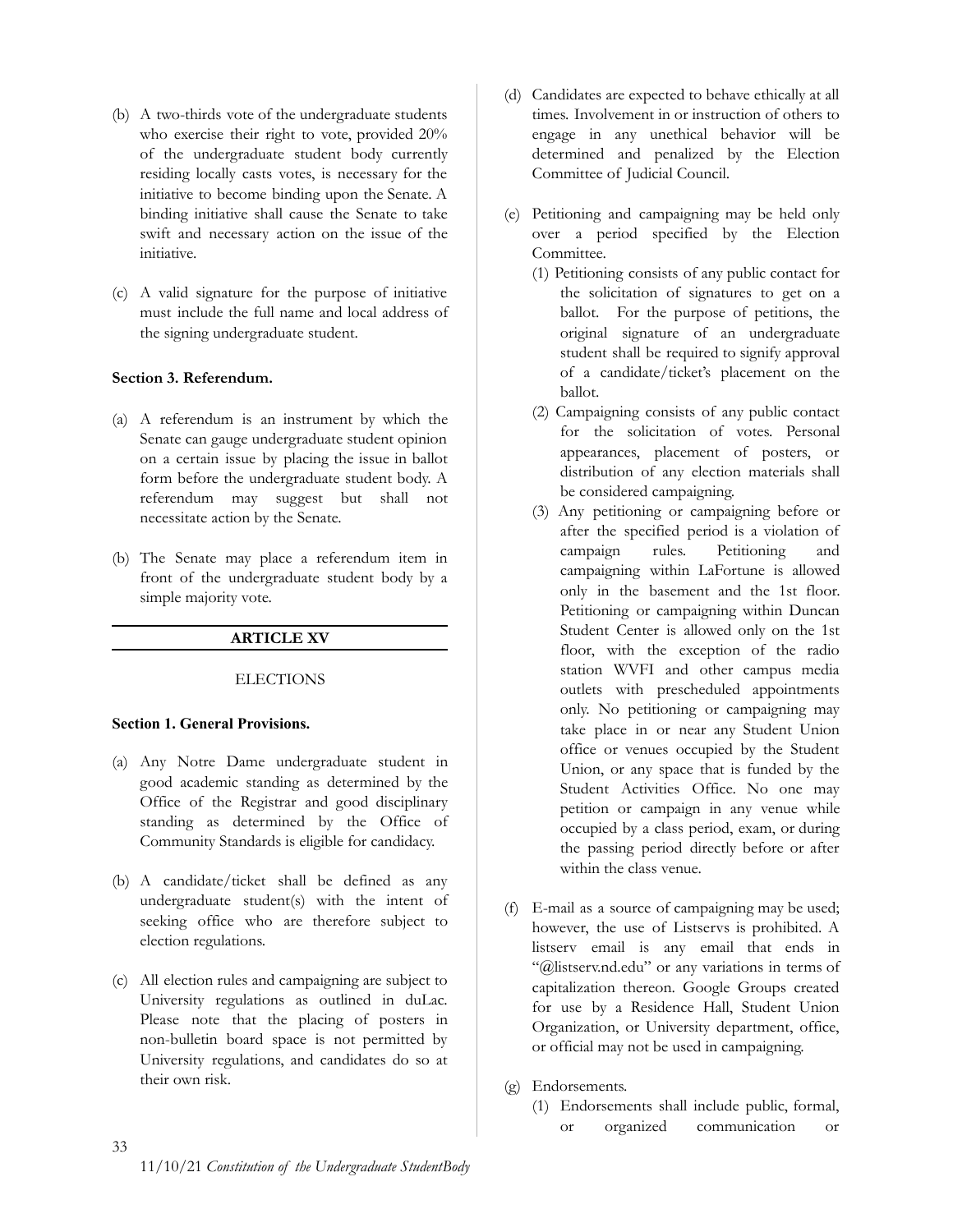appearances indicating support for a candidate/ticket.

- (2) No student group may use funds of any type (allocated or unallocated) to support a candidate for a student office.
- (3) No Student Union Organization; Judicial Council Officer; Member of the Election Committee; member of the Senate apart from Executive Cabinet Department Directors; or University department, office, or official may endorse a candidate/ticket for office, and no candidate/ticket shall seek or claim to have received any such endorsement.
- (h) Social Media.
	- (1) A personal social media account or page may be used to campaign. If a candidate uses their personal media account or page for their campaign, that personal account or page must be made accessible to the Judicial Council. All actions on a personal account or page which may be construed as campaigning must adhere to the guidelines detailed in this Article.
	- (2) "Social Media," as a rapidly developing and changing field, shall be interpreted by the Election Committee on an ongoing basis. In the event of new or changing policies, candidates will be informed before the release of petitions.
- (i) Campaign Finance
	- (1) A campaign limit is set for all elections. All outside contributions count toward the limit. All donations shall be assessed towards the limit at their fair market value with the sole exception of an individual's labor which shall not be assessed against the limit. A campaign limit is set for all Student Body Presidential and Vice-Presidential candidates' tickets at \$200.00. The Judicial Council shall make available funds to reimburse the candidates for Student Body President and Vice-President of expenses incurred for the purpose of campaigning. These expenses must have been presented to the Election Committee. Reimbursements shall not exceed the campaign spending limit, and the Judicial

Council President shall approve these reimbursements.

- (A) A campaign limit is set for all First Year Class Council candidates at \$20.00
- (B) A campaign limit is set for all Class Officer candidates at \$75.00.
- (C) A campaign limit is set for all Senator, Hall President, Hall Vice-President(s), and SUB Representative at \$50.00.
- (D) A campaign limit is set for all Off-Campus candidates at \$75.00.
- (2) If tickets are formed amongst any of these positions the spending limit shall apply to the entire ticket and not to the individuals who make up the ticket. Combining campaigning funds of more than one ticket is not permitted and shall result in forfeiture.
- (3) Receipts for all election materials purchased or donated must be presented to the Election Committee or Hall Election Coordinator prior to any use of the materials. All receipts must be accompanied by a list of materials purchased.
- (4) Failure to disclose the proper cost of any election materials is a highly serious breach of campaign rules. Penalty shall be forfeiture of candidacy.
- (5) In the event that an election proceeds to a runoff, all tickets in the runoff may have a nominal increase in their funding equivalent to 20% of the funding initially allocated for the primary election.
- (j) Beginning at midnight the day of the election, all forms of campaigning are prohibited in the immediate polling place. The immediate polling place must be cleared of all campaign literature by the Hall Election Coordinator in the case of in-hall voting, and by an Election Committee member in the case of voting that takes place elsewhere. In the case that the election is held online, a personal computer is not a physical ballot station. "Immediate polling place" is defined as the area within 20 feet of a physical ballot station provided by Judicial Council or Hall Election Coordinator.
- (k) The Judicial Council President and the Judicial Council advisor shall be responsible for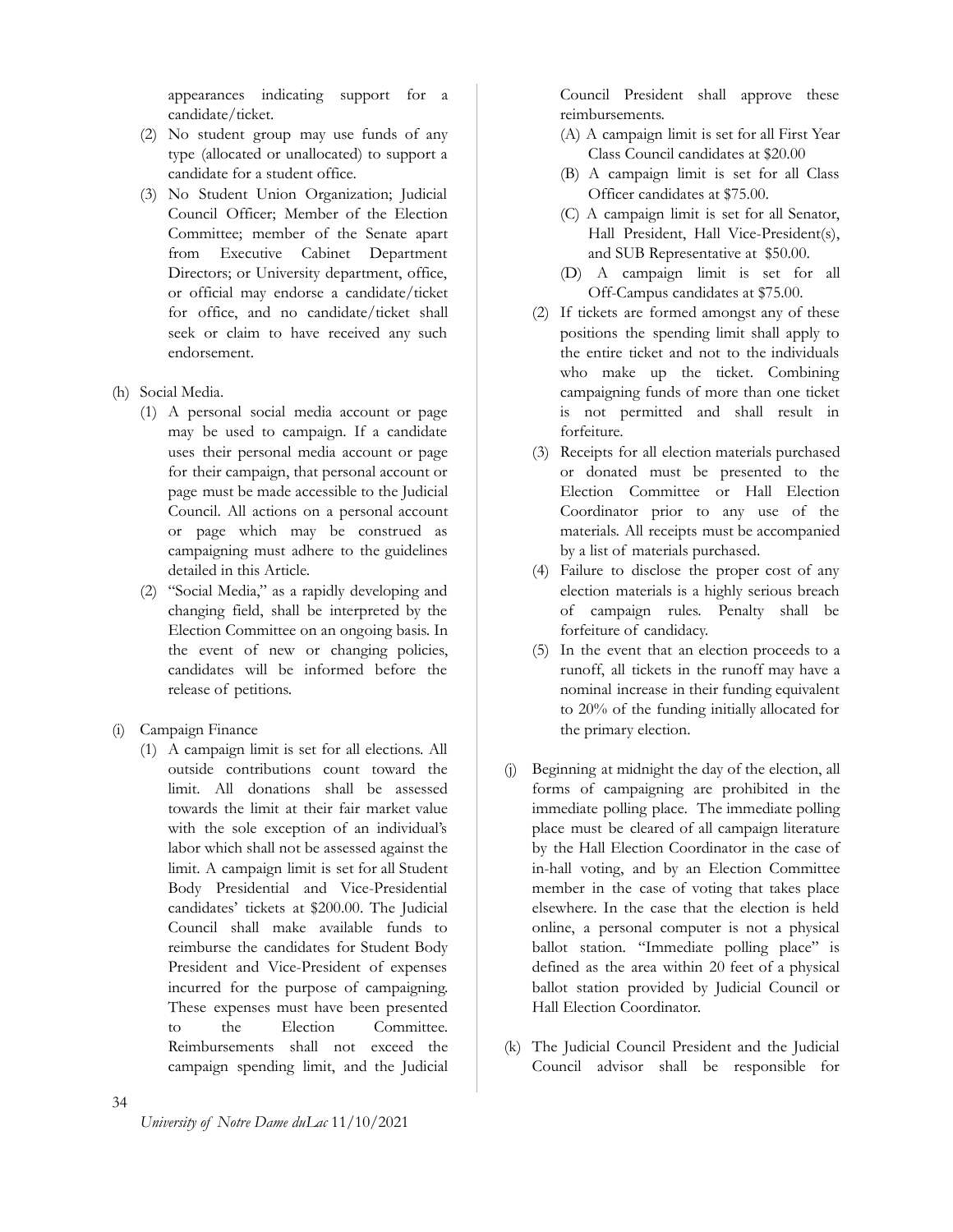verifying the validity of all votes cast in any election.

- (1) Blank votes, unapproved write-ins, or split ticket votes shall not count as valid votes and shall not be considered in the final tally.
- (l) No new bylaws pertaining to elections may be put into practice after petitions become available without a three-fourths vote of the Senate.
- (m) In cases of elections where there is one candidate/ticket running unopposed the Judicial Council may recommend that the Student Senate suspend the election and the candidate/ticket shall be declared the winner.

# <span id="page-34-0"></span>**Section 2. Student Body President, Vice-President, and Class Councils.**

- (a) The exact date of the elections for Student Body President, Vice-President, and Class Officers shall be announced before January 30th each year.
- (b) There shall be an informational meeting for all candidates. All rules and regulations will be explained and discussed. It is the responsibility of all candidates to be fully aware of the official election rules as outlined in this Constitution, Election Bylaw, and relevant University regulations.
- (c) Campaigning may begin as soon as a candidate/ticket has turned in a fully signed petition and it is verified and approved by the Election Committee.
- (d) No petition shall be accepted after the deadline without prior written approval of the Election Committee. A new member on a ticket without approval by the Election Committee must get new signatures. Only official petitions as distributed by the Election Committee may be used. An official list of candidates shall be posted outside the Student Government Office.
- (e) Copies of all physical campaign materials, including but not limited to posters, flyers, and table tents, must be submitted to the Election Committee and stamped for approval by a member of the Election Committee, excluding the Parliamentarian, before posting.
- (1) Posters to be placed on bulletin boards may not exceed eleven inches by seventeen inches. Posters may be placed inside residence halls and within public buildings. No posters may be placed within the classrooms themselves.
- (f) Write-in candidates are those candidates who missed the deadline or switched tickets after the deadline. Write-in candidates may be voted for, but will not appear on the ballot. Write-in candidates shall be approved under the following conditions before the date of the election:
	- (1) Candidates must furnish independent proof of good academic standing from the First Year of Studies or the Office of the Registrar and proof of good disciplinary standing from the Office of Community Standards.
	- (2) The Election Committee shall not undertake the responsibility of informing the student body of write-ins' placement on the ballot.
	- (3) Candidates must submit a petition with 100 unique signatures in addition to the required number of signatures for the position.
	- (4) All materials for write-in candidacies must be submitted for approval by the Judicial Council no later than four (4) calendar days before the election.
- (g) Student Body President and Vice-President Election.
	- (1) Candidates for Student Body President and Student Body Vice-President must run on the same ticket. Students may not split tickets when voting.
	- (2) The primary election for Student Body President and Vice-President shall be held on the fourth Wednesday of the second semester. The run-off election will be held on the Monday following the primary.
	- (3) Petitions for the office of Student Body President and Vice-President shall require 700 signatures for the placement on the ballot. Petitions will be made available at noon on the first Tuesday of classes of the second semester. The deadline for the filing of all petitions is noon of the Friday of the following week.
	- (4) The Judicial Council shall facilitate campus debates for the candidates running for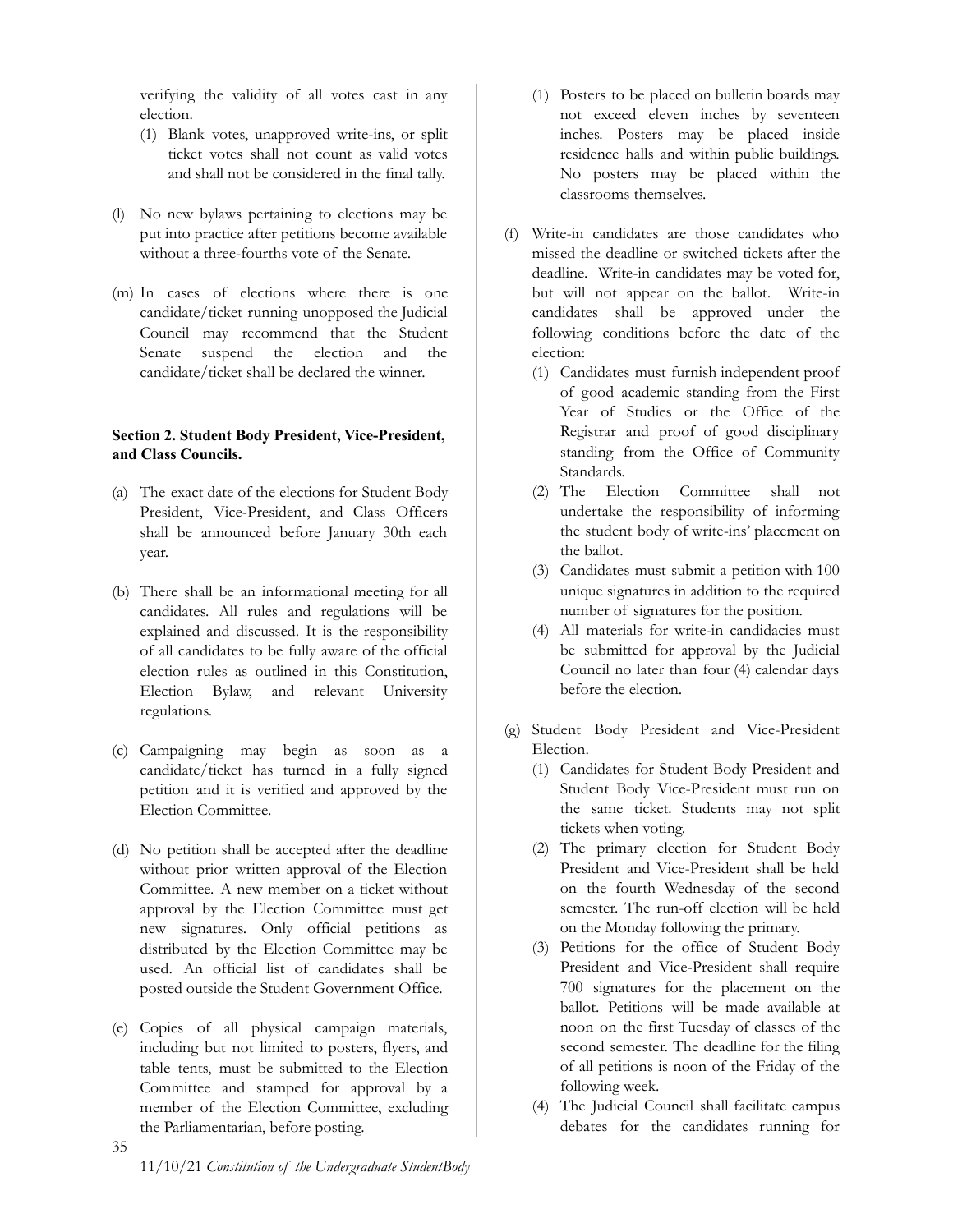Student Body President and Student Body Vice-President.

- (h) First Year Class Council.
	- (1) First Year Class Council Representatives shall be elected by a majority vote of the first years in each residence hall by the fourth Friday of the academic year.
	- (2) A first year shall submit to the Election Committee a petition of no less than 10% of his or her residence hall's first year residents to be considered an eligible candidate.
- (i) Class Officer Election.
	- (1) The Class Officers Elections shall be held before March 3rd each year.
	- (2) Candidates for Class Officers must run on one ticket that designates the positions of President, Vice-President, Secretary, and Treasurer. Students may not split tickets when voting.
	- (3) Petitions for class officer shall require 200 signatures for the placement on the ballot.

# <span id="page-35-0"></span>**Section 3. Hall Elections.**

- (a) General Hall Provisions.
	- (1) All hall elections are to be conducted by the Hall Election Coordinator.
	- (2) Each Hall Election Coordinator is responsible for following the guidelines set forth by the Election Committee.
	- (3) Each Hall Election Coordinator must hold an information session for students interested in the positions.
- (b) Hall Senator, President, Vice-President(s), and SUB Representative.
	- (1) The election for Senator shall be held prior to March 8th of each year. The election for President, Vice-President(s), and SUB Representative shall be held before April 1st each year. The Judicial Council reserves the right to specify dates for hall elections pending the approval of the Hall Presidents Council. In the absence of specified dates, hall election dates may be determined by the Hall Election Coordinator, but must be conducted prior to the final meeting of the

current Student Senate, Hall Presidents Council, and Student Union Board.

- (2) The residence hall Senator, President, and SUB Representative must reside in the residence hall that he or she wishes to represent during the entire term of office. Halls may not have more than one person fulfill any of these positions during a term.
- (3) Each hall may have up to two Vice-Presidents. If a hall has two Vice-Presidents, they shall serve in different semesters. The Vice-President must reside in the residence hall during the semester in which that Vice-President is serving. Vice-Presidents who split up their terms must run on a ticket together.
- (4) Each hall shall be responsible for determining the formation of tickets amongst any or all of the elected hall positions.
	- (A) The Judicial Council may require a specific ticket formation for halls opting to use the Judicial Council online voting procedures.
- (5) Each hall shall be responsible for petitions for candidates and/or tickets.

# <span id="page-35-1"></span>**Section 4. Off-Campus Elections.**

- (a) The election shall be held on or before the third full week of April of each year.
- (b) The Off-Campus President and Vice-President and the Off-Campus Senator must reside off-campus during the following academic year. Having a university-provided, on-campus residence during the following academic year disqualifies a person from this office.
- (c) Candidates for Off-Campus President and Vice-President must run on the same ticket. Students may not split tickets when voting.
- (d) Off-Campus Senator and Off-Campus President and Vice-President shall require no petition.
- (e) Students currently living off-campus and students living off-campus during the following academic year are eligible to vote for Off-Campus President and Vice-President and Off-Campus Senator.

36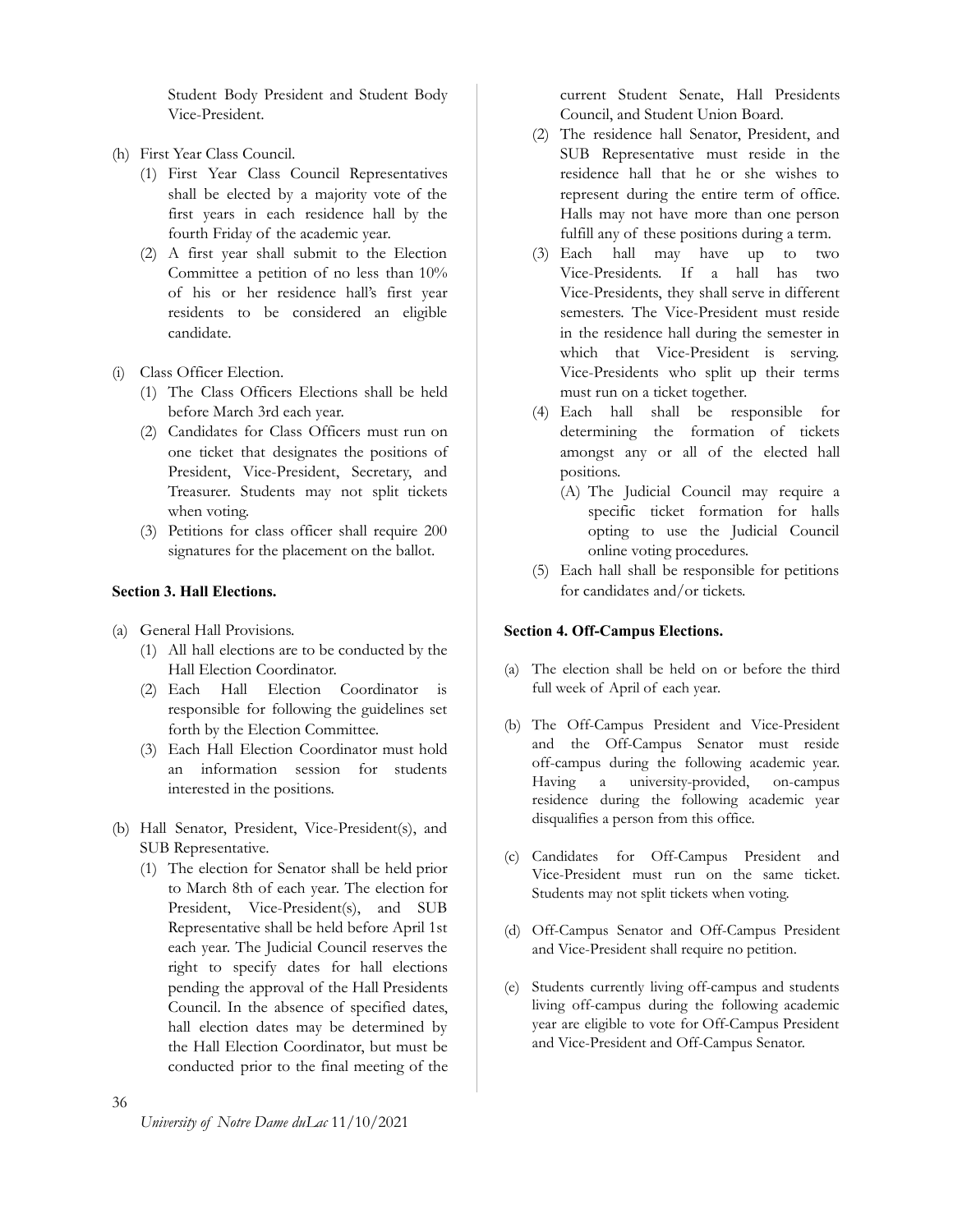#### <span id="page-36-0"></span>**Section 5. Election Results.**

- (a) To win the election, a candidate/ticket must receive a majority of valid votes cast. There shall be an option for the voter to abstain on the ballot, but a vote to abstain will not count as a valid vote.
	- (1) A run-off shall be held between the two highest vote-getting candidates/tickets if no candidate/ticket received the required total on the first ballot.
	- (2) In the event of a tie in the election of a Senator, Hall President, Hall SUB Representative, or First Year Class Council election, additional run-off elections shall be held in the individual residence hall until a majority is obtained.
	- (3) In the event of a tie in the run-off election for the Student Body President, Student Body Vice-President, or Class Officers, or in the event that neither ticket receives a majority of the valid votes in the run-off election, the ticket/candidate which wins the most amount of Senate constituencies shall win the election.
		- (A) The Senate constituencies shall include and are limited to each undergraduate residence hall, who shall be represented by their respective undergraduate residence hall Senators, and the off-campus residents, who shall be represented by the Off-Campus Senator.
		- (B) The Student Senate shall convene a special meeting for the purpose of observing the Judicial Council President announce the run-off election results from the individual Senate constituencies.
		- (C) The Judicial Council President shall announce the candidate/ticket who received the most votes in each Senate constituency.
		- (D) The Judicial Council shall not release any information regarding the results from the individual Senate constituencies prior to this meeting to any person.
		- (E) If there is a tie between the candidates/tickets in a Senate constituency, the respective Senator shall cast the deciding vote at this special meeting.
- (F) If there is a tie between the candidates/tickets in a Senate constituency and the Senator is not present, the Senate constituency's vote shall be voided.
- (G) If the Senate constituencies stand equally divided, the Chairperson of the Senate shall cast the deciding vote.
- (b) In the event that a candidate/ticket in a run-off election forfeits, whether due to choice or by sanction, a re-election will be given to the student body.
	- (1) The two top remaining tickets with the highest vote total from the primaries will be introduced in the run-off re-election.
	- (2) The re-election shall take place no later than four days following the forfeiture of the candidate/ticket.
	- (3) The two remaining tickets may receive a nominal increase of \$35 to their spending limit.
- (c) The results of any election will be defined by either the number of votes or percentage of votes each candidate/ticket receives in a specific election. This information, as well as overall voter turnout, must be released according to the specifications below in all primary and run-off elections.
	- (1) For any Student Body President/Vice President Election, the results shall be made public to the undergraduate student body.
	- (2) For any Class Council Officers Election, the results shall be made public to the members of that class.
	- (3) For any Hall Election, the results shall be made public to the Rector and Hall Elections Coordinator, if applicable, and may be requested by any member of that hall, and may be released to the full residence hall at the discretion of the Rector and Hall Elections Coordinator

<span id="page-36-1"></span>(d) No election result may be released to the public while any allegation or appeal related to that election is pending.

# **ARTICLE XVI**

# <span id="page-36-2"></span>STUDENT UNION FISCAL POLICY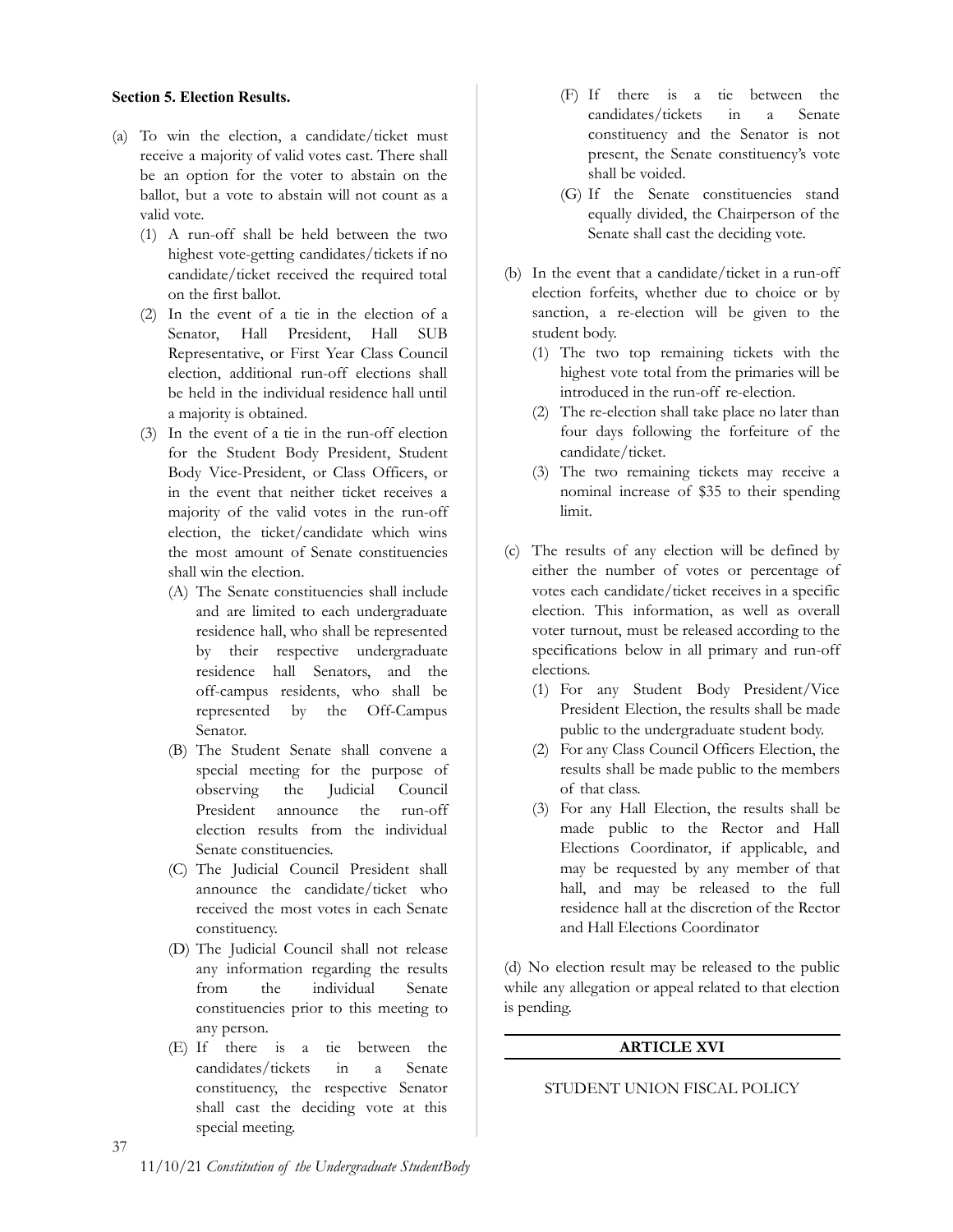#### <span id="page-37-0"></span>**Section 1. Preamble.**

(a) The following general fiscal policy and guidelines provides the means for facilitating a sharing of responsibilities and decision making opportunities among the officially recognized Student Union organizations and the Student Activities Office of the University of Notre Dame.

# <span id="page-37-1"></span>**Section 2. General Guidelines.**

- (a) Mandatory student activity fees, as fixed by the University and the Student Senate, shall be collected by the Notre Dame Accounting department and held in a University account.
- (b) The student activity fee shall be a separately itemized fee on each student's bill for both the fall and spring semesters.
- (c) The Student Union fiscal year shall coincide with the University's fiscal year and extend from July 1st to June 30th.
- (d) Student activity fee revenue may be used for, but shall not be limited to, the following purposes:
	- (1) Social events, seminars, workshops, retreats, and conferences.
	- (2) Equipment, supplies, and materials required for the operation of student programs and activities.
	- (3) Travel and per diem for students and professional staff members participating in student programs and activities.
	- (4) Premiums for liability and casualty insurance coverage for students serving in official capacities or participating in such programs and activities.
	- (5) Dues for institutional national charter memberships in recognized student organizations.
	- (6) Salaries and compensation to students serving in official capacities, or to any other full or part-time employees of the Student Union.

## <span id="page-37-2"></span>**Section 3. Method of Allocation.**

- (a) The pool of available funds shall be comprised of the total amount of student activity fees collected plus a portion of the proceeds from The Shirt Project.
	- (1) 50% of The Shirt Project profits per annum, less \$125,000 to be made available for FMB allocation, shall be invested in the Student Union Endowment. The remaining 50% of The Shirt profits shall be distributed as specified in Section 18.11 and Section 18.12.
	- (2) The initial quantity of The Shirt ordered shall be directed toward achieving an estimated net profit of no less than \$250,000.
- (b) 40% of the funds available for FMB allocation shall be allotted to the line item "Clubs and Organizations" as the minimum amount designated for distribution by the Club Coordination Council with final review by the Financial Management Board.
- (c) 0.75% of the funds available for FMB allocation shall be placed in a contingency fund to be allocated by the Financial Management Board for the purpose of co-sponsorship; at least one club and one other Student Union organization must be involved.
- (d) The remaining 59% of available funds shall be distributed among the following Student Union organizations:
	- (1) Student Union Board.
	- (2) Office of the Student Body President.
	- (3) Student Senate.
	- (4) Hall Presidents' Council.
	- (5) First Year Class.
	- (6) Sophomore Class.
	- (7) Junior Class.
	- (8) Senior Class / Senior Week.
	- (9) Off-Campus Council.
	- (10) Office of the Student Union Treasurer.
	- (11) Judicial Council.
	- (12) Club Coordination Council.
	- (13) Transfer / First Year Orientation.
	- (14) Any other areas deemed appropriate by the Financial Management Board with the approval of the Student Senate.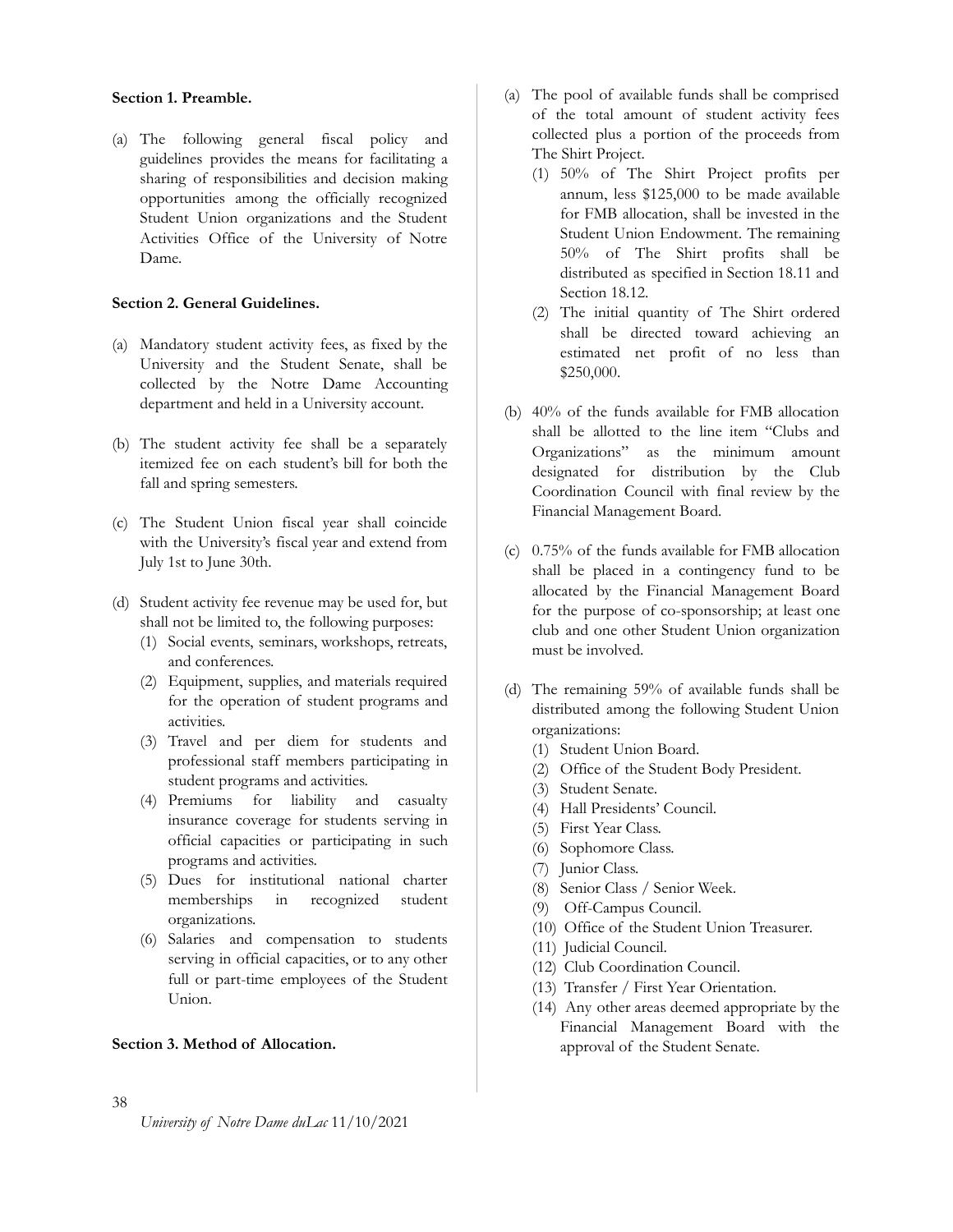(e) 0.25% of available funds shall be allocated to the special-interest student organizations.

# <span id="page-38-0"></span>**Section 4. Special Limitations.**

- (a) Allocated funds may not be used for the purchase of alcoholic beverages, tobacco products, or other controlled substances of any kind.
- (b) Student Activity fees may not be used for charitable contributions.
	- (1) Charitable contributions shall include, but not be limited to, direct donations to charities or individuals, and gifts, prizes, and awards for non-students.
		- (A) Gifts purchased with funds from the Student Senate account with the express purpose of furthering relations between the Notre Dame Student Union and relevant bodies shall not be considered charitable contributions.
		- (B) In the special case that the giving of gifts or prizes is inherent to the nature of an event being sponsored by a Student Union organization, appeals for exceptions to Subsection 18.4.b.1 above may be made to the Financial Management Board prior to the holding of the event.
	- (2) Student Activity fees may be used to fund Notre Dame students' participation in service work.
		- (A) Student Activity fees may be used to pay for the supplies and expenses involved in the activity or project, including (but not limited to) transportation and food.
	- (3) Fundraising events may be sponsored by an organization or club if the purpose of the event is to educate, entertain, or increase student participation in a cause.
		- (A) The net profit of a fundraising event may be donated to charity.
		- (B) The total revenue from a fundraising event may be donated to charity if the sponsoring club or Student Union organization obtains the approval of the Financial Management Board prior to the event.
	- (4) The Financial Management Board shall grant approval to appeals for exceptions to

this Subsection if all of the following are met:

- (A) The event furthers the mission and purpose of the group.
- (B) The event educates or entertains the students of the University.
- (C) Use of student activity fees does not violate any of the other provisions of the fiscal policy of the Student Union.
- (c) Allocated funds may not be used for the support of candidates whether federal, state, local, or University level.
- (d) Ethnic organizations are eligible for funding provided that their programming will promote greater cultural awareness and understanding within the Notre Dame community.
- (e) The Shirt Coordinator, Student Union Treasurer, and Financial Management Board, when accepting bids for The Shirt, will ensure that the accepted bid is from a company which does not employ the use of sweatshops.

# <span id="page-38-1"></span>**Section 5. Political Activities.**

- (a) Funds of any type (allocated or unallocated) cannot be used for a direct contribution to any candidate for political office, including student elections.
- (b) Any appearance by political candidates, elected officials, or their surrogates shall follow the previously-adopted rules for campaign appearances as described in the Office of Public Affairs and Communications (OPAC) guidelines.
- (c) Only the political clubs (College Democrats, Libertarians, and Republicans) shall be permitted to use funds of any type (allocated or unallocated) for the following activities:
	- (1) Selling and/or purchasing t-shirts supporting a particular candidate.
	- (2) Holding rallies with student speakers and/or professors, but without the appearance of political candidates, elected officials, or their surrogates.
	- (3) Developing, posting, and distributing signage and promotional materials regarding the parties' positions and the candidates.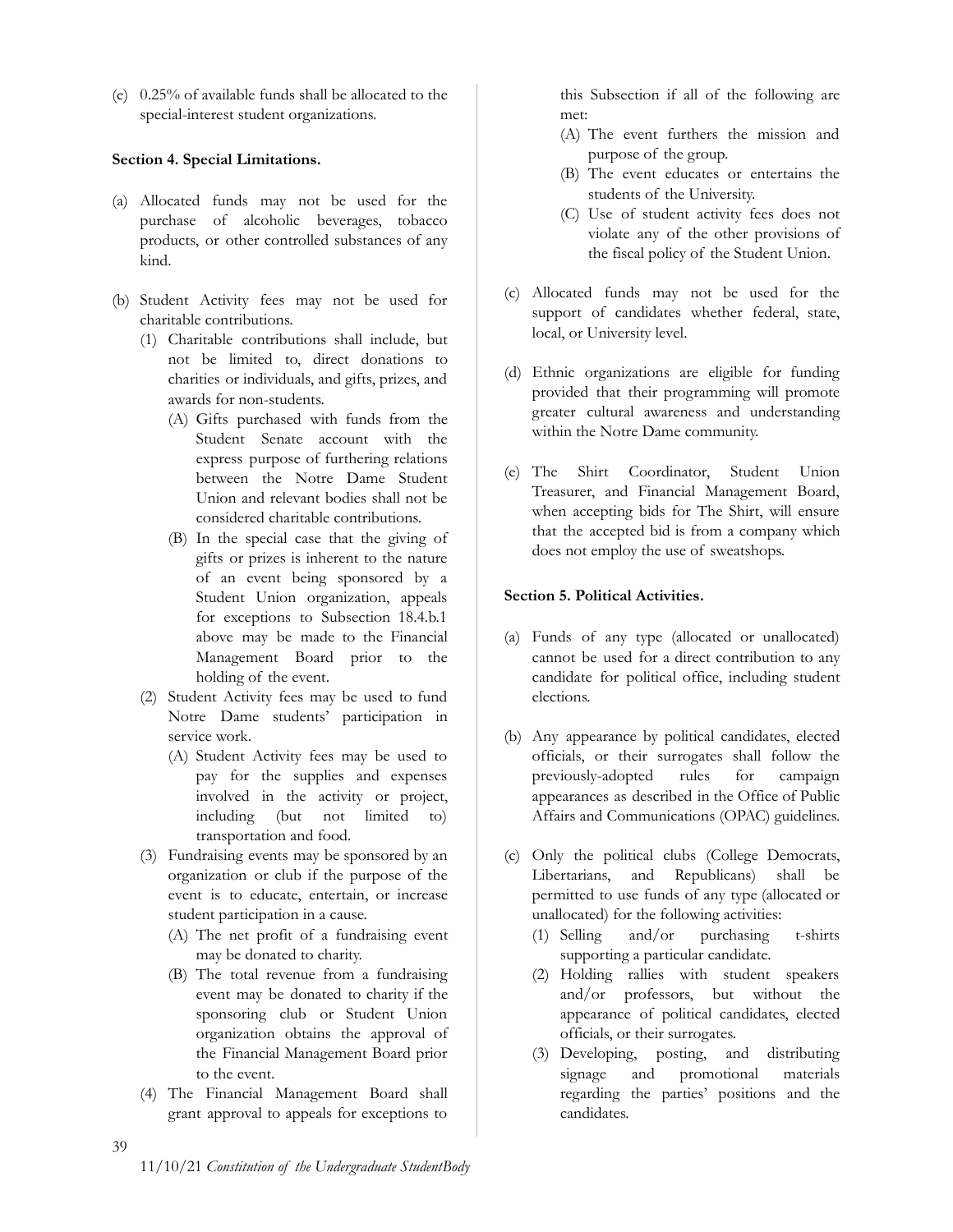- (4) Taking a club bus trip to a candidate appearance in a nearby city.
- (5) Endorsing a candidate.
- (6) None of these activities may be used to support a candidate for student office except for endorsement. No funds of any type (allocated or unallocated) may be used to support a candidate for student office.
- (d) The aforementioned activities shall be clearly indicated and properly attributed to the student club, and not seen as a University-sponsored event.
	- (1) This includes conspicuous identification as a club and a disclaimer that it is not a University-sponsored event, either orally or in writing, at rallies and other events, and on club websites.

# <span id="page-39-0"></span>**Section 6. Financial Management Board Approvals.**

- (a) The salaries, if any, of elected and/or appointed officials shall be approved by the Financial Management Board and the Student Senate.
- (b) Any event which has sum obligations greater than \$5,000, or 10% of the requesting organization's total budget, whichever is the larger amount, shall be approved by the Financial Management Board.
- (c) Any disbursement over \$5,000, or 10% of the requesting organization's total budget, whichever is the largest amount, shall be reported to the Treasurer and approved by the Financial Management Board.
- (d) Bids for programs scheduled for the next fiscal year, previous to the initial budget allocation meeting, may be made with Financial Management Board's approval.
- (e) In the event that approval from Financial Management Board is needed while school is not in session, the organization seeking approval must notify the Student Union Treasurer. At such time, the Student Union Treasurer must contact and receive approval from a majority of the Financial Management Board. In the event a

majority of the Financial Management Board cannot be reached, the Student Union Treasurer may grant approvals. In the event the Student Union Treasurer is unable to grant approvals, the Director of Student Activities must be contacted in order to grant approval.

(f) The Senate may hear appeals of Financial Management Board decisions and reverse these decisions by a two-thirds vote of all Senate members.

# <span id="page-39-1"></span>**Section 7. Student Business Financial Guidelines.**

- (a) The Financial Management Board shall monitor the finances of the Student Businesses.
- (b) The Student Businesses shall have no initial allocation; however, the Student Union Treasurer may submit a request for funds in order to cover general office expenses.
- (c) Requests for capital expenditures shall be submitted to the Student Union Treasurer by the individual business requesting the funds.
- (d) The Financial Management Board shall approve capital expenditure requests in an efficient timely manner.
- (e) Net profits from the Student Businesses shall be transferred to the Student Union Carry-forward account at the end of each fiscal year.
- (f) Net deficits from the Student Businesses shall be reconciled with funds from the Student Union Carry-forward account at the end of each fiscal year.
- (g) Groups within the Student Union shall budget as necessary to ensure that they spend only the dollar amount allocated during each fiscal year.
	- (1) In the event that a group spends in excess of its allocation, the entire debt must be repaid during the subsequent fiscal year. This shall be accomplished by a funds transfer executed by the Student Union Treasurer prior to November 1st. Groups

40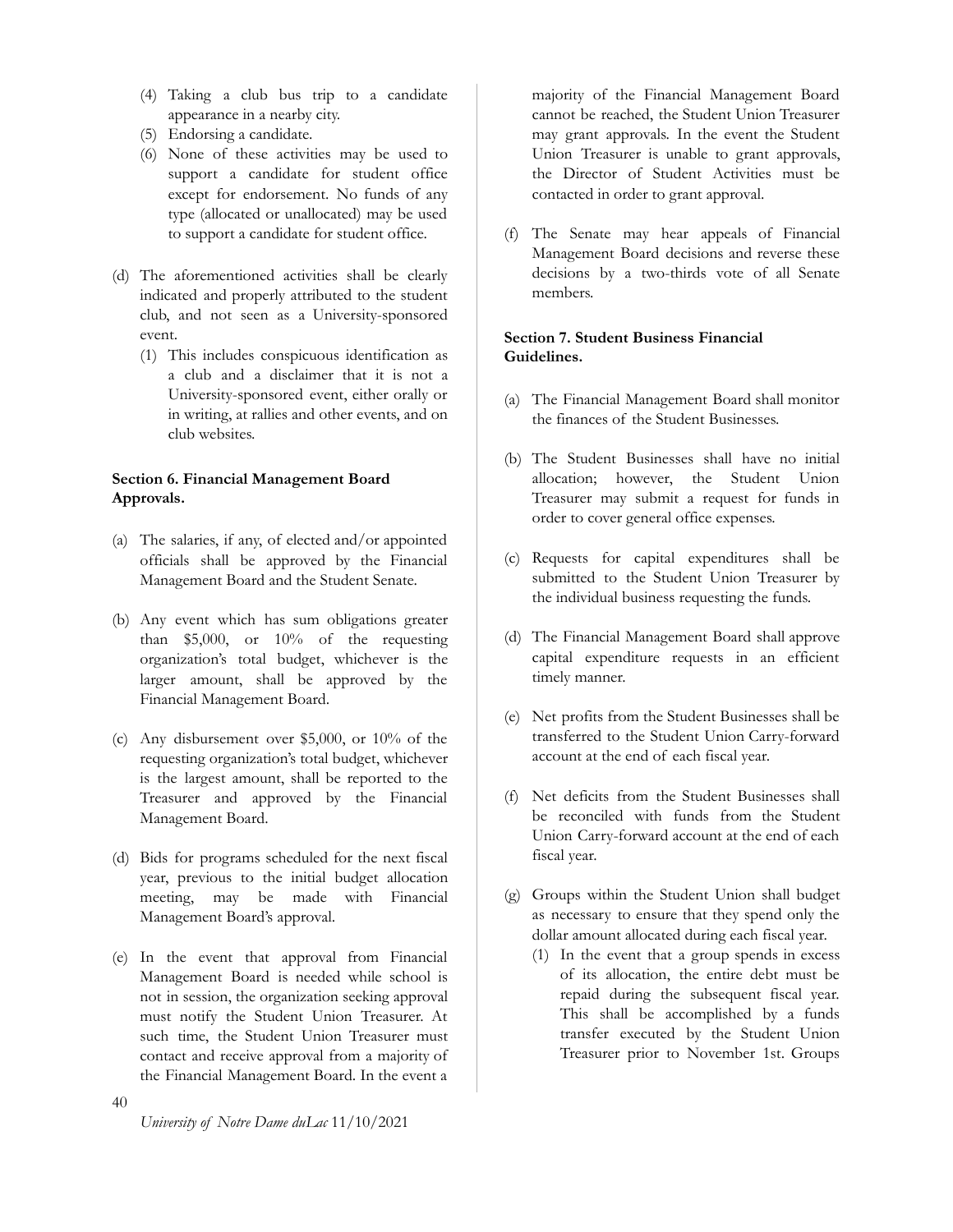must be notified of such a situation by September 15th.

(2) Should the debt from the previous year be in excess of 15% of the current fiscal year's allocation, a payment schedule appeal may be brought to the Financial Management Board. However, the Financial Management Board is limited in that total repayment must be made within three years (the current year and the following two years). Additionally, the group must pay a minimum of 15% of its annual allocation during each year of the repayment process so as to expedite repayment. All appeals must be made by October 1st, and all decisions must be finalized by October 31st to permit the necessary funds transfer prior to November 1st, as outlined above.

# <span id="page-40-0"></span>**Section 8. Club Coordination Council Guidelines.**

(a) Funds from clubs rendered inactive by the Club Coordination Council and Student Activities shall be reallocated by the Club Coordination Council and should a defunct club run a deficit, that expense shall be incurred by the Club Coordination Council.

# <span id="page-40-1"></span>**Section 9. Carry-Forward Account Guidelines.**

- (a) Appropriations from the Carry-forward account are designated for the purpose of financing unique and extraordinary opportunities for which have been previously unbudgeted and unplanned.
- (b) New capital expenditures as well as improvements on existing capital assets may be financed through the Carry-forward account.
- (c) The Carry-forward account may finance any other type of allocation not specifically mentioned above that is deemed appropriate by the Financial Management Board.
- (d) The Financial Management Board shall consider Carry-forward account requests on a rolling basis.
- (e) The Carry-forward account shall never be allowed to fall below \$15,000, notwithstanding current-year student activity fees.
- (f) The Carry-forward account shall never exceed \$100,000, notwithstanding current-year student activity fees. Any excess funds above this amount shall be placed in the Student Union Endowment. When the endowment return is negative, this provision shall be waived.
- (g) Total yearly allocations out of the Carry-forward account shall not exceed \$10,000.
- (h) Interest payments on the net monthly balance of student activity fees shall be deposited to the Carry-forward account.
- (i) Any fiscal year-end surplus or deficit shall be applied or deducted from the balance of the Carry-forward account.

# <span id="page-40-2"></span>**Section 10. Student Union Endowment.**

- (a) 50% of revenues per annum from The Shirt Project, less the \$125,000 directly available for FMB allocation, in addition to surplus funds above the \$100,000 cap on the Carry-forward account shall be added to the initial principle.
- (b) Annual interest accrued from the Student Union Endowment shall be allocated by the Financial Management Board at the annual allocation meeting.
- (c) The Student Union shall not spend down the principle of the Student Union Endowment for any reason.
- (d) The Student Union Endowment shall be overseen by the Financial Management Board.
- (e) Any disputes regarding the Student Union Endowment shall be resolved by the Senate.

# <span id="page-40-3"></span>**Section 11. The Shirt Charity Endowment.**

(a) The Shirt Charity Endowment shall exist so that the interest acquired from the endowment may fund the Shirt Charity Fund account.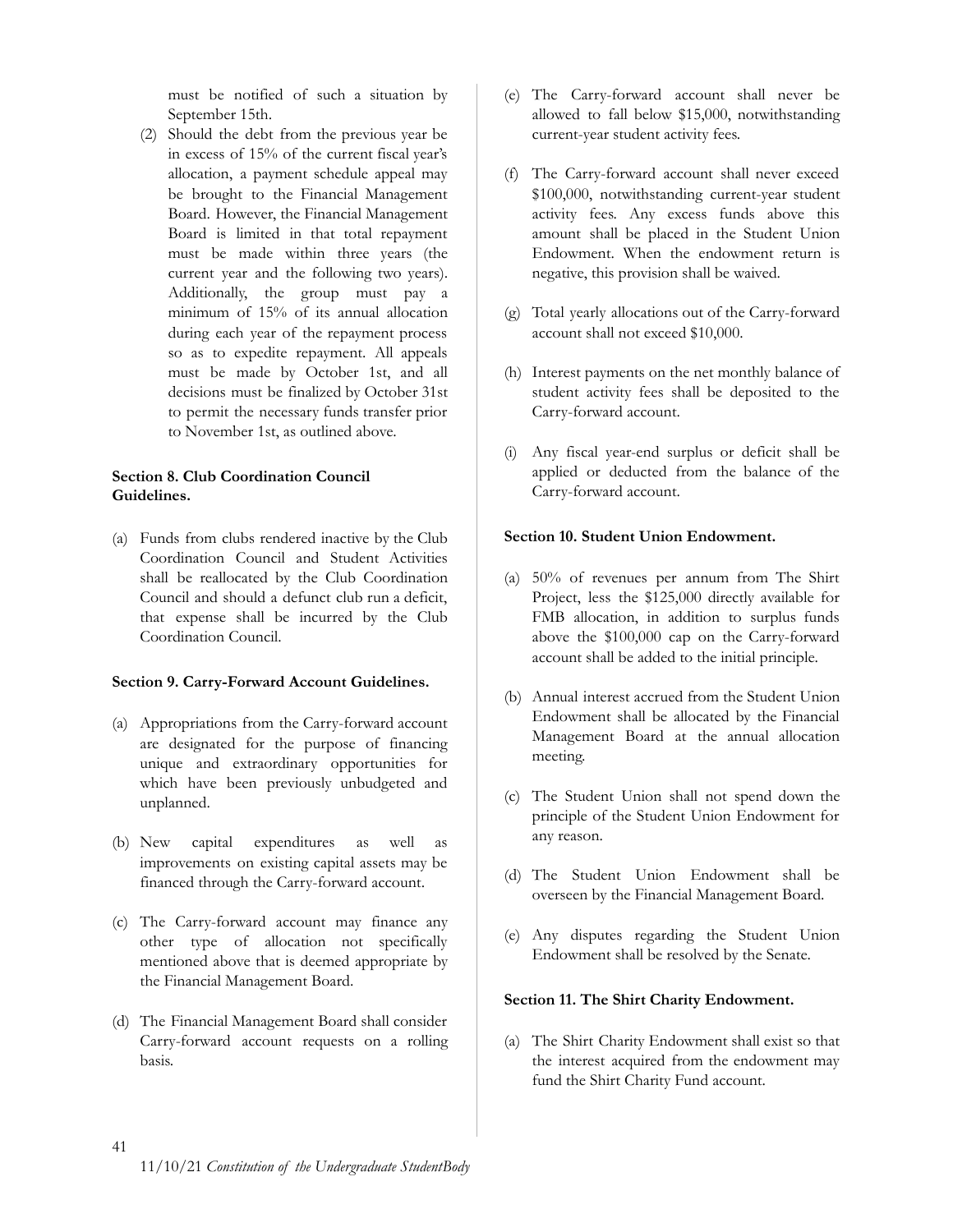- (b) The Shirt Charity Fund balance should not exceed a starting fiscal year balance of \$300,000. Any excess should be reinvested into the Shirt Charity Endowment.
- (c) The Student Union shall not spend down the principle of The Shirt Charity Endowment for any reason.
- (d) If Shirt Charity Fund requests approved by Financial Management Board exceed the balance of The Shirt Charity Fund, existing funds in The Shirt Profit account may be transferred directly to the Shirt Charity Fund account to cover any shortfall. If this occurs, the starting balance amount of the Shirt Charity Fund shall be reevaluated by the Financial Management Board and approved by the Senate.
- (e) The Shirt Charity Endowment shall be overseen by the Financial Management Board.
- (f) Any disputes regarding the Shirt Charity Endowment shall be resolved by the Senate.

# <span id="page-41-0"></span>**Section 12. The Shirt Student Enrichment Endowment.**

- (a) The Shirt Enrichment Endowment shall exist so that the interested acquired from the endowment may fund the Student Experience Fund in the Office of Student Enrichment.
- (b) Funds added to the Student Enrichment endowment each fiscal year shall consist of 50% of net revenues from sales of The Shirt, less any funds needed to ensure the beginning fiscal year balance of \$100,000 in the Shirt Charity Fund, and allocation of \$150,000 to the Student Experience Fund.
- (c) One half of interest from the Student Enrichment Endowment shall be reinvested. The other half shall be given to the Office of Student Enrichment for funding Student Experience Fund requests in excess of the allocation of net revenues of The Shirt.
- (d) The Financial Management Board, The Shirt Project, or Office of Student Enrichment shall

not spend down the principal of The Shirt Student Enrichment Endowment for any reason.

- (e) The Shirt Student Enrichment Endowment shall be overseen by the Financial Management Board, The Shirt Project, and The Office of Student Enrichment.
- <span id="page-41-1"></span>(f) Excess funds in the Student Experience Fund shall be rolled over or reallocated at the discretion of the Office of Student Enrichment.

#### **ARTICLE XVII**

#### ANNUAL AWARDS

#### <span id="page-41-3"></span><span id="page-41-2"></span>**Section 1. The Irish Clover Award.**

- (a) The Irish Clover Award is given to two outstanding members of the Notre Dame community for exemplary service to the student body. Each year, one recipient shall be a student or alumnus, and the other shall be faculty, staff, or an administrator.
- (b) The Irish Clover Award given to faculty, staff, or an administrator shall be named the Nancy J. Walsh Irish Clover Award, in honor of Student Government Secretary Nancy J. Walsh.
- (c) The Student Senate shall choose the recipients of the Irish Clover Award each term.

#### <span id="page-41-4"></span>**Section 2. The Michael J. Palumbo Award.**

- (a) Named in honor of its first recipient, the Michael J. Palumbo Award shall be given annually to a member of the undergraduate student body for outstanding service and dedication to the Notre Dame Student Union.
- (b) The Senate shall confer the award on a Student Union official prior to April 1st of each year.
- (c) The recipient of the award must:
	- (1) Have given outstanding service to and shown exceptional dedication to the Notre Dame Student Union.

42